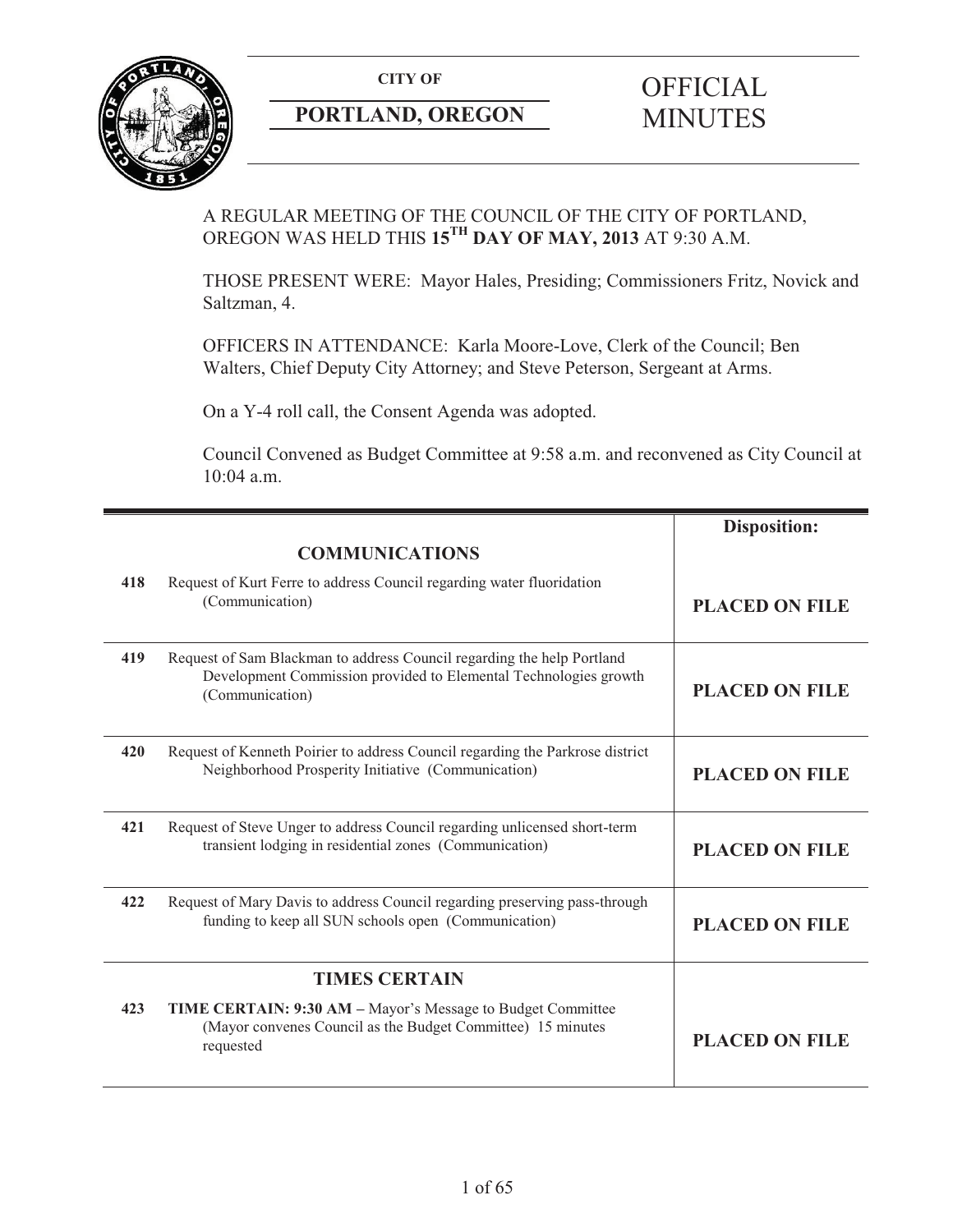| 424    | <b>TIME CERTAIN: 9:45 AM – Revise residential solid waste and recycling</b><br>collection rates, effective July 1, 2013 (Ordinance; amend Code Chapter<br>17.102) 1 hour requested for items 424-426                                                | <b>PASSED TO</b><br><b>SECOND READING</b><br><b>MAY 22, 2013</b><br>AT 9:30 AM |
|--------|-----------------------------------------------------------------------------------------------------------------------------------------------------------------------------------------------------------------------------------------------------|--------------------------------------------------------------------------------|
| 425    | Revise sewer and stormwater rates, charges and fees in accordance with the FY<br>2013-2014 Sewer user Rate Study (Ordinance)                                                                                                                        | <b>PASSED TO</b><br><b>SECOND READING</b><br><b>MAY 22, 2013</b><br>AT 9:30 AM |
| 426    | Authorize the rates and charges for water and water-related services during the<br>fiscal year beginning July 1, 2013 to June 30, 2014 and fix an effective<br>date (Ordinance)                                                                     | <b>PASSED TO</b><br><b>SECOND READING</b><br><b>MAY 22, 2013</b><br>AT 9:30 AM |
|        | <b>CONSENT AGENDA - NO DISCUSSION</b>                                                                                                                                                                                                               |                                                                                |
|        | <b>Mayor Charlie Hales</b>                                                                                                                                                                                                                          |                                                                                |
| 427    | Appoint Claire Carder to the Development Review Advisory Committee for a<br>partial term to expire October 11, 2014 (Report)                                                                                                                        | <b>CONFIRMED</b>                                                               |
|        | $(Y-4)$                                                                                                                                                                                                                                             |                                                                                |
|        | <b>Bureau of Environmental Services</b>                                                                                                                                                                                                             |                                                                                |
| $*428$ | Authorize contract with GSI Water Solutions, Inc. for technical services in<br>support of the Columbia Slough Sediment Program for \$500,000<br>(Ordinance)                                                                                         | 186018                                                                         |
|        | $(Y-4)$                                                                                                                                                                                                                                             |                                                                                |
| $*429$ | Authorize a no-cost Permit and Right of Entry agreement with the Port of<br>Portland to grant City staff access to three Port sites (Ordinance)                                                                                                     | 186019                                                                         |
|        | $(Y-4)$                                                                                                                                                                                                                                             |                                                                                |
| 430    | Amend contract with Berger ABAM for additional work and compensation for<br>the Skidmore and Safeway Pump Station Remodels Project Nos. E10291<br>and E10292 for \$21,498 (Second Reading Agenda 409; amend Contract<br>No. 30002704)               | 186020                                                                         |
|        | $(Y-4)$                                                                                                                                                                                                                                             |                                                                                |
|        | <b>Bureau of Fire and Police Disability and Retirement</b>                                                                                                                                                                                          |                                                                                |
| 431    | Authorize contract with Milliman, Inc. to provide actuarial services to the<br>Bureau of Fire and Police Disability and Retirement (Ordinance; Contract<br>No. 300003232)                                                                           | <b>PASSED TO</b><br><b>SECOND READING</b><br><b>MAY 22, 2013</b><br>AT 9:30 AM |
|        | <b>Office of Management and Finance</b>                                                                                                                                                                                                             |                                                                                |
| $*432$ | Pay claim of GSL Properties, Inc. in the sum of \$12,526 involving Bureau of<br>Environmental Services (Ordinance)                                                                                                                                  | 186021                                                                         |
|        | $(Y-4)$                                                                                                                                                                                                                                             |                                                                                |
| $*433$ | Amend contract with P. & C. Construction Co. to increase contract amount by<br>an additional \$14,261 to provide additional construction services for the<br>Union Station Facility Improvement project (Ordinance; amend Contract<br>No. 30001405) | 186022                                                                         |
|        | $(Y-4)$                                                                                                                                                                                                                                             |                                                                                |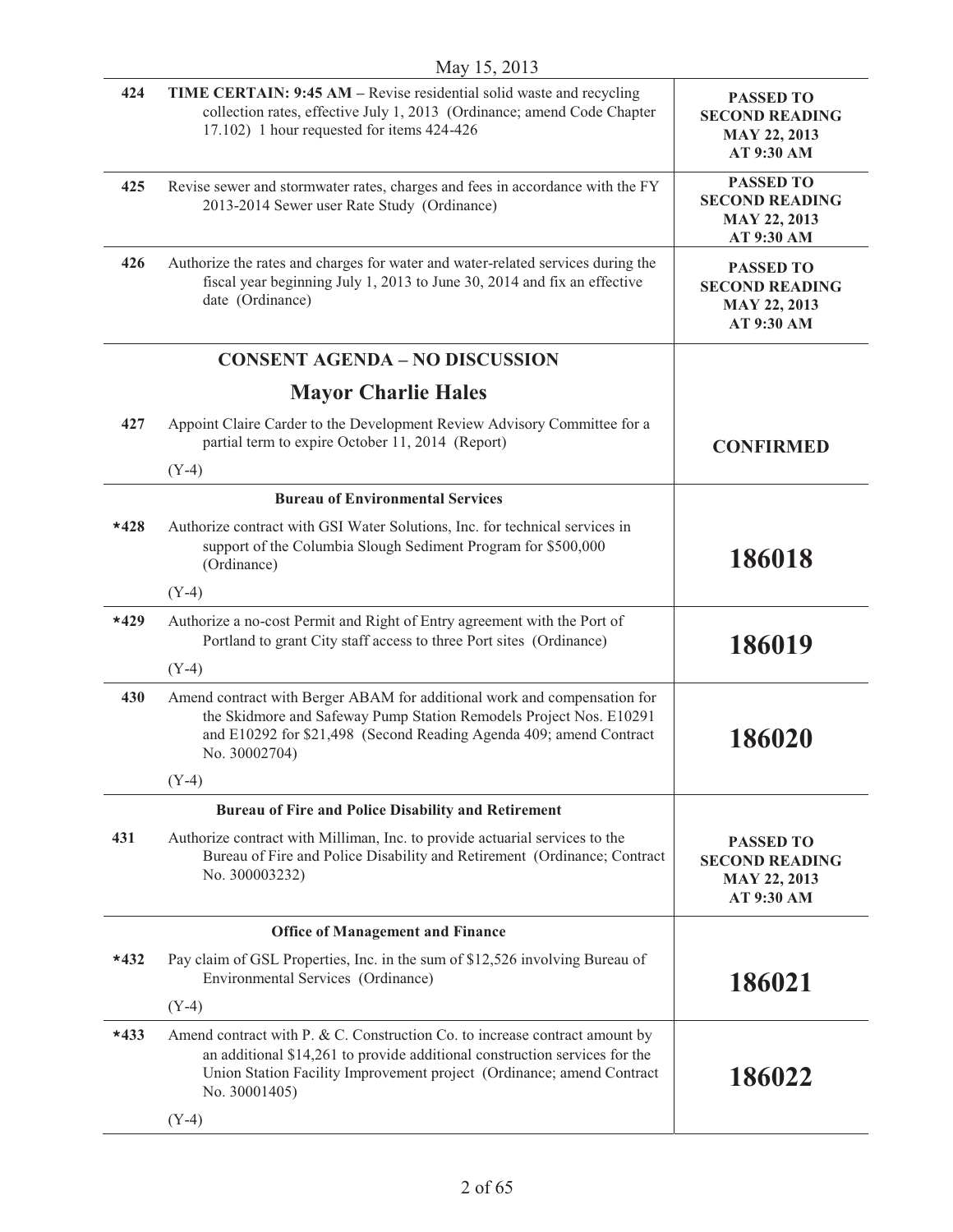| $*434$ | Ratify a Letter of Agreement between the City on behalf of the Portland Water<br>Bureau and the AFSCME, Local 189-1 authorizing an alternative work                                                                                                                                                                  |                                                                                       |
|--------|----------------------------------------------------------------------------------------------------------------------------------------------------------------------------------------------------------------------------------------------------------------------------------------------------------------------|---------------------------------------------------------------------------------------|
|        | schedule for employees in the Water Treatment Operator classification<br>who work at Headworks (Ordinance)                                                                                                                                                                                                           | 186023                                                                                |
|        | $(Y-4)$                                                                                                                                                                                                                                                                                                              |                                                                                       |
| $*435$ | Ratify a grievance settlement agreement between the City on behalf of the<br>Portland Water Bureau and the AFSCME, Local 189-1 authorizing shift<br>differential pay for employees in the Water Treatment Operator<br>classification who work the Day 1 and Day 2 schedule (Ordinance)                               | 186024                                                                                |
|        | $(Y-4)$                                                                                                                                                                                                                                                                                                              |                                                                                       |
| $*436$ | Ratify a Letter of Agreement between the City on behalf of the Portland Water<br>Bureau and the Operating Engineers, Local 701 authorizing an alternative<br>work schedule for employees in the Operating Engineer classification who<br>work at the Water Control Center or Groundwater Pump Station<br>(Ordinance) | 186025                                                                                |
|        | $(Y-4)$                                                                                                                                                                                                                                                                                                              |                                                                                       |
|        | <b>Parks &amp; Recreation</b>                                                                                                                                                                                                                                                                                        |                                                                                       |
| $*437$ | Amend contract with Talisman Construction Services by \$265,000 from<br>\$482,209 to \$747,209 to include repair work on three additional terraces<br>at the Pittock Mansion (Ordinance; amend Contract No. 30003110)                                                                                                | 186026                                                                                |
|        | $(Y-4)$                                                                                                                                                                                                                                                                                                              |                                                                                       |
|        | <b>Portland Housing Bureau</b>                                                                                                                                                                                                                                                                                       |                                                                                       |
| $*438$ | Amend subrecipient contract with JOIN to add \$30,000 for the revised total<br>contract amount not to exceed \$1,344,757 for placing chronically<br>homeless veterans into housing (Ordinance; amend Contract No.<br>32000781)                                                                                       | 186027                                                                                |
|        | $(Y-4)$                                                                                                                                                                                                                                                                                                              |                                                                                       |
| $*439$ | Establish the duties and responsibilities of the Portland Housing Bureau and<br>amend code to reflect bureau title (Ordinance; add Code Chapter 3.36;<br>amend Code Title 30 and Section 2.12.020)                                                                                                                   | 186028                                                                                |
|        | $(Y-4)$                                                                                                                                                                                                                                                                                                              |                                                                                       |
|        | <b>Water Bureau</b>                                                                                                                                                                                                                                                                                                  |                                                                                       |
| 440    | Authorize an Intergovernmental Agreement with the City of Sandy to design<br>and construct fiber optic improvements (Ordinance)                                                                                                                                                                                      | <b>PASSED TO</b><br><b>SECOND READING</b><br><b>MAY 22, 2013</b><br>AT 9:30 AM        |
|        |                                                                                                                                                                                                                                                                                                                      |                                                                                       |
|        | <b>REGULAR AGENDA</b>                                                                                                                                                                                                                                                                                                |                                                                                       |
|        | <b>Mayor Charlie Hales</b>                                                                                                                                                                                                                                                                                           |                                                                                       |
|        | <b>Bureau of Fire and Police Disability and Retirement</b>                                                                                                                                                                                                                                                           |                                                                                       |
| 441    | Amend the Fire and Police Disability, Retirement and Death Benefit Plan so<br>that the Plan will retain its tax-qualified status (Ordinance)                                                                                                                                                                         | <b>PASSED TO</b><br><b>SECOND READING</b><br><b>MAY 22, 2013</b><br><b>AT 9:30 AM</b> |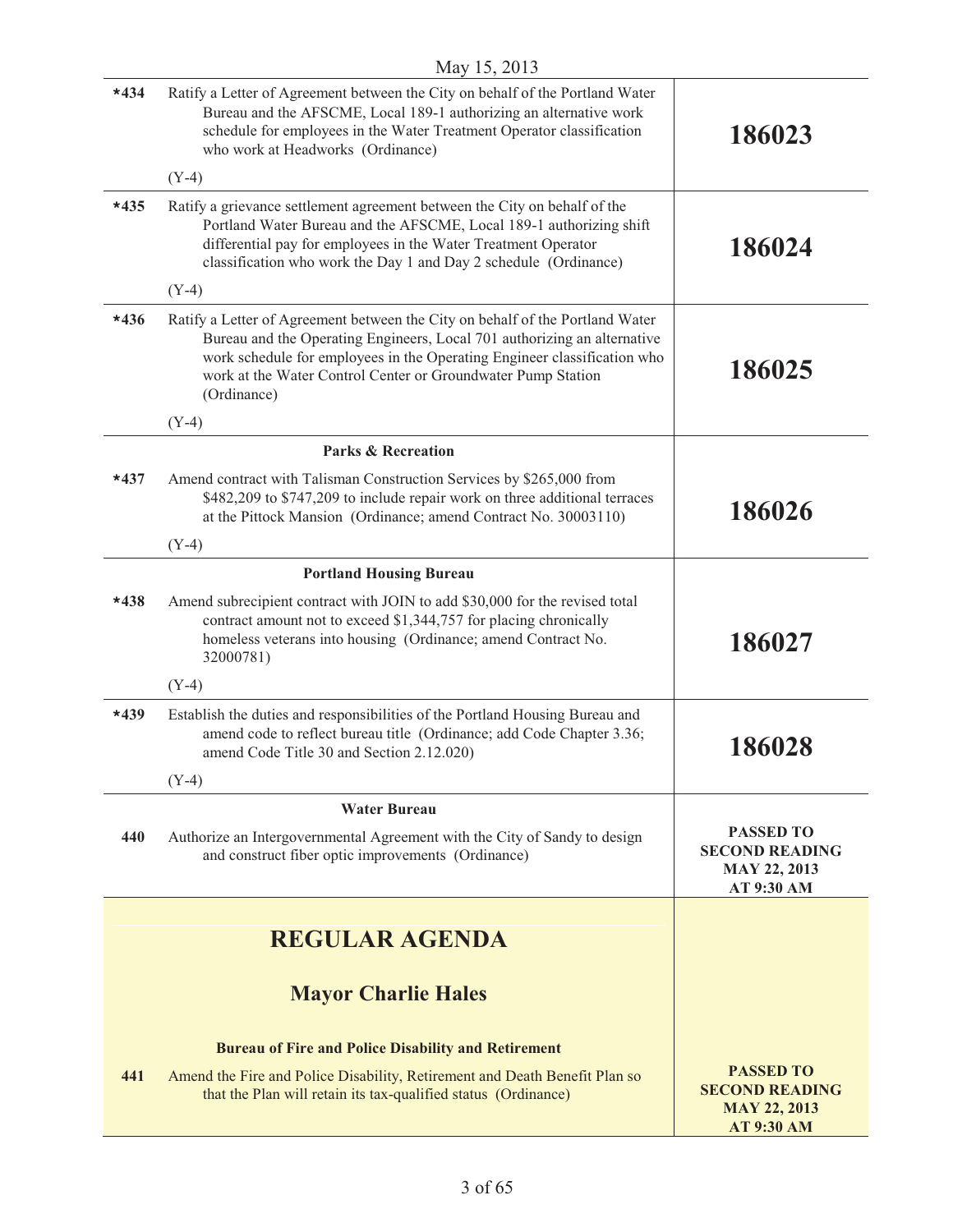|                                                   | May 15, 2013                                                                                                                                                                                                                               |        |
|---------------------------------------------------|--------------------------------------------------------------------------------------------------------------------------------------------------------------------------------------------------------------------------------------------|--------|
|                                                   | <b>Bureau of Planning &amp; Sustainability</b>                                                                                                                                                                                             |        |
| $*442$                                            | Accept a grant in the amount of \$100,000 from the Oregon Community<br>Foundation's Penstemon Fund to make renewable energy accessible to a<br>broader segment of Portland's community (Ordinance)                                         | 186029 |
|                                                   | $(Y-4)$                                                                                                                                                                                                                                    |        |
|                                                   | <b>Bureau of Transportation</b>                                                                                                                                                                                                            |        |
| $*443$                                            | Authorize the Bureau of Transportation to acquire certain temporary rights<br>necessary for construction of the SW Spring Garden St Sidewalk Infill<br>Project, through the exercise of the City's Eminent Domain Authority<br>(Ordinance) | 186030 |
|                                                   | $(Y-4)$                                                                                                                                                                                                                                    |        |
| $\lambda$ + 12.15 m m $\alpha$ come il necessario |                                                                                                                                                                                                                                            |        |

At 12:15 p.m., Council recessed.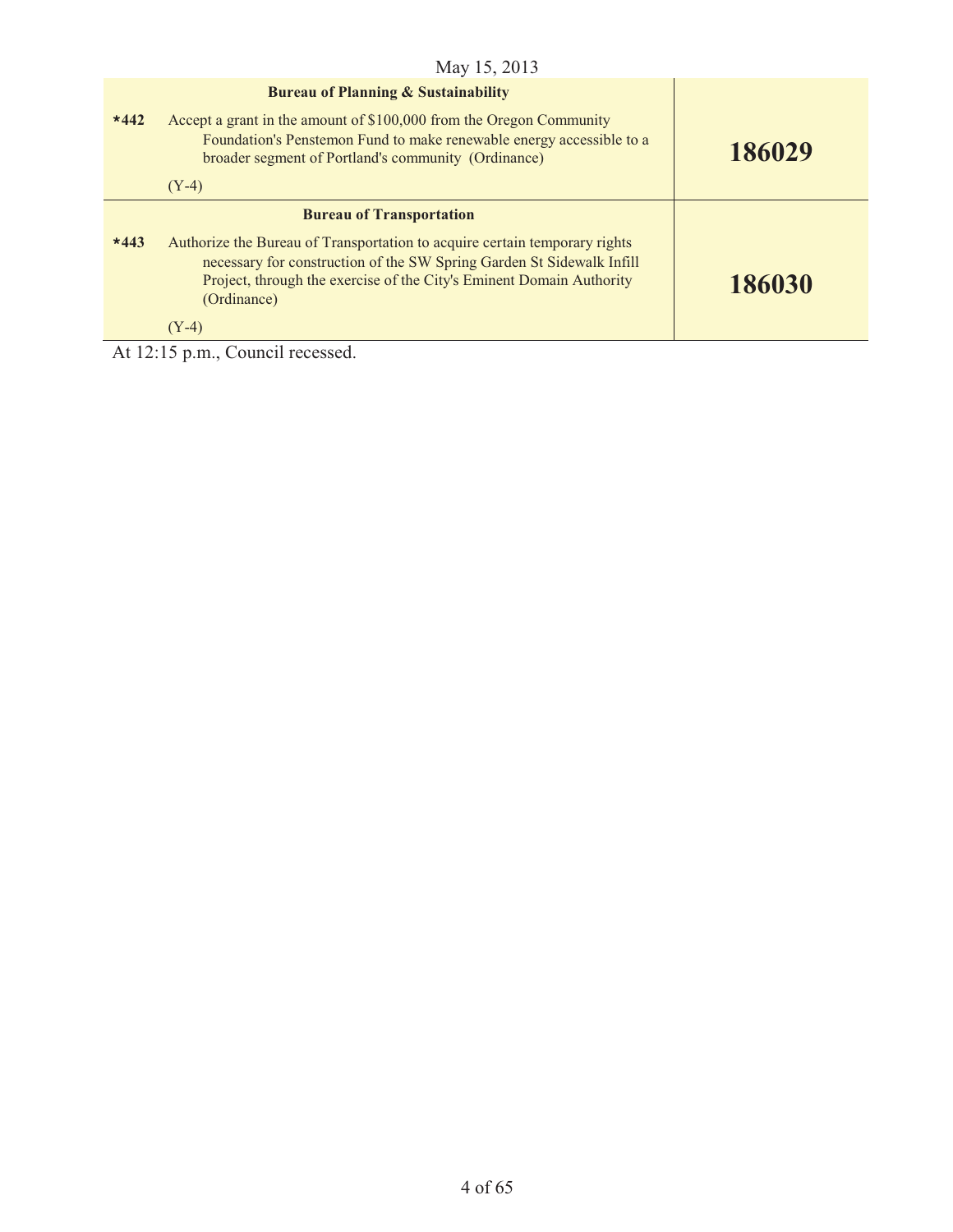# A RECESSED MEETING OF THE COUNCIL OF THE CITY OF PORTLAND, OREGON WAS HELD THIS **15TH DAY OF MAY, 2013** AT 2:00 P.M.

THOSE PRESENT WERE: Mayor Hales, Presiding; Commissioners Fritz, Novick and Saltzman, 5.

OFFICERS IN ATTENDANCE: Karla Moore-Love, Clerk of the Council; Roland Iparraguirre, Deputy City Attorney; and Mike Cohen, Sergeant at Arms.

Council convened as Portland Development Commission Budget Committee at 2:00 p.m. and convened as City Council at 3:00 p.m.

|     |                                                                                                                                                                                                                                                                                                    | <b>Disposition:</b>                                      |
|-----|----------------------------------------------------------------------------------------------------------------------------------------------------------------------------------------------------------------------------------------------------------------------------------------------------|----------------------------------------------------------|
| 444 | <b>TIME CERTAIN: 2:00 PM – Council to convene as Portland Development</b><br>Commission Budget Committee to receive the proposed annual budget<br>(Mayor convenes Portland Development Commission Budget Committee)<br>1 hour requested                                                            | <b>PLACED ON FILE</b>                                    |
| 445 | <b>TIME CERTAIN: 3:00 PM</b> – Introduction of the Citywide Equity Committee<br>and presentation of its strategic plan (Report introduced by Mayor Hales)<br>20 minutes requested                                                                                                                  | <b>ACCEPTED</b>                                          |
|     | <b>Motion to accept the report:</b> Moved by Fritz and seconded by Novick.                                                                                                                                                                                                                         |                                                          |
|     | $(Y-4)$                                                                                                                                                                                                                                                                                            |                                                          |
|     | <b>REGULAR AGENDA</b><br><b>Mayor Charlie Hales</b>                                                                                                                                                                                                                                                |                                                          |
|     | <b>Office of Management and Finance</b>                                                                                                                                                                                                                                                            |                                                          |
| 446 | Amend contract with Moore Iacofano Goltsman, Inc., P.C. to increase contract<br>amount by an additional \$409,704 to provide additional consultant<br>services for redevelopment of the ADA Title II Transition Plan for the<br>City (Ordinance; amend Contract No. 30002636) 15 minutes requested | <b>CONTINUED TO</b><br><b>MAY 22, 2013</b><br>AT 2:00 PM |

At 4:14 p.m., Council adjourned.

# **LAVONNE GRIFFIN-VALADE**

Auditor of the City of Portland

By Karla Moore-Love Clerk of the Council

For a discussion of agenda items, please consult the following Closed Caption File.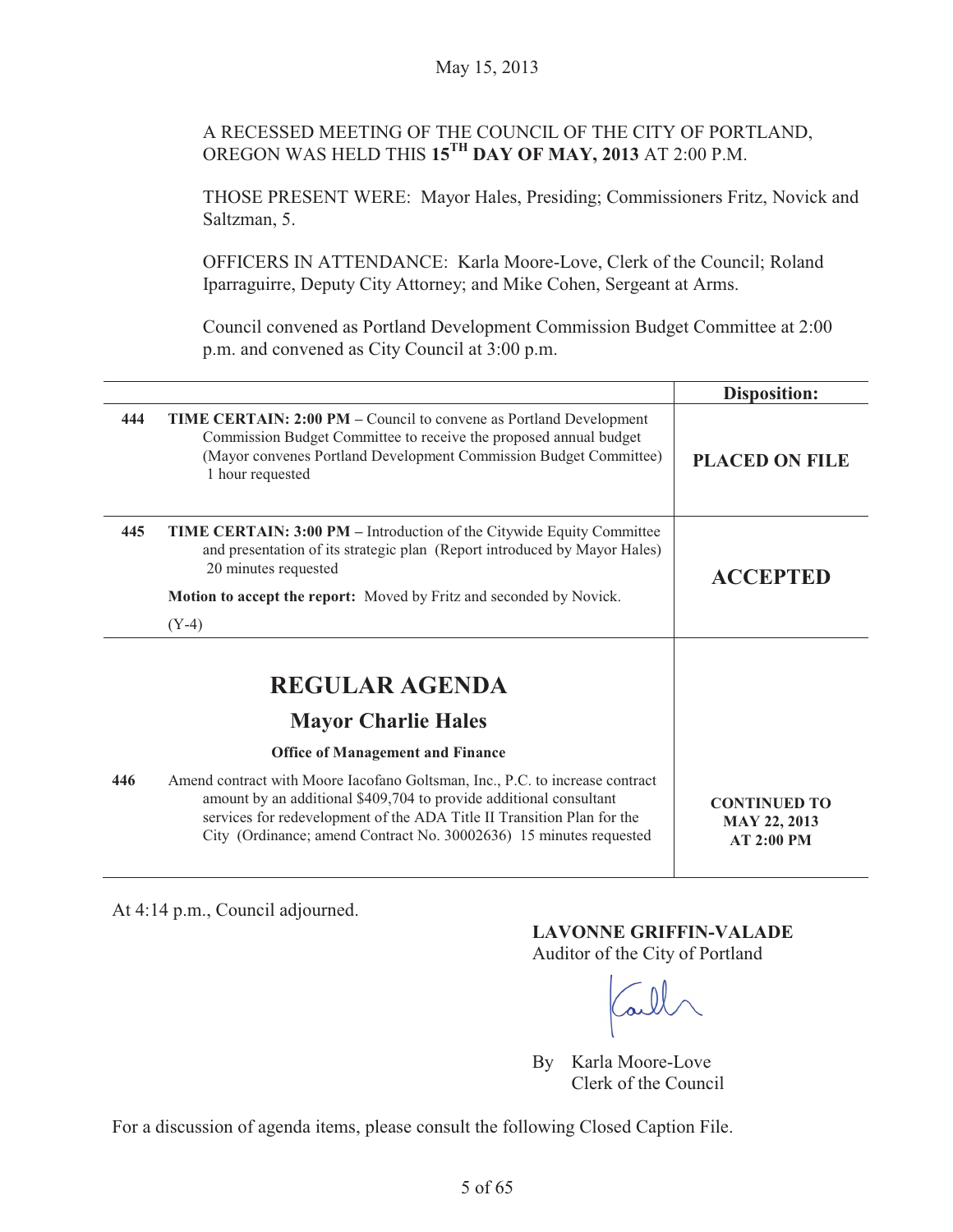# May 15, 2013 **Closed Caption File of Portland City Council Meeting**

This file was produced through the closed captioning process for the televised City Council broadcast and should not be considered a verbatim transcript. Key: **\*\*\*\*\*** means unidentified speaker.

# **MAY 15, 2013 9:30 AM**

## [roll call]

**Hales:** Before we begin the formal council agenda, we have a proclamation and some folks here to talk with us about the fact that this is asian american and pacific islander heritage month. Come on up. Then we will read the proclamation after that. Good morning.

**Joseph Wahl, Office of Equity and Human Rights:** Good morning, mayor and members of council. I'm joe wahl with the office of equity and human rights. I just wanted to say how much we appreciate this proclamation recognizing asian american and pacific islander heritage month. I think many people don't realize that the history of asian americans and pacific islanders goes back over 170 years and certainly over 150 years here in the state of Oregon. And they have had a rich contribution to the state as well as to the city of Portland and we very much appreciate this recognition and celebration of this month and the cultural and overall civic contributions that these communities have provided to the city and the state.

**Sukho Viboolsittiseri, Bureau of Human Resources:** My name is Sukho Viboolsittiseri, I work with the bureau of human resources. And i'm originally from thailand. But I have been here pretty much all of my life. By way of denver, colorado. I'd like to thank you, mayor hales, and commissioner Saltzman, novick, Fritz, and Fish for formally recognizing here in Portland the month of may as asian and pacific islander heritage month. The city that works, works even better when it recognizes values and embraces the contributions and diverse talents of the asian and pacific islander communities. This amazing and beautiful city becomes even more amazing and beautiful when it celebrates the rich history, art, music, craft, dance, and, yes, food that the api has brought to share. While Portland's api community consists of numerous nationalities, ethnicities and cultures, we each have a distinct story to tell. We thank you again, mayor, city council, and people of Portland for listening to and valuing our stories.

**Hales:** Great. Thank you very much. Thanks for coming. A number of us, joe was there, Commissioner Fritz and I were there. A lot of us were at the great celebration on friday night that erco held to celebrate these amazing cultures. It was -- the energy in that room, and the joy that each of those groups brought to that combined celebration, I think, was pretty amazing and very palpable. And we had everything from people from, let's see, we had a bhutanese dancer who was just magical. We had a tongan dance group that danced the haka, and got everybody's attention, of course. It was just -- just a tremendous night. I think it -- for anyone who hadn't understood how vibrant these cultures are or how extensive this community now is in Portland, it would have been great to just bring them into that room and say see, here it is. It is a big part of Portland now. And I know I enjoyed it. I hope commissioner Fritz enjoyed it as well. It was just a great affirmation of how significant these communities are in Portland and how we're trying to celebrate the amazing ingredients that they bring to Portland's culture. So, thanks to you and other folks in the city that are working in partnership with those groups and i'll read the proclamation. Whereas asian pacific americans lived and worked in the city of Portland and state of Oregon for more than 150 years, contributing to the city and state's rich history and culture. Whereas asian and pacific Americans have helped advance the city of Portland's prosperity through contributions through the field of education, business, arts, economic development, science, technology, and whereas the vibrant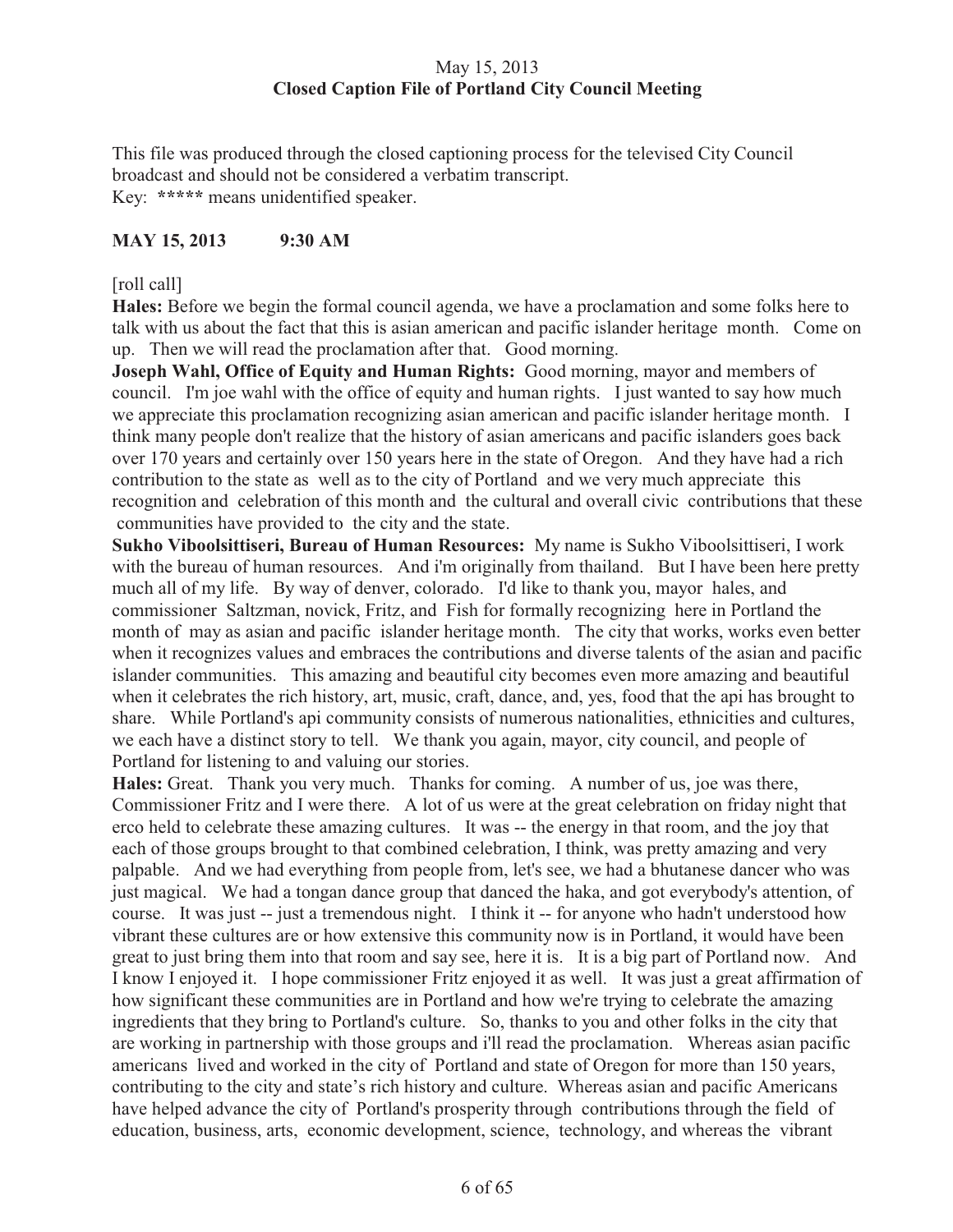history and diverse cultures of Portland's asian and pacific americans ought to be shared with all Portlanders and Oregonians. And whereas the month of may nationally recognized as a time to celebrate the contributions of asian pacific americans to our society and our collective history, therefore, i, charlie hales, mayor of the city of Portland, city of roses, hereby proclaim may 2013 to be asian american and pacific islander heritage month in Portland. And encourage all residents to observe this month. Thank you all.

**Wahl:** Thank you. [applause]

**Hales:** Can we do a photo with the council?Thank you everyone. We will start the calendar for wednesday, may 15th, 2013 city council meeting. We have a number of communication items. Karla, would you take those up in order.

## **Item 418.**

**Hales:** Good morning.

**Kurt Ferre:** Mayor hales, members of the city council, my name is kurt ferre. I've been advocating for fluoridation in Portland for over 14 years as sound public health policy. Today over 204 million americans have access to fluoridation via the public water systems. Over the hill in Washington county, nearly 300,000 Oregonians that enjoy the public health benefit of fluoridated water. Corvallis, salem, albany, all long-standing 50 years fluoridated communities. As you know, Portland is the largest city without fluoridation. There are over 100 well respected scientific research, public health, medical and dental organizations, such as the world health organization, the cdc, the ama, the ada and the american academy of pediatrics who recognize fluoridation as safe and effective. Earlier this spring the City club of Portland assembled a 12 member research committee on fluoridation and they did an exhaustive 6 week analysis of fluoridation. They invited both the supporters and opponents and in their final report, they voted 11-1 in favor of fluoridation. Healthy kids, healthy Portland has received the newspaper's endorsements of the Oregonian, Willamette Week, the Trib, the mercury, the scanner and street roots. The idea that the above mentioned organizations and newspapers have come out in favor of fluoridation were somehow asleep at the switch when evaluating this practice as pure science fiction. I attended dental school in the fluoridated city of chicago, and I have over 33 years of delivering my professional services right here in Portland. I can look into an adult patient's mouth and know immediately whether they grew up with fluoridation. If I could predict with the same amount of certainty in vegas, I would be a rich man. Fluoridation is the foundation of a sound dental public health policy since it began over 68 years ago. No public health measure, none, has been more studied or scrutinized than this one. I would like to give a special shout out to commissioners novick, and unfortunately commission Fish isn't here, for exercising their right as private citizens and coming out and canvassing our neighbors in support of fluoridation. I would like to thank you all for your service to our city. And I would like to end my presentation with a hubert humphrey quote I shared with three of you last december. It was once said that the moral test of government is how that government treats those who in the dawn of life, the children, those in the twilight of life, the elderly, and those in the shadow of life, the sick, needy and handicap. Together let's make fluoridation the healthiest city in this country. Vote yes on 26-151. Thank you very much.

**Hales:** Thank you for coming. Thank you.

#### **Item 419.**

**Hales:** Good morning sam.

**Sam Blackman:** Good morning mayor, good morning commissioners. Thank you so much for the opportunity to speak this morning. I just wanted to provide a couple of minutes testimony explaining how the Portland development commission has helped elemental technologies as we have grown rapidly over the last couple of years. Quick background, Elemental is a start up company based in downtown Portland. Founded in 2006. We raised about \$30 million of intercapital financing, we've grown our revenues grown from zero to \$21 million last year, targeting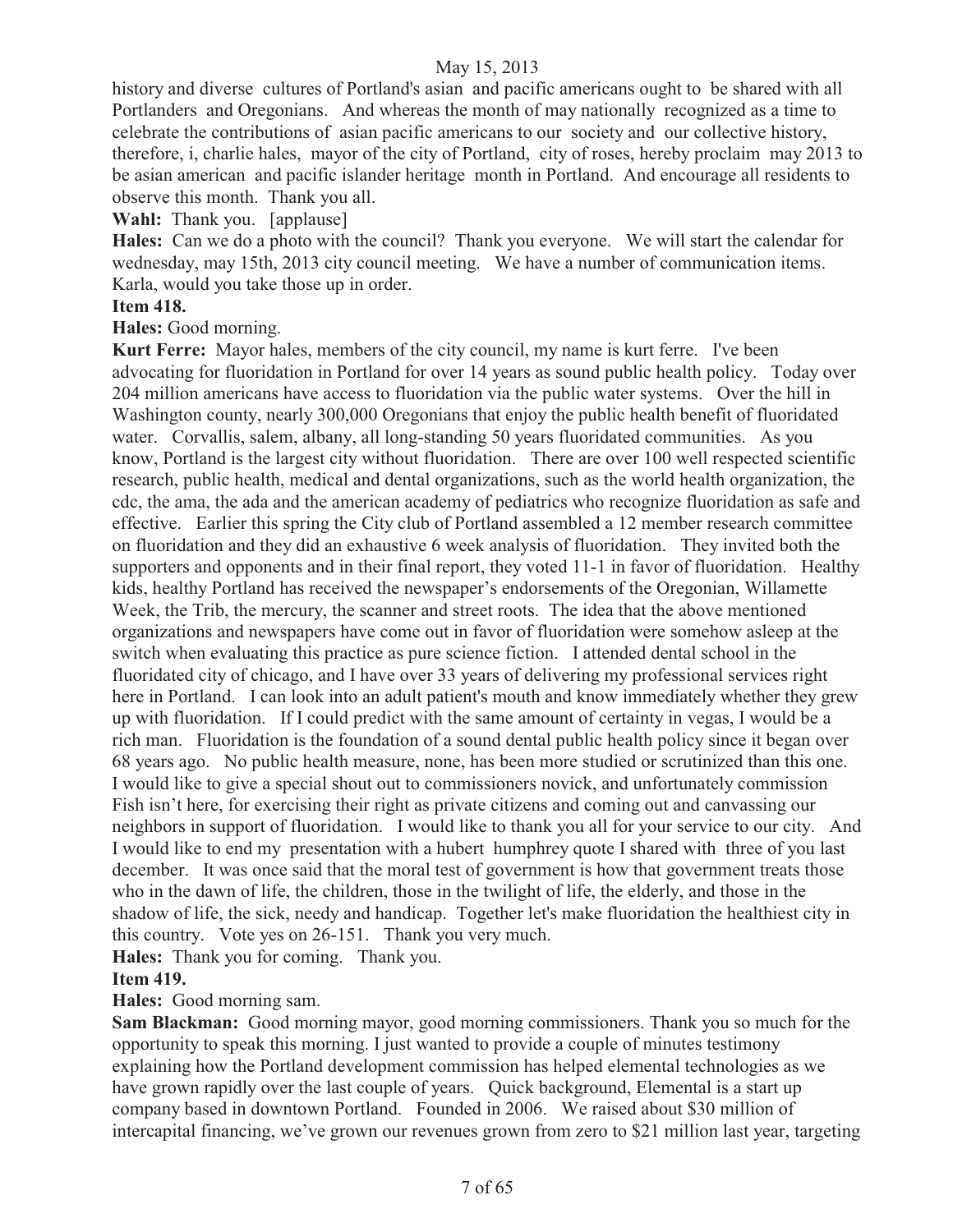about \$40 million this year. We now have 90 employees in downtown Portland, and another 40 around the world. And 11 international offices. Elemental has been a good growth story here in city. We have been incredibly fortunate to have a fantastic team and a really strong market that has grown nicely. Even with that, I'm a very inexperienced ceo. I've been learning on the job the entire time and Pdc over the past couple of years, once we've kind of achieved a good scale has been really helpful in our growth and in moving us forward. I first met the team there about two years ago when we were looking at moving into our 5th facility. We had five different offices so far. They helped us a lot with the negotiations with our current land lord. We were able to get into a Leed certified space when that would have been probably not possible without pdc's influence. They helped with storefront approval programs. So if you've seen elemental's signage on our broadway and oak building, that is there because of pdc support. Very, very small financial investments that have really made a tangible difference in terms of elemental's presence and recruiting ability in downtown Portland. They have helped us with connections to the psu masters international management program and we've had interns come every summer and help us build out our international growth plans. We partnered with a team called sustainable hub in brazil, that helped our entry into brazil. We did almost \$1 million revenue in brazil last year. Expecting to double or triple that this year. So these are very small programs that have had tangible impacts on elemental. The most recent one is a video project we put together called tech town Portland, which is a collaboration between pdc and 11 other start-up companies in Portland. One of the biggest challenges we faced growing from zero to 90 employees over the last couple years, is really around recruiting and retaining world-class engineers. Software development requires world-class engineers to be productive enough to generate competitive products in a very, very competitive global market. Our success is completely determined by how good of people we can recruit into the company. One of the big challenges we have when we're trying to recruit college students from the east coast, ivy league schools or what have you, is that they've heard of maybe elemental, maybe they've heard of puppet labs, or maybe they've heard of a couple of our companies here, but they haven't heard of very many compared to the bay area, seattle, and other locations. The idea here, if we can tell the story about how many great tech start-ups there are in Portland, folks won't be worried about moving their lives to the city to get started. If we can do that, we will retain and recruit world-class people. So, this video was a financial effort from many different companies, plus pdc. Again, told direct taxpayer cost was very low and I think it will be a significant return. Premier of that on the 29th, living room theaters. You are all invited to come see. Finally, I know the city is facing significant challenges in the budgeting cycle. The returns that pdc is returning very significant and I would encourage you to maintain funding for these type of programs that support the software cluster and other targeted clusters here in the city.

**Hales:** Thanks Sam. Sam's company was one of a few recognized last night at the city's international business awards. It's really an amazing story. We look forward to the next chapter. Thank you for growing your company here.

**Blackman:** Thank you. Thank you for your support of Elemental and companies like ours. **Hales:** Thank you.

#### **Item 420.**

**Hales:** Good morning.

**Kenneth Poirier:** Good morning, mr. Mayor, council members, friends and neighbors. My name is kenneth Poirier and I'm the chair of the parkrose npi. I would like to speak to you about the successes of the npi program and how its impact is already being felt in my community. I'm a graphic designer by trade and was initially intrigued by the npi program when I heard the term community branding. When I started to look into the heart of the npi, parkrose npi would have a more lasting and foundational impact than some shiny new logos on street signs. It's about engaging our businesses and neighborhood on a different level than I was used to seeing in my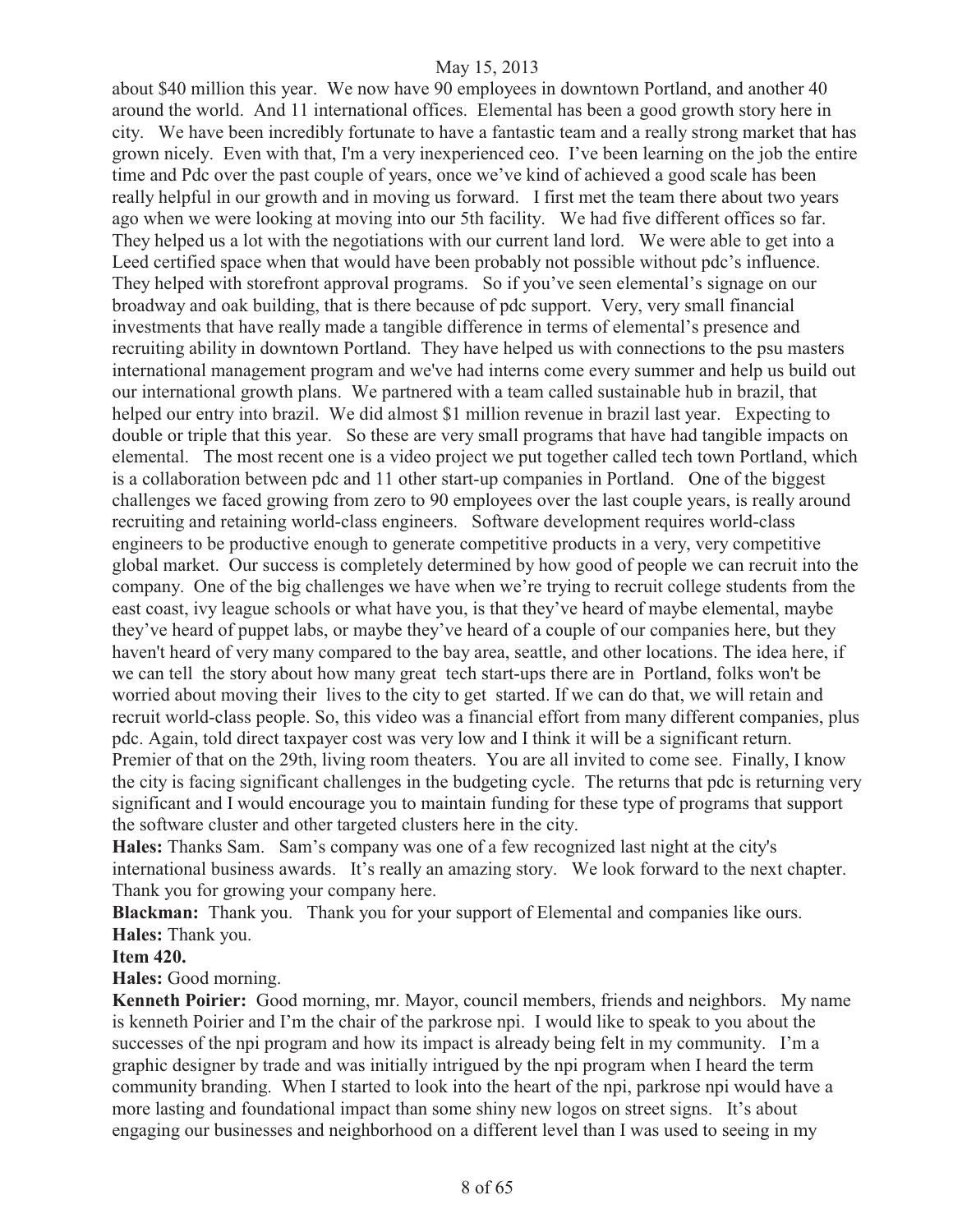community. And it was this new engagement was growing directly from the guidance and training being provided by pdc. We worked with dana deklyen from pdc to help build the best framework for which historic parkrose would grow and prosper within the npi program. It is within the structural guide that we have been able to actively address our economic development ourselves. The npi program in my experience is a program based upon milestones. They help track our progress and also make sure we are holding up our end of the bargain. Since I have been involved with the parkrose npi, we have branded ourselves as historic parkrose, gateway to the columbia, with active community involvement in that creative process. We've hired a full-time district manager, Bridget bayer. Our first business centric, promotional event takes place tomorrow. We are filing for our 501c3 status by the end of this week. Our first district improvement project will be completed by july  $1<sup>st</sup>$  which will include community branded banner poles along ne sandy boulevard. In short, the program is working. And now that we're up and running, pdc has evolved their support and are now surrounding the npi's, with highly qualified technical service providers to help us take our next steps towards not just the style of economic development our community wants, but also the next steps toward the leveled economic growth our businesses and neighbors deserve. The concept behind historic parkrose has always been a commitment towards economic growth and a revitalization of our often neglected thoroughfare in our proud northeast community. The reengagement of our neighbors in our flagging business district. And reenergizing our community spirit in that process. Pdc has given us the tools to make that concept a reality. But as I say, the job is far from over. We have taken just the first baby steps towards our goals and with your support and the backing of pdc, we hope to continue this journey towards a fully revitalized parkrose. I have given you each a sampling of our promotional materials as well as my contact information should you have any questions. Thank you for your time and for the worthy program. **Hales:** Thank you. Thanks for coming.

#### **Item 421.**

**Hales:** Good morning.

**Steve Unger:** Good morning. My name is steve unger and I live at 1810 ne 15<sup>th</sup> ave. I own and operate the lion and the rose bed and breakfast. In january of 2011, I spoke to city council about the growing problem of unlicensed vacation rentals in Portland. 2 1/2 years ago, there were about 5,000 unlicensed vacation rental listings. Now there are over 1,000. Contributing to the current shortage of long-term rental housing in the city. At that time, 2 1/2 years ago, the city was losing about \$500,000 a year in lodging tax and license fees. Now the city is losing over \$1 million a year. Public safety and health issues are being ignored. Neighbors and neighborhoods are still not being informed. And most of all, the bureau of planning and sustainability and bureau of development services have not even begun to propose a licensing process with one of the obstacles being the lack of funding. The growth of this problem has been fuelled by the proliferation of major vacation rental web sites. For example, airbnb alone, in 26,000 cities worldwide. And reported \$14 million of bookings in one year just for san francisco. A quick search on google will show that illegal vacation rentals have become a major issue all across the country. So much so, that the major vacation rental web sites have recently banded together to promote licensing and regulation. Yet Portland is way behind. Ashland and many other Oregon cities and towns who have implemented vacation rental ordinances. I hope that the next time I come to speak to you will not be because of a tragic fire in an unlicensed, unsupervised, unregulated vacation rental. To be clear, this is not about mom and pop renting an extra bedroom after their daughter goes to college. Landlords deciding that they can make more money renting high price properties by the day or the week than by the month. Now, ask yourself, why would I pay \$4k to \$10,000 to be licensed as a bed and breakfast and have to collect lodging tax and inspections by the health, fire, and police departments, have neighbors notified and even have to be present to supervise the property and those pesky guests when you can just forget about all of that, operate as a vacation rental and make more money in the process.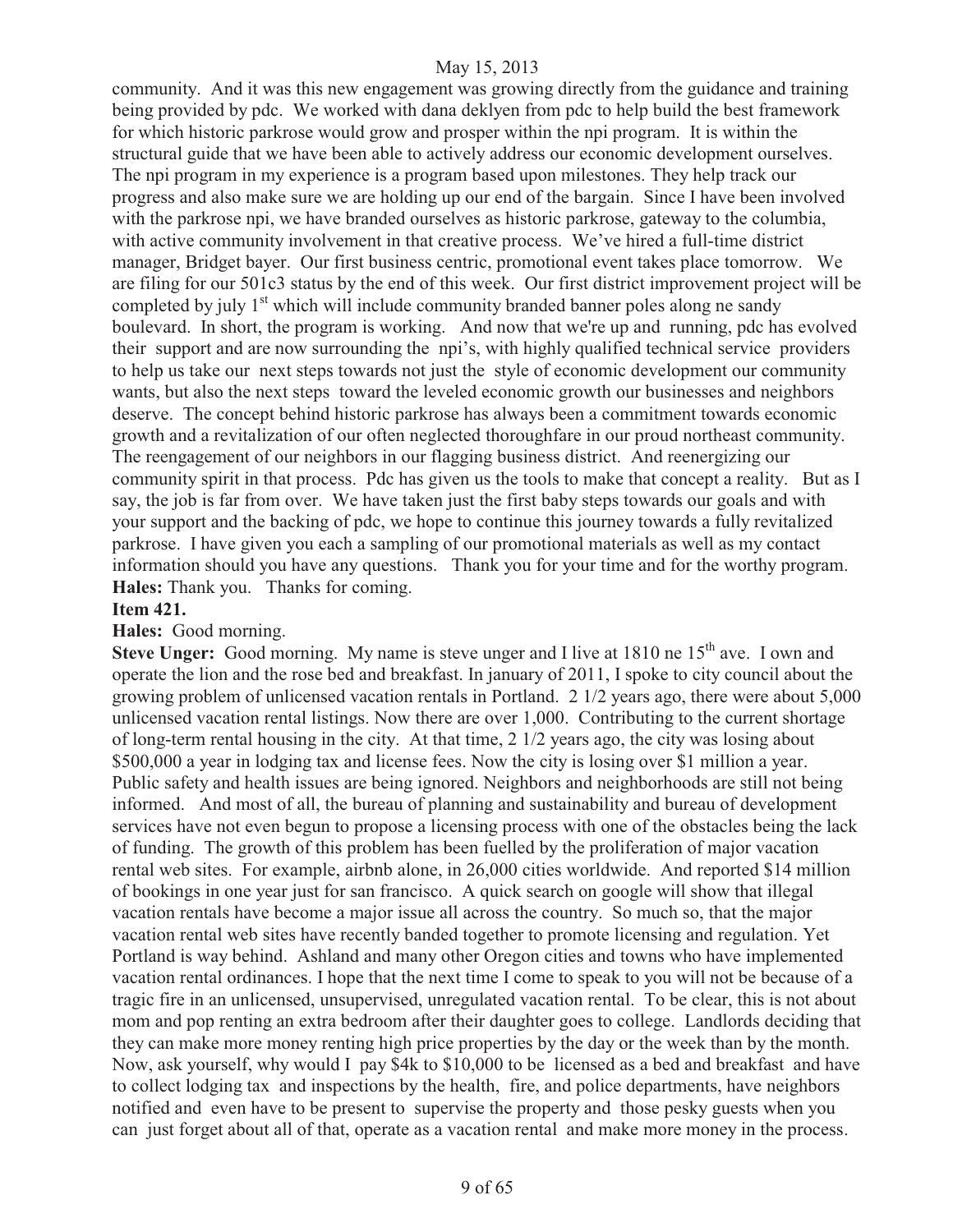And so far, the various city departments, each with their own narrow focus, have not joined together to find a solution.

**Hales:** Steve, let me stop you there. You have finished your time. But we do have this really well written statement from you and I really appreciate you bringing this to our attention. I want to make sure that before you leave that you connect with my staff. Bureau of revenue, one of my responsibilities as we have had bureau in our portfolio along with everything else at the moment, but I want to make sure that we follow up with you on this. Obviously I was not here in january of 2011. A couple of members of council here were. You've raised this issue very coherently and I appreciate you bringing this to our attention. Thank you. Before you leave is somebody from my staff still here? Rachel is still here. Young woman in the orange blouse right there is rachael wiggins on my staff. Make sure we connect you with her and I would like to meet with you further about this. Thank you.

#### **Item 422.**

#### **Hales:** Good morning.

**Mary Davis:** good morning. I'm mary davis and I'm a business owner in southeast Portland and i'm here to speak on behalf of the buckman program run by impact northwest and director diane (Meisenhelter) who was a 2009 spirit of Portland award winner. My husband and I are working class people. Together we have a three-year-old, a first grader, and we own a company that employs 16 people. We rely on sun because we have to work to keep our business growing strong. This program helps over 500 children. As an industrial engineer and business development person, my background is in analyzing business efficiencies and i'm having a hard time wrapping my analytical brain around this budget cut. Modest investment of less than \$275,000 and then it leverages nearly 40 other agencies, countless volunteers to help teach my son and his colleagues 226 days of the year. That is at least 44 more traditional school days than the schools are now open. Today is a late start for public schools. I normally would be the work and my boy would be at sun due to late start time. Portland public school days have been sliced back to 180 days a year, buckman sun is there for us. On these late starts on friday closures, on some holidays, they offer solution for spring break, for summer they offer camps. Because working families have to work. We have to work to pay our rent, our mortgage, our property taxes. I see a dynamic and valuable program that is leveraging its resources consistently utilizing partnerships that help organizations bring other private resources to support public need. 40 out of 50 of the families at the previous city council meeting from sun were from the buckman sun. Why? Because we all believe that this is a focused and efficient use of our dollars. It is a well-run business. The largest majority of the folks that are using this program are people that have to be at work. As parents, we pay participation fees. Many are not able to, yet they need the help. In fact, 48% of the folks that use this sun program are on scholarships and have free and reduced lunch, working at the poverty level. Only half of us are able to pay to play. I worry for my own family and even more for these folks. There is an alternative that -- there isn't an alternative that will come through for them with dedicated programming, mentoring, tutoring, fitness, snack and dental care for their children. Like so many of the families involved, we are not able to stop our day at 3:00 and tote our little ones from dance, to sports, to piano, to language class. Buckman sun offers these thoughtful and dynamic options, and a total of 129 days of extended day activities. Run by energetic teachers, many volunteers who want to share their passion and teach kids. Sun creates events for the entire school that help parents learn to support the curriculum and in lieu of having an inner southeast community center. We cannot be in a classroom to learn a program while we're working and sun helps us to bridge that gap with teachers. With your continued support, the program can provide these basic and extraordinary learning options. But without your support, it sounds like the county will disperse their funds elsewhere and the program will be crushed. I'm sure if you look closer at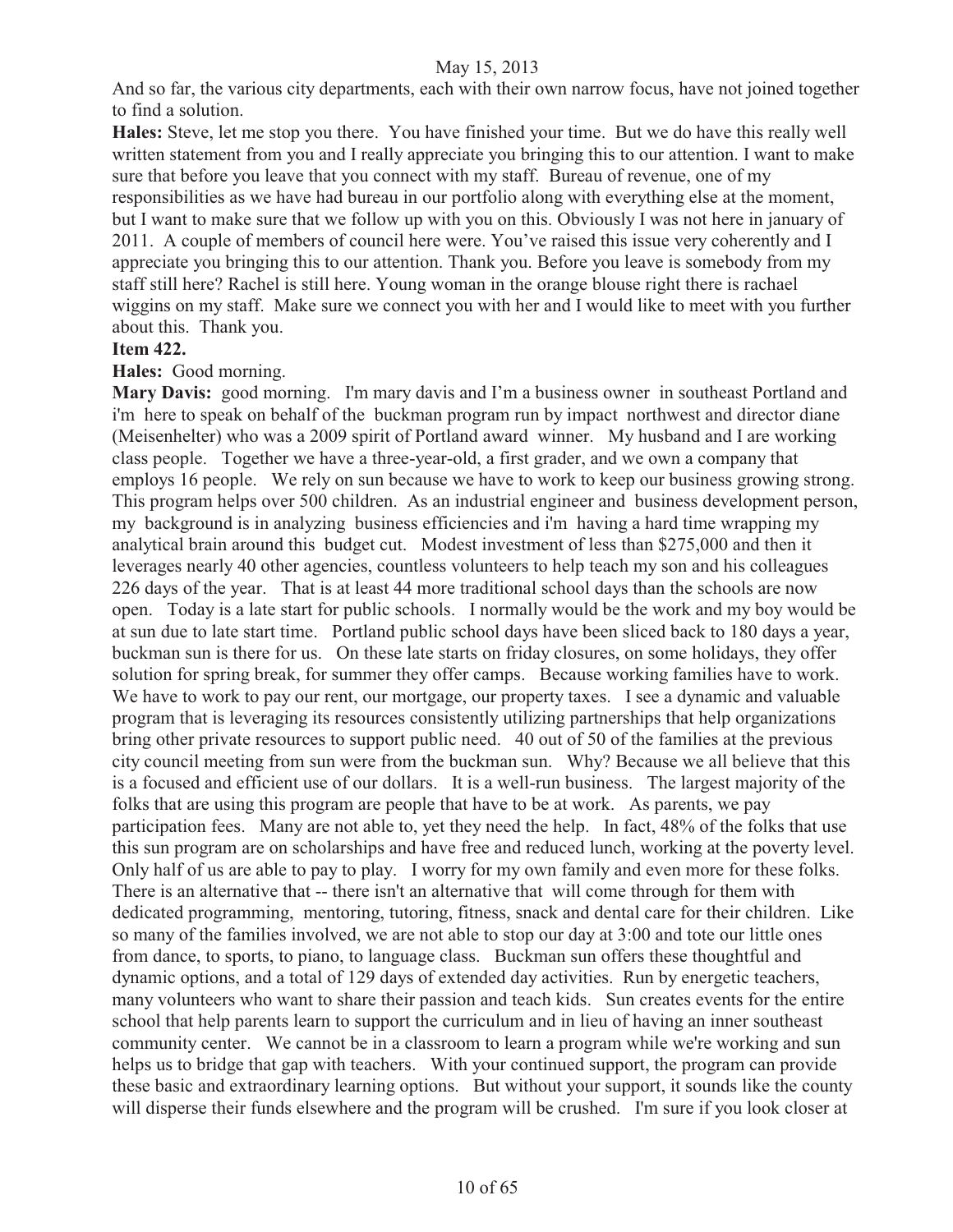this program at buckman sun, you will see it is too well run from a fiscal as well as a communityimpact level to eliminate it. Thank you.

**Hales:** Thanks for coming. I want to respond because I think there are a lot of people will want to testify about this during the budget hearings. I'm not sure if you saw the article this morning. But the county had the first hearing on their budget, and apparently no one showed up to testify about sun, if I read the article correctly. And this is a program that is funded jointly by the city and county over the last several years, the city has picked up more of that because the county was in great budget difficulty. This year the city is in great budget difficulty, and the county is making few, if any cuts in their programs. So, i'm -- i'm actually kind of concerned that the sun advocates are all here advocating for funding that we were passing through to Multnomah county. So, one might want to divide the effort here. The county's next budget hearing I believe is on the 22nd. We're cutting 180 positions and \$21 million out of our budget. They are not. So, you might want to make sure that you are in both forums. I realize it means more meetings to go to, but one of these two partners is in very dire financial straits. And the other one, who was receiving passthrough funds from the city is not.

**Davis:** I will take that back to our people. Thank you.

**Fritz:** The information about the county budget meetings is on the front page of my web site. Definitely keep going to both places. Thank you very much.

**Davis:** Thank you.

**Hales:** Thank you. [applause]

**Hales:** Okay. Thank you all. We are ready to move to time certain.

**Moore-Love:** do you want to do the consent agenda first?

**Hales:** Sorry, yes. Are there any items to be removed from the consent agenda? I don't believe I have heard any requests. Any requests? We will take a roll call please.

**Saltzman:** aye. **Novick:** Aye. **Fritz:** Aye. **Hales:** Aye.

[gavel pounded]

**Hales:** ok, time certain, 423.

# **Item 423.**

**Hales:** Good morning. We are going to convene the budget committee of city of Portland which happens to be under other circumstances city council, for purposes for receiving the budget message and beginning the formal process of considering our city budget. Committee members received copies of the budget document itself yesterday. This budget is the product of a lot of work by members of this council, by our staffs, by citizen budget advisors, by our budget office and bureaus across the city. I want to thank everyone for a lot of hard work on the difficult budget decisions we will be taking up and considering. Proposed budget includes recommendations from a couple of city council sub committees. Our colleagues here on the council divided up and took on certain issues and possibilities in the budget process and did some really great work. Some things like modifying the ratio of managers to workers. Like taking on the cost of administrative processes, figuring out where we might find some access reserves, and ways to provide bridge funding to avoid some of the layoffs that these budget cuts will require, particularly in public safety. This proposed budget asks for shared sacrifice from all of the city's bureaus. No one was exempt from scrutiny and no one was exempt from the process in which we asked every bureau to come in with budget that was 90% of last year's and make the case for every single addition above that reduced base. No one has been held harmless as we have gone through this process. We have tried to be thoughtful as a council and I and my team developing this proposed budget in how to make the cuts in a way that both preserves basic services and gives us the base for better future here in the city. We've worked hard on the subject of utility rates. Something that I know all of us have heard a lot about. I knocked on 25,000 doors last year in the course of running for this office. If I didn't hear from every single one of those folks about water and sewer rates, I certainly heard from a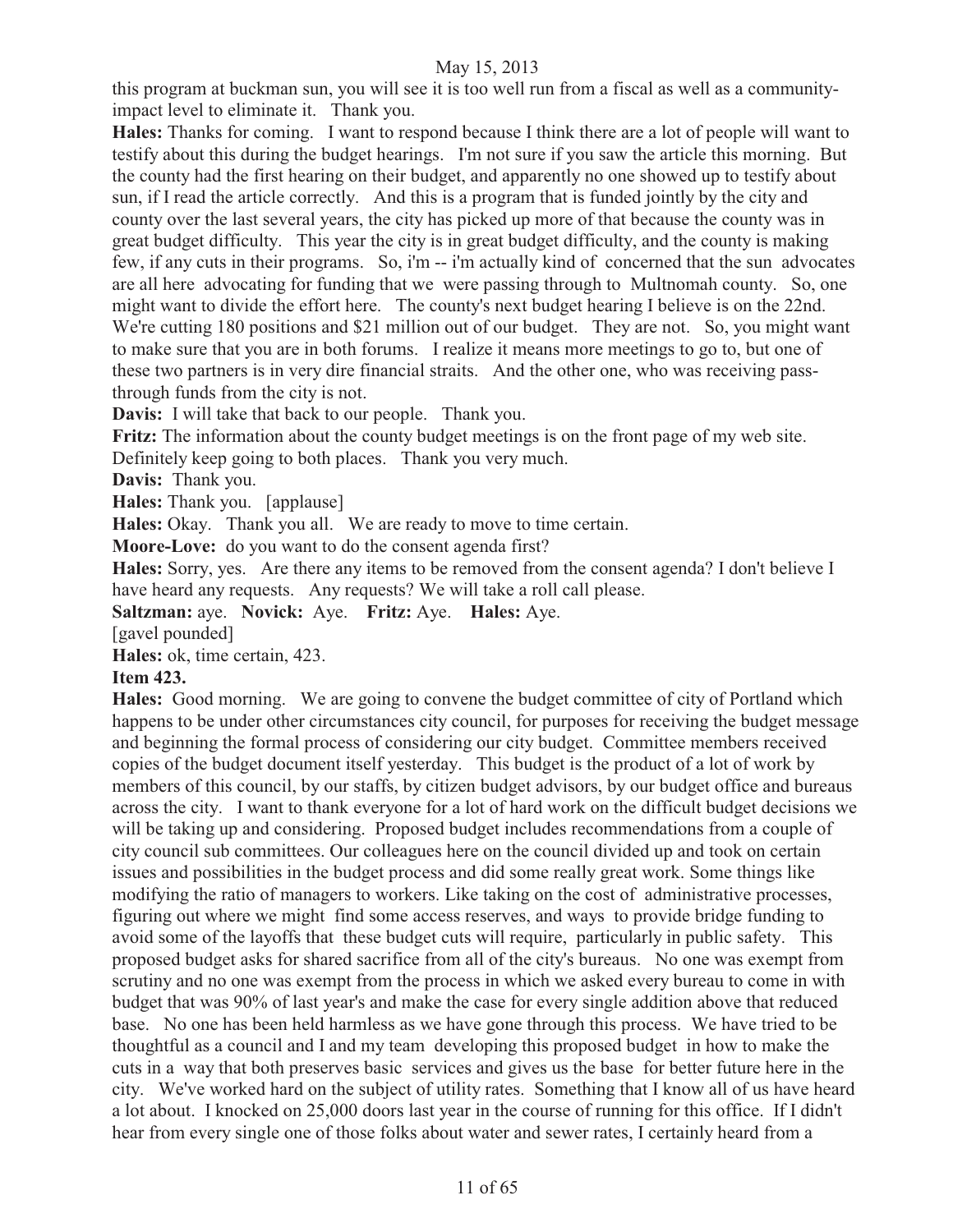majority of them about that subject. We tried to take that to heart in this budget. Bureau's water and bes through the normal process of looking at traditional costs were coming in at rate increases in the 7.8% range. We reduced that in the proposed budget to 3.6% for water and 5.33% for bureau of environmental services, for a combined water and sewer rate increase that is under 5%. A lot of us would have liked that number to have been zero, but I -- i'm happy that we have been able to reduce it that much. We're also asking our employees to be part of that shared sacrifice. We are proposing a cost of living adjustment for most employees that is only half of what inflation and the cost of living would normally require. So, we're asking everyone that works for the city to help us get through this. We want to build for a better future, not only in building back the capacity of those services that we have to reduce in this budget year, but also to work smarter. You don't wait to innovate until you have extra money. We are proposing an innovation fund where we reward bureaus for coming up with cost saving, smarter ways of doing business, that will use taxpayer dollars more efficiently in the future and cover the up front costs of the innovations and get them paid back by savings, assuming that this proposal is continued in the budget. Contingency, something that I have talked quite a bit about. Our contingency fund stands at a little over \$250,000. It got down to a low point of about \$65,000. Frankly, those numbers are both ridiculous. The david douglas school district, prudently managed public agency in this city that is working with us on all kinds of fronts like sun schools and arts programming, has a 4% contingency. 1% for the city of Portland would be \$4 million. I'm proposing a contingency fund of \$3 million. It should be more. Under these circumstances, that is the best we can do and I think frankly that it is the least we should do. In closing, this proposed budget reflects the reality of our times refocusing the city on core services, by making difficult but needed cuts and investing wisely in programs that work and all of the time keeping utility rates as low as possible. I want to thank my colleagues on the city council for the work so far. There is more work ahead and some important public hearings and I look forward to this now formal process of considering our 2013-2014 budget. Thanks. Are there any comments or questions from council members before we start the presentation? All right. Thank you. Andrew, is there anything you want to present at this time? So we'll reconvene then - we are not taking testimony, I don't believe, at this point. We will take testimony at the budget hearing, therefore, I will adjourn the budget committee and -- no, i'm not adjourning the budget committee, am i? Because we're doing residential solid waste rates yet. Is that correct? And we will have a hearing tomorrow evening starting at 6:30 p.m. In this chamber in which we will begin taking public testimony on the proposed budget.

[gavel pounded]

**Hales:** Remind me, Karla, do we adjourn as the budget committee in order to do the solid waste? **Moore-Love:** I'm getting a yes and a no.

**Hales:** on both, right? Thank you. Okay, we will continue the hearing until tomorrow night at 6:30. Thank you. Now, we will reconvene as the city council and take up item 424. **Item 424.** 

**Hales:** Good morning. Good morning, Susan, how are you? Take it away.

**Susan Anderson, Director, Bureau of Planning and Sustainability:** So, susan anderson, director of the bureau of planning and sustainability. With me today, michael armstrong, the policy and operations manager, and bruce walker solid waste program manager. Every year we do a review of the rates for franchise haulers to provide residential recycling, food composting and yard debris and garbage collection. In our evaluation, we have an independent cpa actually work with each of the haulers and then the purb, the Portland utility review board does a review and comments. So, to develop the rates each year, we look at the cost of service of providing collection and we look at things like labor and insurance and equipment and fuel costs, cost of trucks. We actually go out and do average can weights of all of the different sizes of garbage and students at psu help us do that. We look at disposal charges to solid waste to take to the landfill and/or to compost for yard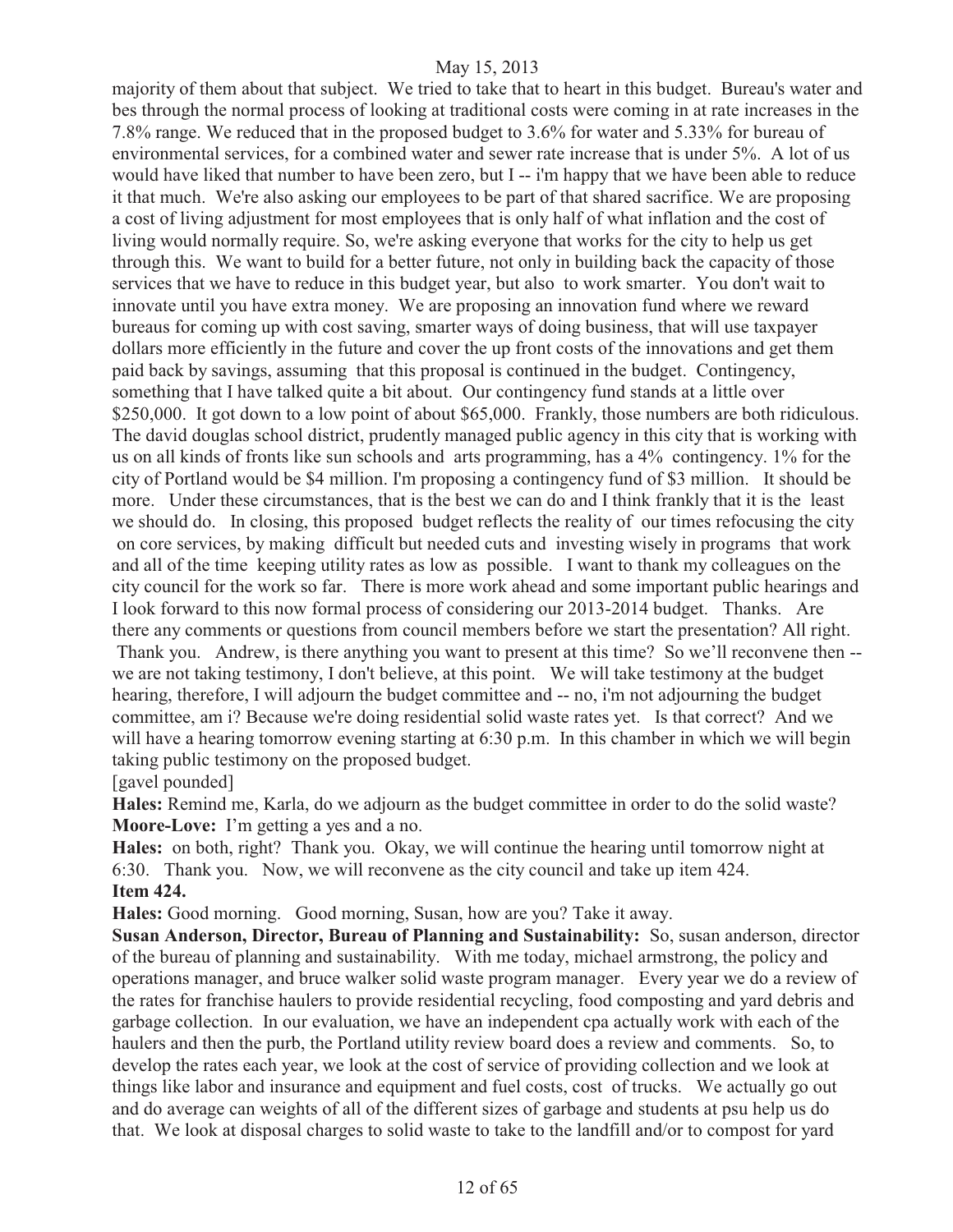debris and food. And then when we do that, we look at the cost -- offset those costs with the revenue that the haulers received from the sale of recycled materials. We add up all of the costs and we subtract out the revenues that the haulers receive from selling recycled material. So this year when we completed the process, we found on one hand costs for purchasing new trucks, to meet clean air standards that had increased, disposal fees charged by metro had also increased. On the other hand we found much lower costs for collecting food composting yard debris and the cost for composting those materials remains far less than the cost of disposals for dumping garbage. So when you put all of this together, we found the savings outweighed the cost increases. So this year, actually proposed a one percent rate decrease. This is only happening because Portland residents have done an amazing job at composting and recycling and haulers have done an amazing job working with us. As a result, only 30% of what's collected from residential homes actually ends up in the landfill and now 70% is either recycled or composted. And that is up from 50% just a year and a half ago. So, huge, huge improvements. Great news. Great recycling, great composting and we get lower rates. Before we have questions, I also want to share a couple of things we have done with the rates this year. These are on the rate sheet that we just handed out. First of all, we're proposing a slight change for how we do incentives a disincentives that we apply to different can sizes. We'll continue to provide a small incentive for people who use mini cans or once every four-week service and a charge a small disincentive for large garbage containers, but reduce the size of the incentives as disincentives as instructed by council last year and by the suggestion from purb last year. Second, we have a slight incentive for customers to switch from mini cans and 35 gallon cans to roll carts. Some people still have regular garbage cans. We want them to move to using roll carts. We want to do that because of worker safety. This will help prevent injuries from lifting the cans and dumping them and shifting to the roller carts will help on the long run to reduce labor and insurance costs.

#### **Fritz:** How would customers get a roll cart?

**Anderson:** yes, they get them from the haulers and just like the large green cart and the large blue cart, they will have wheels. We have mini carts. So you can still have a mini can and be charged the mini can price, it just has wheels on it. Which is easier, it's just that the haulers own the cart and if they're damaged or whatever, you can turn them back in and get a new one.

**Fritz:** And they call their hauler to ask for one.

# **Anderson:** Yes.

**Fritz:** Thank you.

**Anderson:** For people having a hard time fitting all of their garbage into a regular 35-gallon cart, we are reducing the price for a 60 gallon cart by a dollar. We want people to recycle and compost as much as they can. Some people still need more service. We understand that. they can almost double their capacity from a 35 gallon cart to 60 gallon roll cart and we're charging just \$7 a month to have that additional service. In closing, I just want to reiterate that we are really proud of Portland residents. Recycling is up and composting is up and garbage is down and we're thrilled to be able to actually reduce rates this year as well. If you have any questions, we're here to answer those.

**Hales:** Great. Thank you. Questions.

**Novick:** Actually I have a question -- sorry. My office has been in touch with mr. Armstrong about this issue, and frankly it is a pet peeve, which I wish could be translated into policy. I -- I find that during most of the year, the nonleaf portion of the year, my compost bin is filled with maybe a pound of chicken bones and other scraps. And it seems to be somewhat silly to have that picked up once a week. I don't know if this is a position that is largely shared by Portland residents. Commissioner Fritz informed me yesterday that she dolls out her yard debris throughout the year. This is not a problem for her. But i'm just curious as to whether we could save some money on the rates by reducing compost pick up on an across the board or voluntary basis,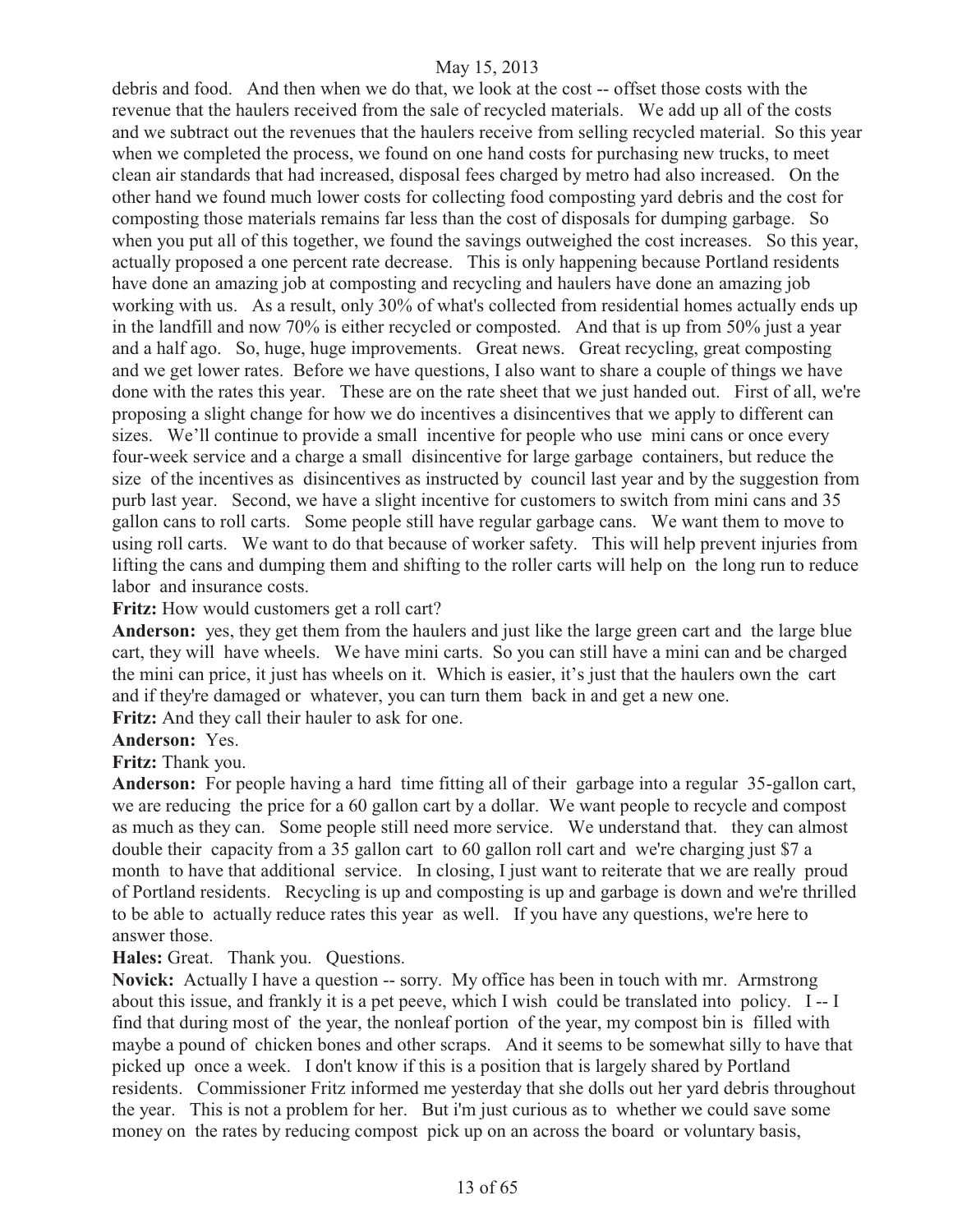particularly during the winter where we don't have the sun beating down and making the compost smelly, and, again, if it is not something that you could possibly save money, it is not worth pursuing. If it is something that could possibly save money but there's no public appetite for it, then it is not worth pursuing. I'm curious if there is a way to study the possibility to shifting to less frequent compost pickup, particularly in the winter, and if it is possible to save money, and then sounding out the public to see whether that would be an attractive option.

**Anderson:** We're having to take a look at it. We've talked about it. Two primary issues. One being, you don't want every household doing something different. If some want it all of the time and some don't, still the truck driving down the road and efficiencies are kinda lost. We want to look at that further. Second, is it is hard to get people to change behavior. We spent a lot of time to get people to understand what is going on. If we take away and change the schedule on the green cart for three months, it may be hard for people to understand now that they have to go back and they have to notice and provide information. Usually a person goes, yeah, yeah, we can do that. In this case, i'm not sure. We are happy to look at it and talk with you about how we might be able to look at that kind of a shift.

**Novick:** Thank you.

**Michael Armstrong:** I would just add, it certainly is the case no obligation to put the cart out every week. If you only put it out when you need to, odors permitting, that does save money in aggregate a little bit. Nothing like not having a truck there at all. But obviously put it out when you are ready for it, but we're happy to look into it further.

**Novick:** of course, you are saving the world money but not saving yourself money.

**Armstrong:** You are saving the system money, which you only get one little slice of, exactly. **Novick:** thank you.

**Fritz:** It is kind of significant. I'm very pleased with this report showing the differences and indeed for all of the challenges and discomfort that folks had changing behavior, it is paying off. And that because Portland is a recycling more thanks to our new system, they're going to see the lower rates. And I appreciate also the restructuring of the incentives for the different options. There are so many options and people should be aware of that that one size does not fit all and the companies are working with that. I really appreciate your work on this and congratulations. I missed the banner headline. There was an article in the Portland tribune, I believe, noticing that this was happening. You thought it would be front page news every place and it should be.

**Anderson:** We didn't want to gloat.

**Fritz:** I think we should gloat.

**Hales:** Go ahead. You have the council's permission to gloat.

**Novick:** I think you should gloat too. I forgot one other question I have which is, what percentage of the reduction in garbage is due to more recycling as opposed to more composting. Do you know? **Anderson:** I do have those numbers, I can get them for you but it is more about the composting than it is the recycling. It's more about the increase in food composting and yard debris than it is around an increase in recycling. Although recycling numbers is up too.

**Hales:** because we were all recycling at an effective rate, right?

**Saltzman:** What is the official recycling rate?

**Anderson:** For residential, I believe it's now 70% and was in the low 50s. Overall it is around 70 -- Right about the same. Commercial had already been out around 70%. So our goal is still 75% by 2015 in the Portland recycles plan.

**Hales:** It looks like that might be doable. Great. Other questions?

**Saltzman:** I just had one question. So you want to encourage people through those rates to use carts and so I'm looking at the 32 gallon can rate versus the 35 gallon cart rate, it is more expensive for the 35 gallon cart. I'm trying to figure out what is the incentive, even though you get 3 more gallons of capacity.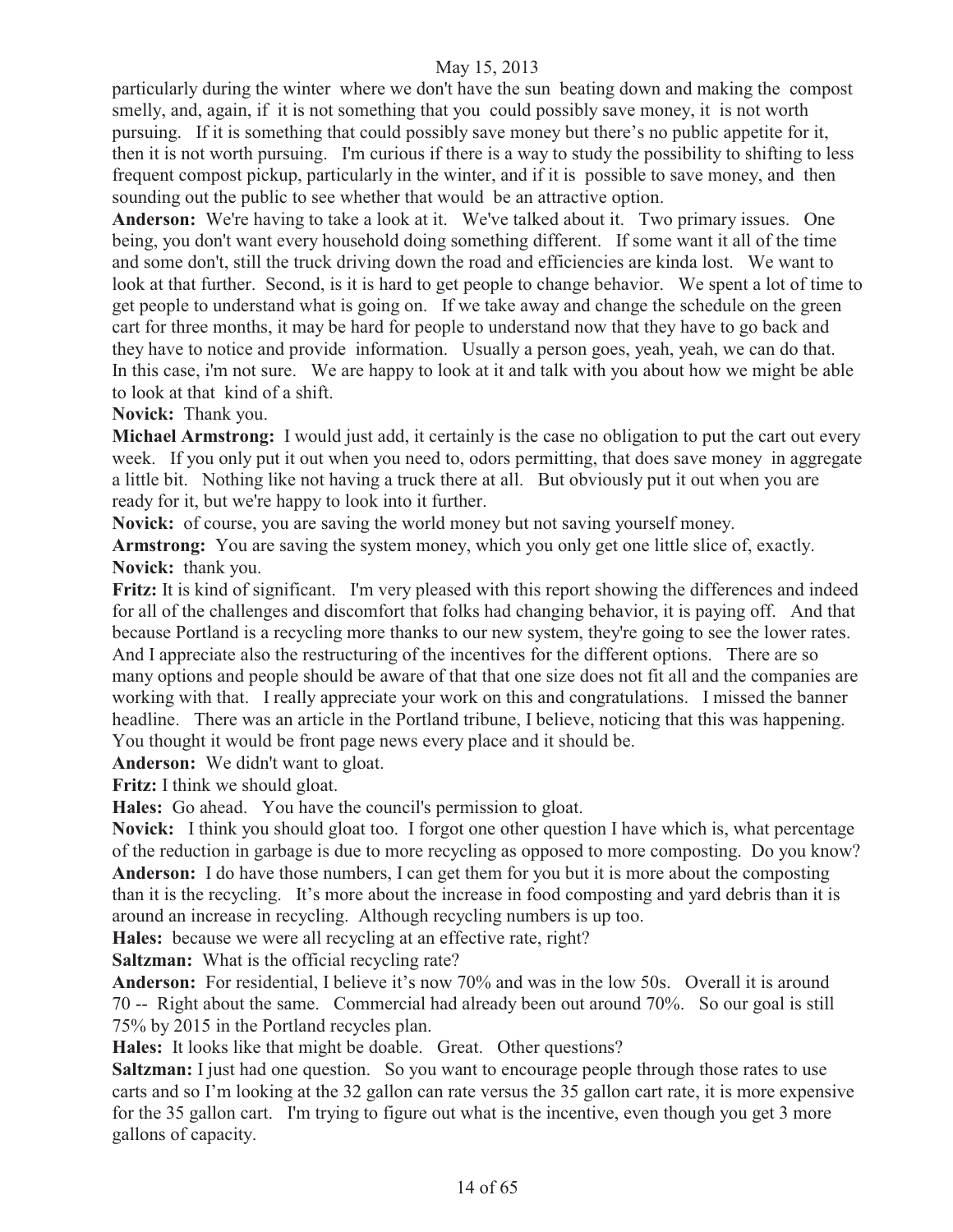**Anderson:** Actually the -- if you look in the first column, 2013 rates, it's \$21.75 for both -- **Saltzman:** I'm looking at a 32 gallon can. \$28.10. Trying to incent people to go to carts, wouldn't you want to make that 35 gallon cart rate more competitive or lower than the can? You don't need to show me a powerpoint.

**Anderson:** Okay.

**Saltzman:** You can get back to me later. It seems -- I am one of those 32-gallon can people. Not that I operate solely by a \$1.50 per month difference. But it seems, if you want to get people like me into the carts --

**Anderson:** Make it the same price.

**Saltzman:** Or maybe it even less. That's food for thought.

**Armstrong:** That's good input. You will see that we have narrowed that gap, but it is more difficult to bring those two together simply because of the number of customers in those grade classes. So, little bits have changed there, require lots of dollars. And so we moved one step toward narrowing that, we would agree we have further to go. So, that's something we'll work on for next year.

Fritz: So come back next year, I'm in the once a month, and i'm certainly going to get my extra three gallons for free. (laughter)

#### **Anderson:** Great.

**Armstrong:** Somebody is reading the rate schedule carefully.

**Fritz:** That's nice. But coming back next year with the next step.

**Armstrong:** Try to keep moving in that direction.

**Fritz:** Excellent, thank you.

**Hales:** Good. Thank you very much.

**Anderson:** Thank you.

**Hales:** Karla do we have folks signed up to testify?

**Moore-Love:** We do. We have three people on this item. Please come on up.

**Hales:** Good morning.

**Vincent Sliwoski:** Good morning. I'll begin. Okay. My name is Vincent sliwoski, I'm a member of the PURB, I sit on the solid waste and recycling committee. And the PURB and by and through the solid waste and recycling committee has two recommendations today for council. First recommendation is that council adopt the rates proposed by bps for solid waste and recycling. And the second recommendation is that the council keep the incentive raised structure currently utilized by bps. which as we just discussed, bps intends to revise and commissioner Saltzman picked up on one of the recommendations that we talked about with bps, with regard to the 35 and 32 gallon containers. On the first recommendation -- well, first as a preliminary matter I guess, the PURB would like to thank bps for moving all the reporting periods back. When the franchise haulers have to give reports to bps, etc, so that they are able to give us timely information on their proposed rate changes. And it allowed us to make a more a more considered decision this year than in years past. Kind of a constant point that PURB had been bringing up and that was addressed this year. So that was very good. As you are likely aware, projected rates are set to decrease from last year's rates by about one percent. And that's a welcome relief to rate payers after last year's solid waste and recycling increase of 4.2%. Also, as mayor hales mentioned, current combined increases for sewer and water of about 5%. Ms. Anderson mentioned some of the factors for the slight decrease in rates, but there are a couple that I don't think were discussed. One of them is the adoption by bps of the new methodology for calculating a recycling offset. Those averages are now considered or used over a two-year period, whereas before it was one year. Also an extended implementation of the clean fleet program which was something that PURB recommended in 2012. the council was pleased to see the council adopted last summer and that had a good effect, it gave some downward pressure to rates which we're now seeing. With regard to our second recommendation, revised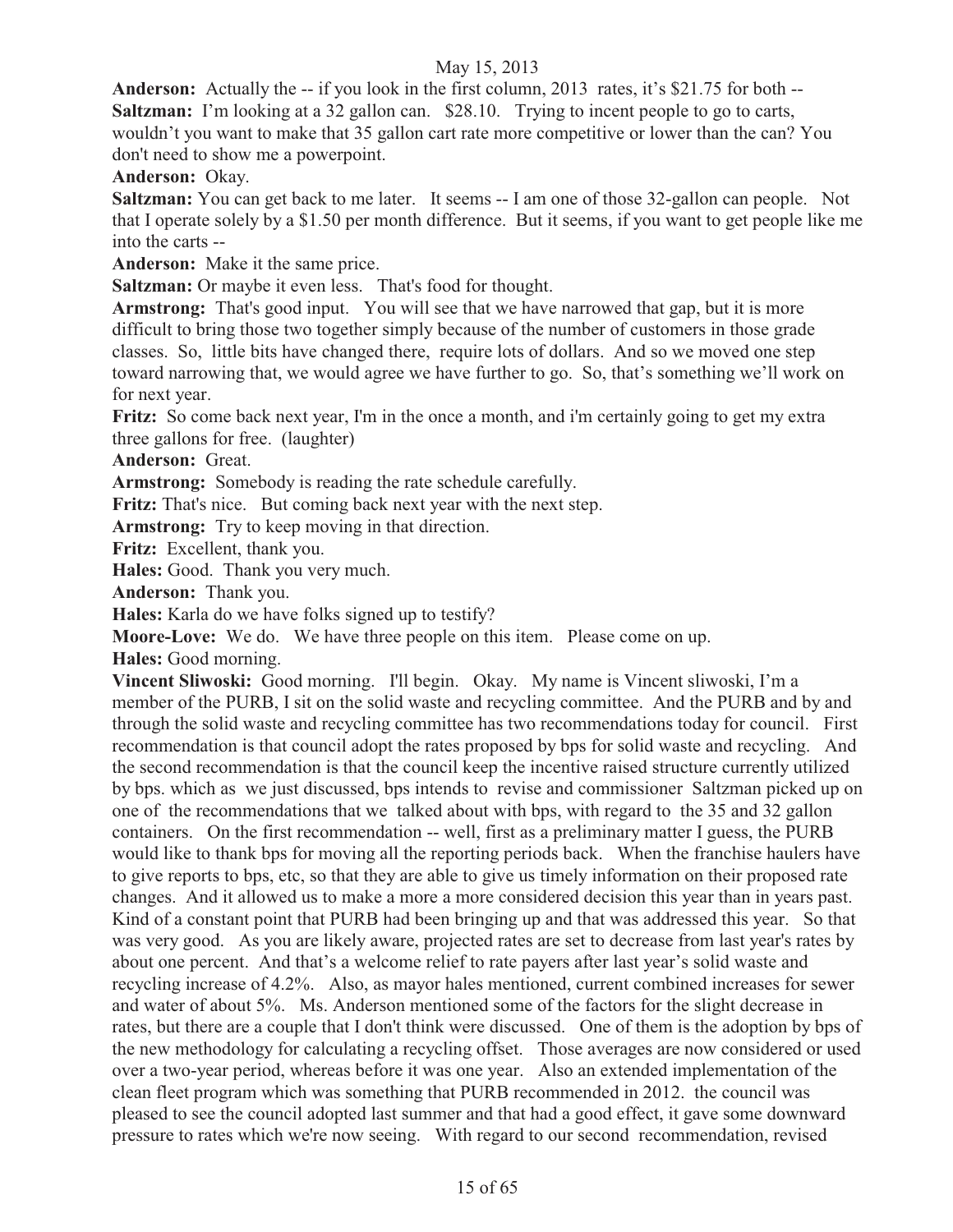incentive structure within the current rates, again PURB recommends that we keep the incentives and disincentives in order to lower the rates for people who generate less garbage and apportion higher rates to residents who generate more garbage and also promote worker safety as ms. Anderson mentioned. Now, the auditor's review of the franchise hauler system last year actually recommended against incentive rates. And PURB believes that the incentive program actually encourages rate payers to use the garbage service level that meets their household needs. But also encourages rate payers to recycle more. As you will note when you review the actual incentive and disincentive structure, it has more carrots than sticks associated with it. And we feel like without getting too much into the weeds of what those numbers are, elimination of the program would mean an increase for rate payers currently benefiting the community environmentally while at the same time receiving a modest personal financial benefit for those rate payers. Those are the extent of our comments.

**Hales:** Thank you. Thanks for your volunteer service on the review board as well. **Sliwoski:** Thank you.

**Hales:** Good morning. Who is next?

**Vallerie Gruetter Hill:** My name -- mayor and council members, my name is Vallerie Gruetter Hill. I'm an owner of gruetter sanitary service and president of tri-county council. The tri-county council is the local industry association that represents the city franchise residential collection companies. I'm testifying today on behalf of the tri-county council. In the audience representatives of some of the franchise collection companies, and they are cloud burst, arrow sanitary waste management. This has been a significant time for the city, its residents and the city's haulers. 2012 was the first full year of the residential food, scraps and every other week garbage collection program. We are all working to make the program a success and the results so far have been impressive. By voting last december to renew the residential collection franchise, council recognized that the partnership between the city and its franchised haulers is a cost effective and efficient system for providing collection service. And importantly, it allows the haulers to make a significant investment in new trucks that meet the city's goals of reduced missions and improved fuel efficiencies. We appreciate the Portland utility review board support for the proposed rates. We are proud that the PURB and the bps staff acknowledge that the haulers efforts to contain costs and increase efficiencies have had a role in the proposed rate reduction. I want to leave you with the following. Portland's haulers have many decades long tradition of commitment of providing excellent collection services to the residents of the city. In it -- and doing it in a way that produces sustainable results, operational safety. We appreciate your -- we appreciate this opportunity. Thank you for your time. I would be happy to answer any questions.

**Hales:** Questions? Thanks for all of your hard work. We do depend on the partnership between city and the franchise haulers to make this system work. We understand that there has been a lot of change to manage for everyone and you have done a great job to help manage that change. Thank you.

**Charles Johnson:** Good morning commissioners. My name is charles johnson. Although this is mostly great news, I do want to point out that when dealing with solid waste, we have the one - maybe one solution that makes a few tea party members in Portland happiest and it is very privatized. And we want to constantly be mindful of how well the contractors are doing of providing quality of life for their employees. That is one thing that doesn't get mentioned. All of the other city services are provided by people that you all actually pay, people who pick up and dump the garbage are kind of filtered from you by being employees of sub-contractors, and I hope that that -- I want to get that on the record that we appreciate those people and that even though they're different than regular city employees, I hope the city council will be mindful of things that affect the quality of life when reviewing contractors. The other issue that came up is solving commissioner novick's problem, and that is for the office of neighborhoods to work more closely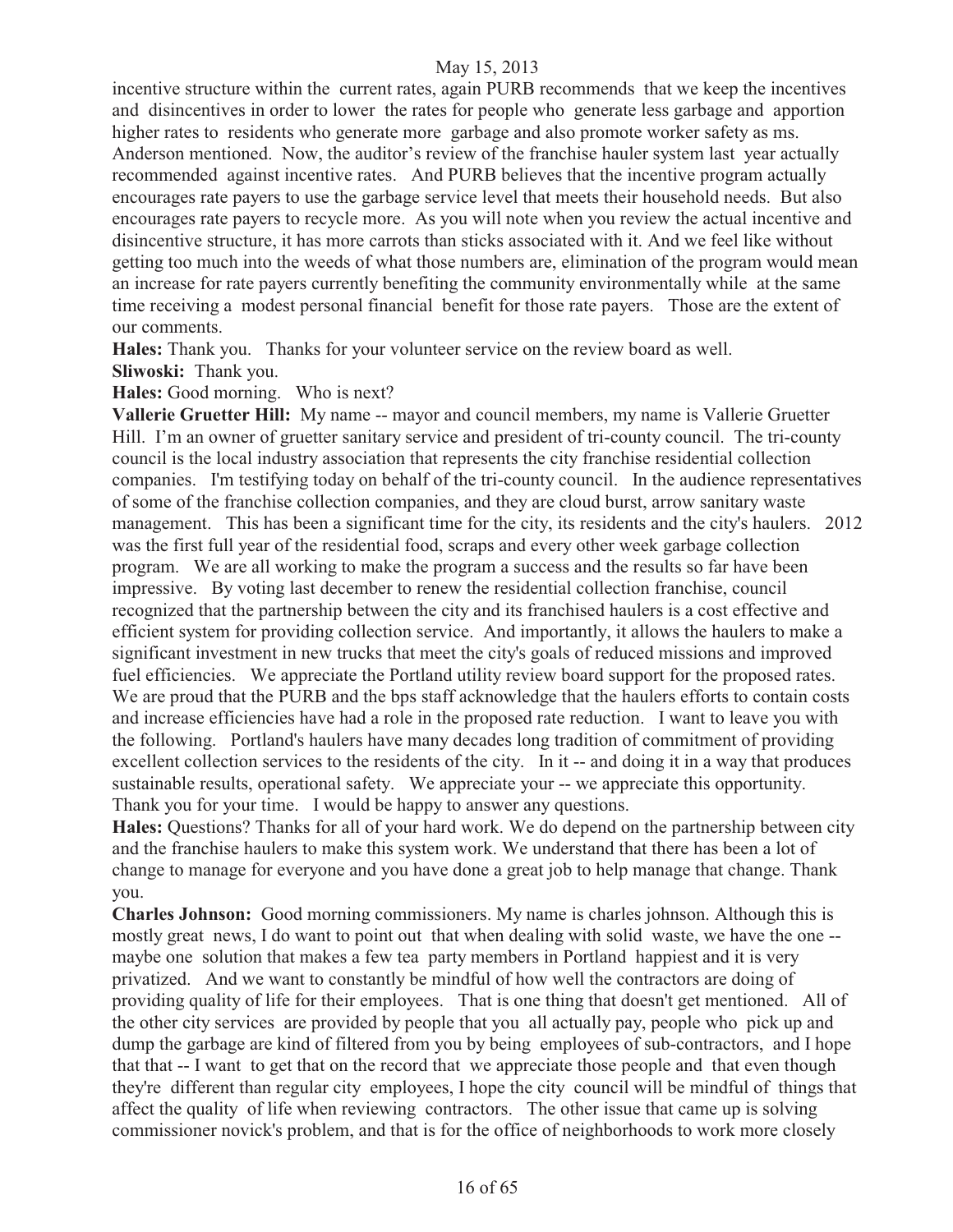with solid waste. There is actually no need in many or perhaps all neighborhoods for regular compost collection. Maybe yard waste, but the city -- solid waste people on the city -- their city staff will talk with neighborhoods about improving local neighborhood composting. That makes the whole picture pie, less work for people that collect the compost and impact rates. Thank you very much.

**Hales:** Thank you. Anyone else signed up to testify?

**Moore-Love:** That is all to signed up for that item.

**Hales:** So this item moves to second reading. We will now take up the next utility issue, 425. **Item 425.** 

**Hales:** Good morning Mr. Marriott.

**Dean Marriott, Director, Bureau of Environmental Services:** Good morning, mayor. We have a vibrant, interactive slide show for you today.

**Hales:** Okay. Thank you. Ready?

**Marriott:** Yes. Good morning mayor, members of the council. I'm Dean Marriott, Environmental Services Director. With me is Jim Hagerman, our Business Services Director. As the mayor outlined earlier, talked about a positive direction for sewer and storm water rates. Good news was accomplished by cutting the bureau's budget and moving some cost centers into other more appropriate funding sources. All total trimmed over \$6 million from our operating budget and we've done it in a way that still focuses on the key components of our program for maintaining this critical infrastructure. The first slide, you will see that what we proposed to spend the money on obviously pumping and treatment costs continue to go up. We've just added \$1.5 billion to the infrastructure over the past decade and we have to maintain and operate that as part of the cost of keeping the willamette clean. As stormwater management, obviously in protecting our watershed health a key component of the budget. And maintenance and reconsctruction of our aging infrastructure, you'll recall that about a third of our collection system is over 80 years old. And needs to be carefully managed. And of course we continue to fund the city's role in the Portland harbor superfund remediation -- remedial investigation and feasible study. On the capital side, budget is \$119 million. That includes elements of maintaining the collection system I just referred to, improvements to pumping and treatment system, and watershed health and green infrastructure investments and extending the sewer systems to those pockets of Portland that still do not have sanitary sewer service. This capital investment supports about 1,600 jobs throughout our economy. So it's an important piece of our investment in the city, and it has that strong ripple effect throughout the economy. Just a word about revenue requirements, as you know what we do is we build the budget as the mayor has proposed and then we analyze the rates necessary to raise the revenue to pay for the budget. Revenue requirements include a need for rates to raise \$276 million. Includes \$172 million in debt service and cash financing of our capital program. Operating and maintenance budget of \$119 million. And some fund transfers and non-rate revenues. So, that explains how we then can move into a discussion of what the impact to the rate payers are. So, just a quick summary of our budget decisions. Initially we proposed five packages. \$11.7 million. Mayor accepted \$5.1 million to put in his proposed budget. Impact is a reduction of about 18 fte's or staff people. Three of those are management positions. Reduced and delayed cola's and pers as the mayor talked about and ends up with a required bill increase that was going to be 7.85% is now 5 1/3. The impact of rate payers is a shrinking of what would have been a \$4.68 increase a month, down to \$3.17 a month. The next slide, you can see the average single family residential bill. What is the impact to a typical family in Portland from a sewer and storm water bill? It goes from \$59.50 to \$62.74. That's the typical bill and there are multiple components are that. You will see a sanitary sewer increase, storm water increase, but the Portland harbor superfund charge actually dips slightly in the coming year. Rather complicated chart, follows which is again the more discreet components of the proposed rates. And you can look down and see that they're not all uniformly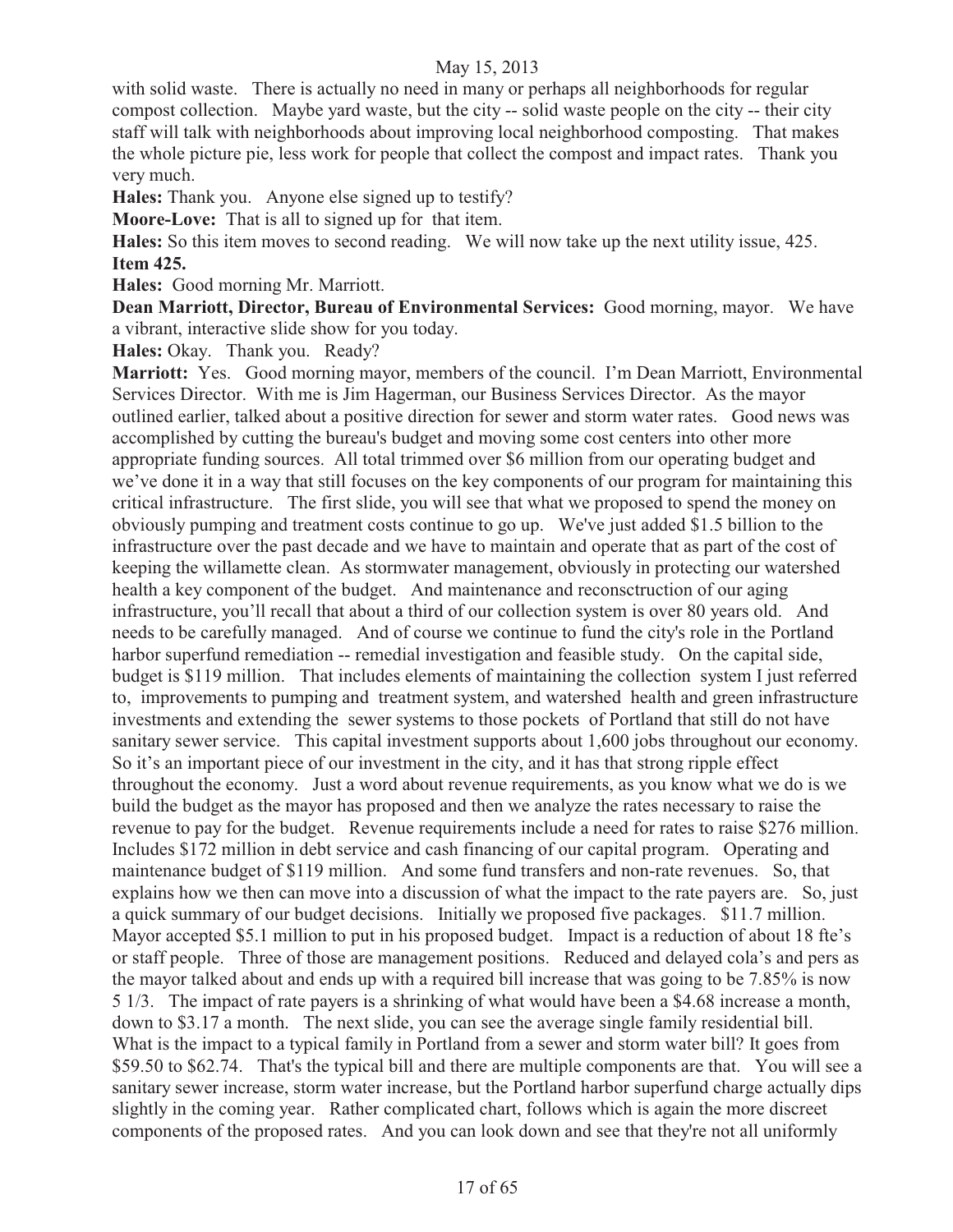the same. They vary from the sanitary sewer volume charge which is proposed to increase 6.9%. But the good news is the storm water charge is going up only 4%. The low income discount. You can see the commercial rates, the Portland harbor sewer rates are declining, as I mentioned. So typical monthly residential bill increased to 5.3%. There are other charges, of course. The next slide shows those. Sanitary system development charges, just under 5% per edu. Stormwater system development charges, 5%. Plant check and land use reviews, increasing the fees to get us closer to cost recovery. We're still no where near full cost recovery. But these fees and charges were not changed last year. This is the first time in a couple of years that they have been adjusted. And everyone likes to know where we stand in relation to other areas in Oregon and around the country. This chart shows for comparative purposes where we are, versus cities like atlanta, and honolulu, and seattle. All of which are struggling with getting going with their combined sewer overflow abatement programs. People like cincinnati and those cities have moved ahead of us, having completed our cso investment, we're beginning to see some major cities like knoxville, and even cities like kansas city that right now fairly low on the list, they're moving up rapidly as they face over a \$3 billion cso abatement program. And the final slide is actually -- two more slides. One will show what the projected rates forecast look like moving into the future. You can see they're now just above 5%. We're looking at a future of dropping below five and reaching above 4% in 2018. Final slide is just a comparative -- for comparative purposes with sanitary system development charges. A lot of interest in how we stack up comparatively. You can see the cities above us from the region and there is a few below us but we're comfortably in the lower half of the chart. And mayor, that completes my presentation. I'm happy to answer any questions from the council and I will be glad to stand by and answer any questions that come up.

**Hales:** maybe for public sake, to understand that two slides back, that gradual decrease in forecasted rates. explain the mechanics of that, driven a lot by capital, by the cso debt, why do we project this gradual decline in rate increase? And is it real, not aspirational?

Marriott: It's both. Just a quick context. When we -- when the city decided how to fund the cso investment, \$1.5 billion investment, it was done by borrowing a lot of money and paying some cash as well as we went. We still have the debt payments to make well into the future. It also was that we would levelize the rate increases. So, yes, they went up. And they were up pretty substantially. But they were not projected at that point to zip back to zero. They were always projected to sort of arc out into the future. That really is that arc that you see. It does also -- it is built also on a rather substantial capital investment program the next five years, about \$500 million cip. And I know that on your direction, we will be talking about that in the next few months. But is that the right level of investment given the state of our infrastructure? So it is quite possible that that arc that you saw on that chart could change based on decisions the council makes about what level of investment to make in the future.

**Hales:** So there is still, that's why I wanted to bring that up, there is still discretion there for the council looking forward. Yes, we have to pay the bonds for cso and other previous capital investments, but there are still decisions to make about the level of effort of capital investments going forward.

**Marriott:** Exactly right. That's a projected chart which is always subject to change just as you made changes this year, and that changed the forecast from what it would have been to what it is now.

**Hales:** Thank you. Other questions for Dean or Jim?

**Fritz:** I have a question about the -- some of the cuts.

**Marriott:** Yes.

**Fritz:** It seems -- the mayor is proposing to fund a number of things with general fund, and move them to parks, many of the watershed programs, but in particular the friends of trees or the tree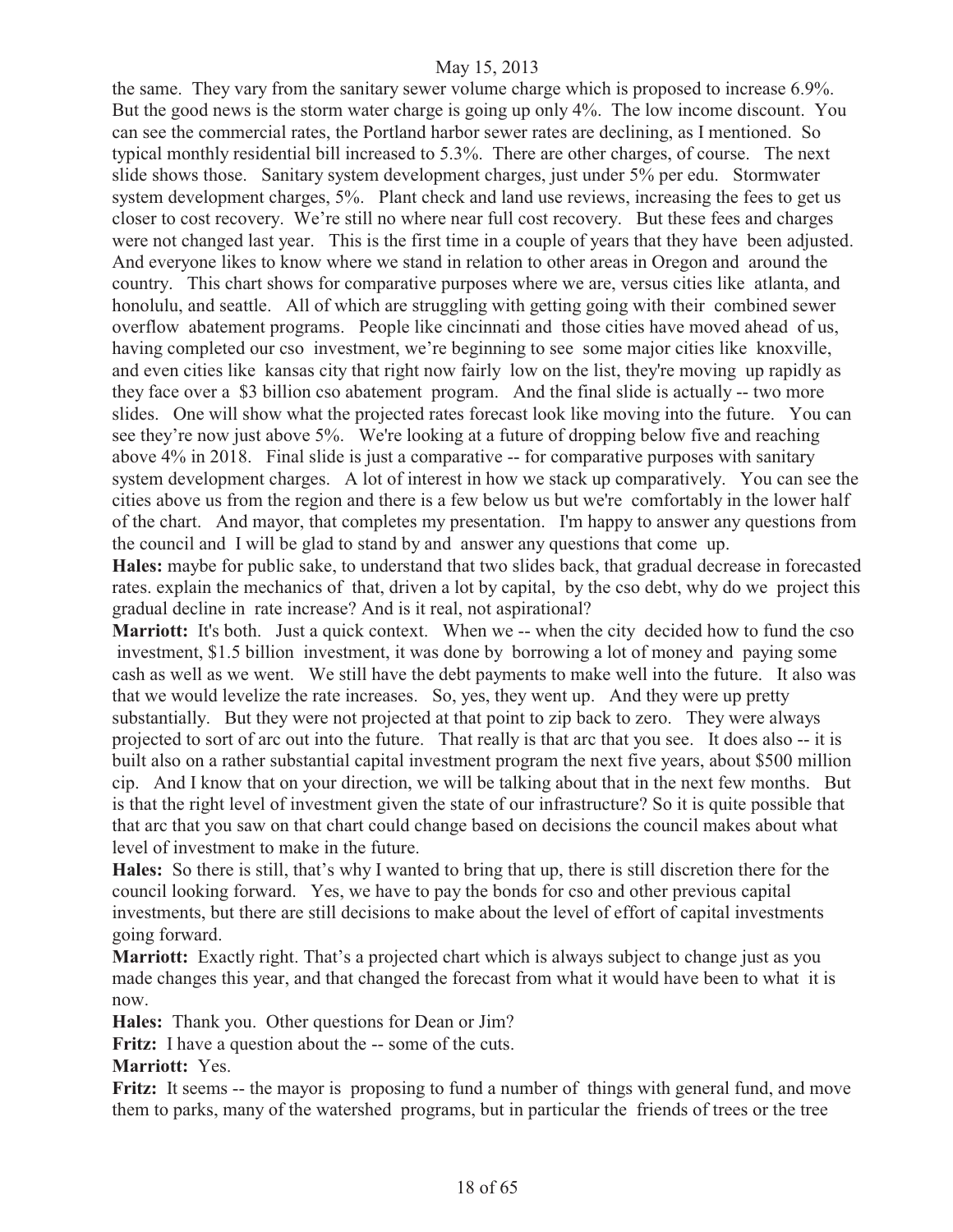plantings, it looks to me, it is \$783,000 that is proposed to be general funded in parks. But then there is a cut of \$343,000, is that correct?

**Marriott:** Yes, that's right. The -- some of the tree planting would be moved to parks and funded in a general fund. We still -- we still will spend roughly \$1 million next year on trees. This substantially changes the mix and more of it goes to Parks

Fritz: There is a \$343,000 cut overall?

**Marriott:** I don't recall whether that is -- that is the total or not.

**Fritz:** Thank you. What is the \$100,000 cut to the columbia slough. What is that?

**Marriott:** The columbia slough, as you know, although the water quality is greatly improved, still sediment contamination issues in the Columbia slough a variety of places. We have been working with deq and neighboring land owners to address those. We have, I think, about \$2 million budget next year on slough sediment work. This will be a slight reduction in that. Because the -- Fritz: it was difficult for me to look through your budget of -- when it was presented and now and it would be helpful if you could tell me what is left in BES of the things that have been cut like the columbia slough and knowing that there is \$100,000, I want to know what exactly is not going to get done in that and then also what is the rest of the Columbia Slough program? If you could get

me that before next week I'd really appreciate it.

**Marriott:** Certainly, yes. That is a good point. I know, and you will hear from the budget advisory committee in a moment, but one of the things we tried to do as we met with them throughout the fall and winter was to provide just what you -- what you described, which is a great question. You are talking about trimming this, what does that leave?

**Fritz:** On that line, can you tell me offhand if the eco roof incentives as proposed to take a \$447,000 cut, is there anything left in eco roof incentives?

**Marriott:** The eco roof program will still exist as far as providing technical assistance which we're very vigorous with. But the financial check writing from the city to people putting eco-roofs on their roofs would end. We have done that for several years. Put quite a bit of money out there. Expanded the eco-roof acreage in the city dramatically as a result. I think we have accomplished that goal to show that eco-roofs make financial as well as environmental sense. We will continue to work with people to encourage them as we're working with Portland public schools for instance, with their major reroofing projects around the city. We've already gone out in the field and met with them and provided technical assistance and will continue to do that. As far as writing people a check, this would end that practice.

**Fritz:** has there been any analysis done of whether the projects will still get done without the assistance?

**Marriott:** I think it will end up being a case by case situation. I know for instance with Portland public schools, amount of money that they have set aside and raised to do school reconstructions, I think it is very affordable and it makes sense for them. After all, they're a long-term landlord. They will maintain the buildings for a very long time. A company like wal-mart, they can certainly afford their own eco-roof. They don't need a check from us.

**Fritz:** If the cost of the eco-roof is more expensive than a regular traditional roof, then the grants have helped make that pencil out, correct?

**Marriott:** I think they've done their job to demonstrate how they work, and how they are maintained and we now have a whole cadre of happy owners around the city that are happy to share that information with perspective people.

**Hales:** I think the other factor there is the most powerful force in terms of what people build, I think, in the currents private sector construction market is the leed program. Not whatever incentives we might offer. Now we have some good public policy over time, lit the fire and it is now sustaining combustion of people competing with each other for the greenest building on a private basis without much incentive anymore. It was on the energy front and on eco-roofs in the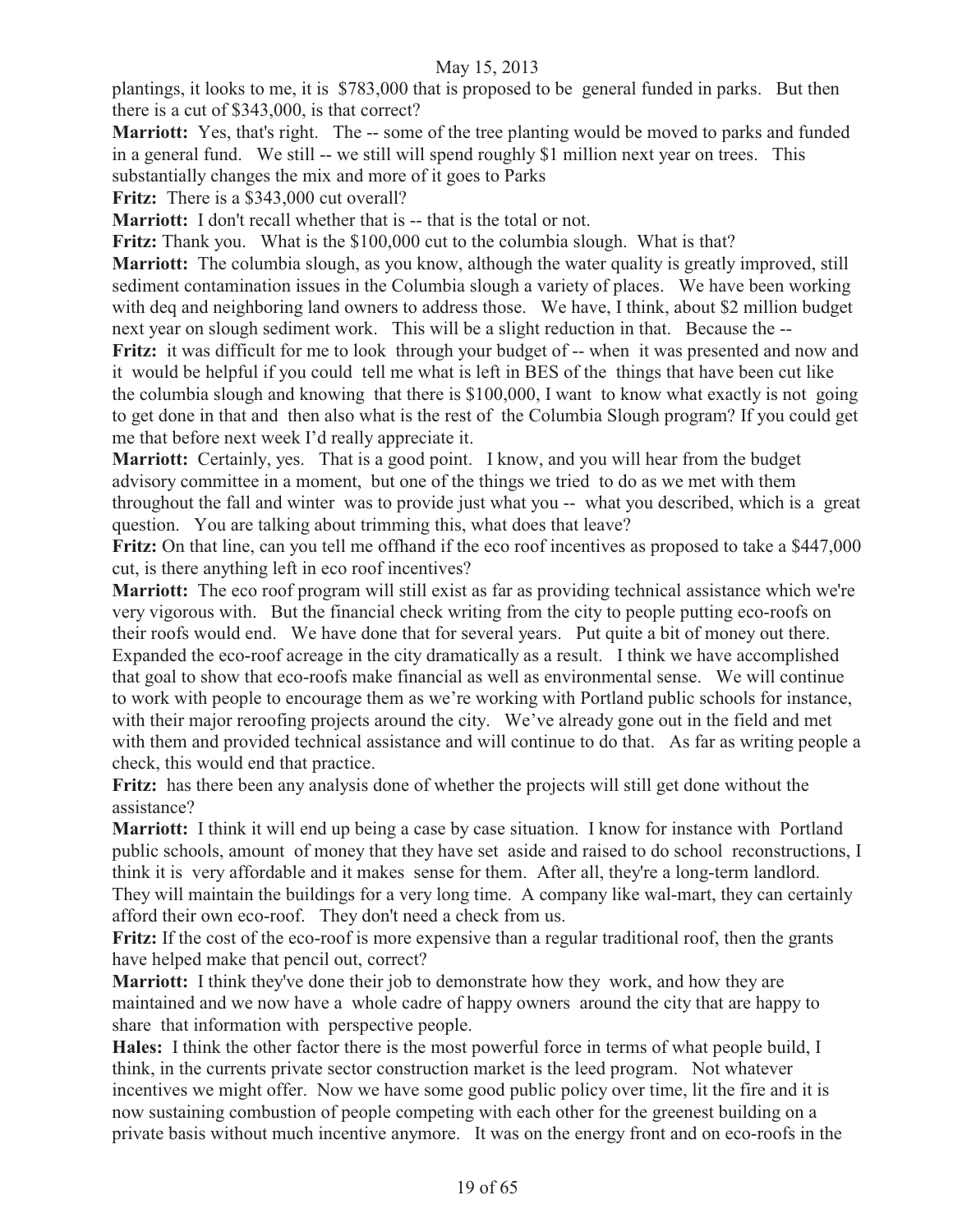early stages in both those innovations. A lot more public support. But now, you talk to any private developer and they will tell you that their tenants are demanding at least a leed goal building. They will stretch to platinum if they can pull it off. And they're being driven by the market in the direction we led them originally. So, I think it is one of those cases where early on we had to do more than we have to do now.

**Marriott:** Uh-hmm.

**Novick:** so dean, when you said we will spend \$1 million on trees, that's we as a city?

**Marriott:** Environmental services through a whole variety of work that we do as watershed

services will spend roughly \$1 million, even with the changes in the proposed budget.

**Saltzman:** So that is solely within bes you're saying?

**Marriott:** Yes.

**Saltzman:** oh, Okay. And then, I was just curious. Talking about schools and retrofits. The greenbucks contribution fund –

**Marriott:** yes –

**Saltzman:** what is the fund balance when people voluntarily pay money to –

**Marriott:** right –

**Saltzman:** retrofitting storm water retrofits for schools?

**Marriott:** yes, I will have to get back to you on that. It is a good question. I have not looked at this in sometime. I can get you a status report on that.

**Saltzman:** I want to know if I am the only one --

**Marriott:** You and I are. \$100 in the fund, I really don't know. I will get back to you. Good question.

**Novick:** Academic curiosity, I noted that our monthly bills are lower than lake oswego, but significantly higher than gresham's. I also noticed that sdc's of those reversed. I was just kind of curious, what do you think accounts for the difference in our bills and those local jurisdictions and is it possible that they are taking a different approach to subsidizing bills through sdc's or what are some of the other factors.

**Marriott:** That is a good question. I don't know, Jim, whether you thought about that -- I have not really thought about that, hadn't really noticed that.

**Jim Hagerman, Bureau of Environmental Services:** I can offer you conjecture, not necessarily facts. In the case of sdc's, there are a variety of different ways that you can charge them. Portland is a reimbursement fee, which is based on the value of past capital investments. It may be that gresham does what's called an improvement fee based on your capital plan going forward. And depending on what methodology you use, the sdc charge can swing around quite a bit. As far as the monthly charge, we have a cso program to my knowledge, they don't. and so it's the legacy of that program in large part that drives our monthly bill and I would be surprised if gresham had any major capital expenditure like that in their history.

**Novick:** Thank you.

**Marriott:** We will stand by in case you have other questions for us.

**Hales:** Thank you very much. Ok, take testimony?

**Moore-Love:** Yes, we have five people signed up.

**Hales:** Good morning. Go ahead mr. van rossen, you are on first.

**Charlie Van Rossen:** Mayor, council, i'm a member of the Portland utility review board and speaking on behalf of the Portland utility review board, the council will be pleased to learn that purb endorses the mayor's proposed budget to the bureau of environmental services. The PURB appreciates the Mayor's efforts to reduce bes' proposed budget cost, helping to keep utility rates in check. three of the purb's members also participated with the bes budget advisory committee, or bac. The bac supported full add back of bes' proposed budget cuts. The bac, however, did prioritize which cuts should be made or added back in the event the mayor and city council decided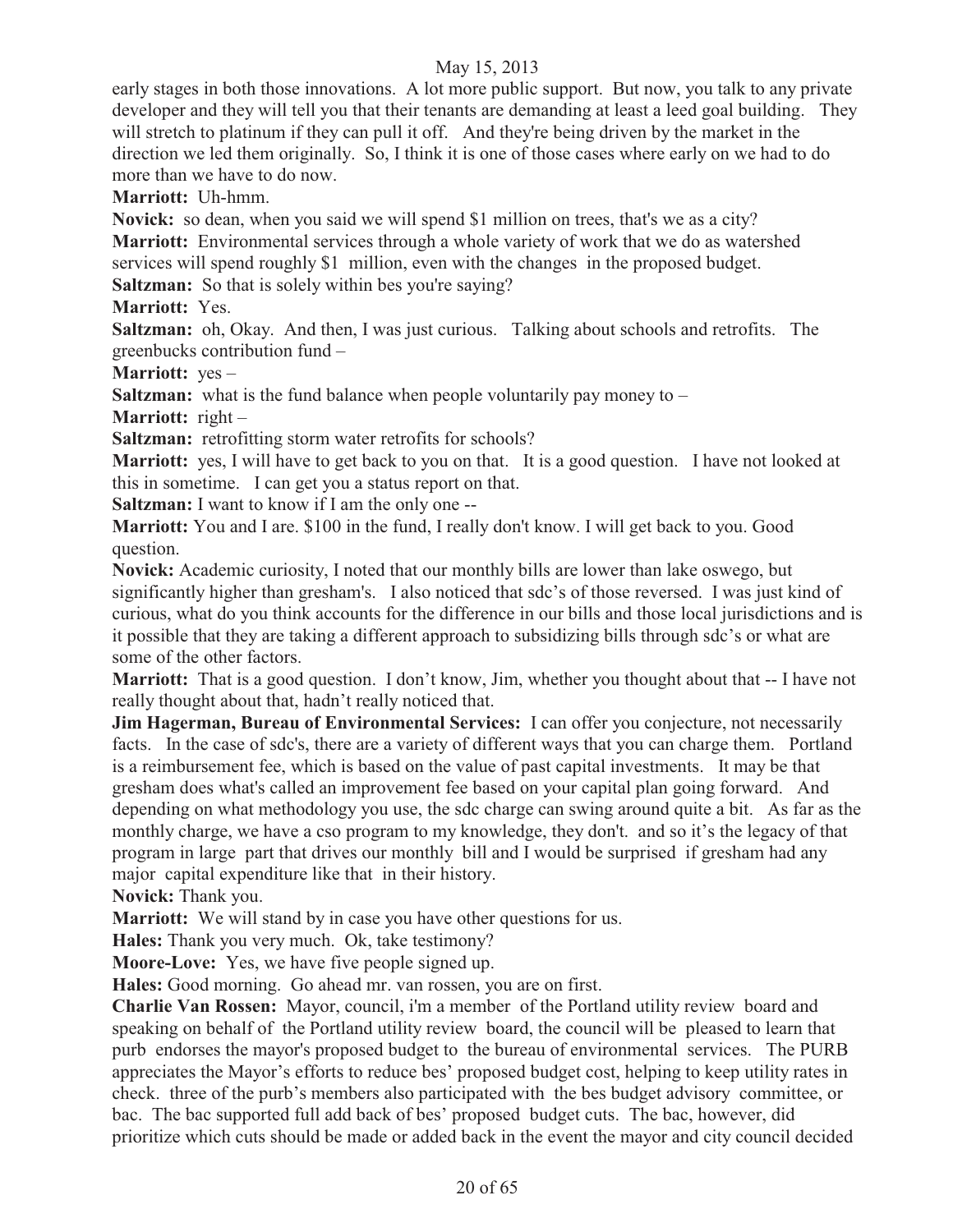to reduce bes' operating costs. The mayor has followed the bac's recommended weighting of these costs in reducing the 2013-2014 budget. The purb especially appreciates the mayor's efforts to remove non core operating costs from the bes' budget and to preserve and place these costs on to other bureaus that better identify with such expenditures. The purb has long been a proponent of keeping non core operating expenses out of the utility bureau's budgets. the bac included a comment in this letter to the mayor and council regarding the flow of money between bureaus, "The Purb is encouraged by the mayor's efforts to begin this process of segregating each bureau's operating cost on a case by case and bureau by bureau basis." Finally, the purb reiterates the bac's comment regarding keeping both the bac and purb engaged through the entire budget process. the citizen volunteers on the bac and purb donate considerable time working with bureau's staff to understand the operating budgets. We believe that the bac and purb can give valuable insight to the council and the city throughout the budget process. Thank you for your time and your support of purb.

**Hales:** Thank you and thanks to you and other members for volunteering all that time. Mike, are you next? Bob?

**Bob Sallinger:** Good morning, mayor hales and members of the Portland city council. My name is Bob sallinger, I'm the conservation director of the audubon society of Portland. Last time I was here, it was to celebrate the united nations environmental program designation of Portland as the host of world environment day. So it's ironic that i'm back to talk about what we consider to be the dismantling, significant dismantling of bes programs that we believe are at the core of how we arrived at this point and got that designation. There are many things that set Portland apart when it comes to the environment. The thing that makes us truly different, truly different, is the integration of the built in natural environment. Lots of cities do sustainability, transportation. Portland truly protects the green in the city. And we don't believe that is hyperbole to say that one of the reasons we're table to do that is that we have probably the best urban environmental agency in the world. There is very little that compares to the expertise and programs that Portland has been able to develop through the bureau of environmental services. We believe this budget takes us back 25 years, both in substance and in philosophy, to a time when bes was basically a sewer agency and this city did not have an environmental agency. The proposed budget guts the bes watershed program and leaves greater grading programs on unstable and unsustainable and uncertain ground. Bes watershed program is taking a 25% hit. Hugely disproportionate to the other programs in bes. Early detection and rapid response, one of the cornerstone programs of the city, gone. Eco-roofs gone. Community watershed grants, gone. Two river planning positions at planning bureau gone. I want to be clear here. The environmental community didn't say don't cut and we didn't say don't make changes. We wanted to work hand-in hand with the city to do gray to green 2.0. not to cling to the past, but do something more sustainable, more stable, more equitable, and is better at leveraging outside resources. We have been actively engaged with the mayor's office from the time you took office, and we have already had meetings, and we have had josh at one of the meetings. We're meeting again this afternoon. Environmental community is willing to step up and see changes. We think we can make a bigger, better, greener, more sustainable gray to green program but not with the proposed cuts that are on the table. What troubles us most is not necessarily the changes, but the philosophy that seems to underly it, which seems to say that green infrastructure does not belong on the rates. And it seems to say that bes should not be a watershed protection agency any longer. That it is back to being a sewer agency. We heard that clearly yesterday when we met with the mayor's office. We ask for a couple of things for your consideration in this budget. First, we ask that you consider whether it is general funds or rates putting that money into bes first and foremost to stabilize the programs, where they currently exist. May be some movement that needs to occur, we don't necessarily oppose that. But stabilize the expertise and experience within bes even as you make these changes. Use this as a bridge year.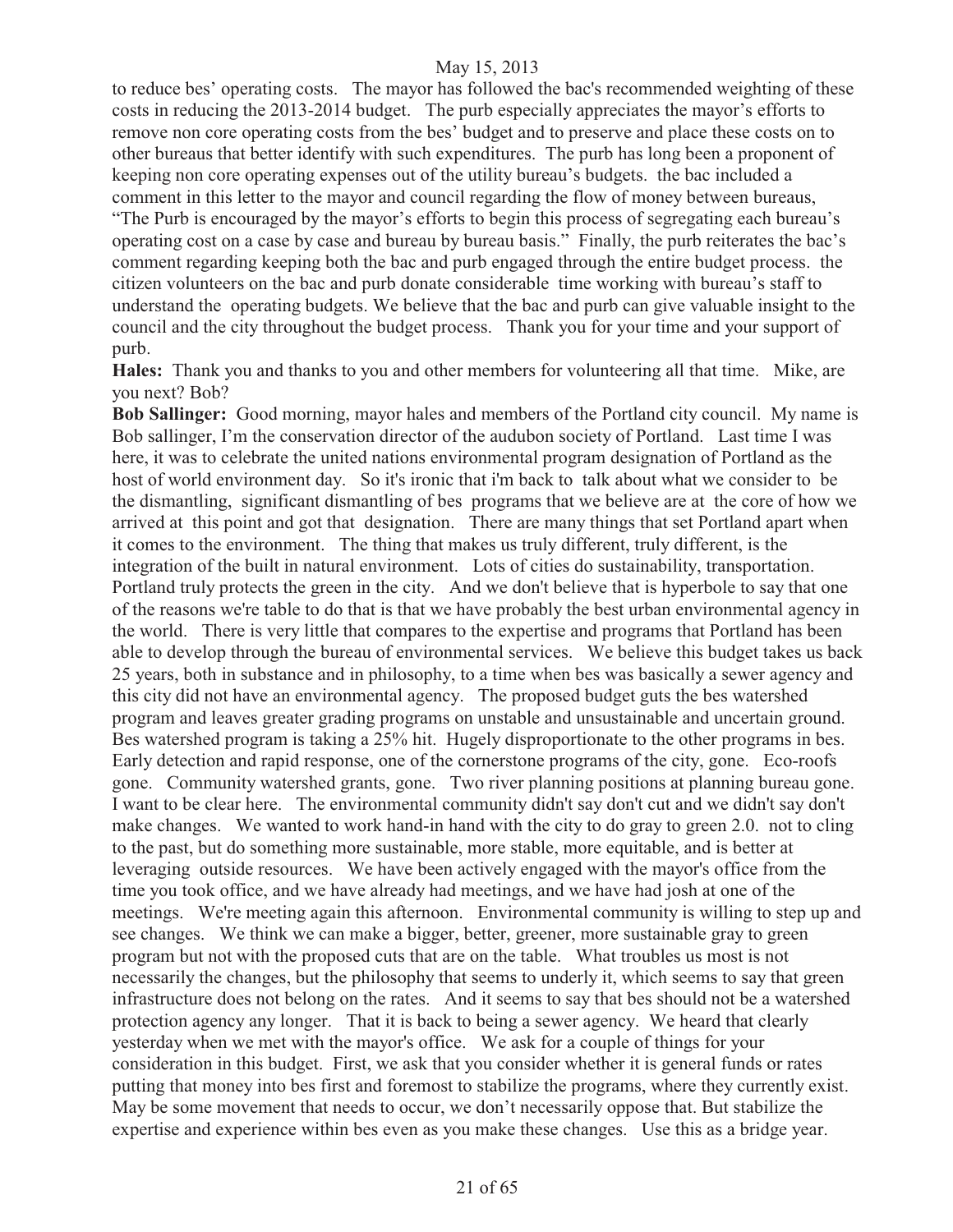Don't gut the programs and move them around randomly. Number two, make a real commitment to putting some of the green infrastructure on the rates. If you look at bes' mission, it is absolutely appropriate. The only way that we are going to meet our cso requirements and our ms (inaudible) requirements is by stabilizing and increasing the green infrastructure. We can't do that without a stable funding source. And putting on the general fund and hoping for bond measures and levees down the road puts it on incredibly unstable ground. And so as we celebrate the city's past environmental accomplishments on world environment day, lets work together to double down on creating a cleaner, greener, healthier future for our city. Thank you. **Hales:** Thank you.

**Michael Charles Houck:** Mayor hales, commissioners. I was around when the bureau of environmental services mission was--

**Hales:** Put your name on the record, Mike.

**Houck:** My name is michael charles houck, I'm here representing the urban green spaces. Thank you for reminding me that. I was around when the mission was in fact changed from the sewer bureau to, I'll just quote it, "environment services protects public health, water quality, the environment by providing sewerage and stormwater collection and treatment services for the Portland community. We protect the quality of surface and groundwaters and conduct and promote healthy ecosystems in our watershed." I would agree with bob that we have an agency that does stand out across the nation and internationally. Which is why a lot of folks are visiting here from europe and throughout the united states. Green infrastructure is now a key element of bes' mission, program and culture. And as bob mentioned, we're talking about 25% cut of the green infrastructure program. In our opinion, all of the green infrastructure programs are legitimately funded by storm water rates. The thing that disturbs me the most, is that yesterday it was suggested that those things that are on the -- are proposed to be put in the general fund, rather than being funded in the future -- I agree with bob. We're more than happy to sit down and talk about what makes sense in terms of which bureau delivers which service. But when i'm told that in the future, we're going to look at levees and bond measures to fund things that should be in the rates, and we all know how difficult it is to pass those levees. You, mayor hales, have had a lot of experience in trying to park funds. So I can imagine we're out there competing with children levees, park levees to fund fundamental programs within the bureau of environmental services. It makes absolutely no sense. We've also been told recently that bes should not own the city's environmental agenda. Environmental programs should be spread throughout the city. Absolutely agree every bureau has the responsibility to address environmental issues. But there has to be a single entity within the city, and that is the bureau of environmental services, and again, they have amassed an incredible amount of expertise within that bureau that is serving all the other bureaus within the city. And I just want to make the argument that to start decentralizing that effort by taking apart the green infrastructure program within bes, is contrary to where the city should be headed. Thank you.

#### **Hales:** Thank you.

**Houck:** and we did pass out actually two documents. First one bob and I actually coauthored. A summary of the regional conservation strategy for the region. For the entire Portland, vancouver, metropolitan region which hits on green infrastructure issues, climate change and so forth. And then more recently, a publication called "our common ground", in it we issue three challenges to elected officials from throughout the region. One of which is to increase the percentage of investment and storm water management. Green infrastructure, all of the jurisdictions within the region. If you look on page 19. Specifically call out one of the great examples of how by combining gray -- and we're not talking about competing gray with green infrastructure. It is both, green and gray infrastructure. Take me to the river program, city of Portland will save rate payers \$63 million. By integrating the gray and the green infrastructure. So we are using city of Portland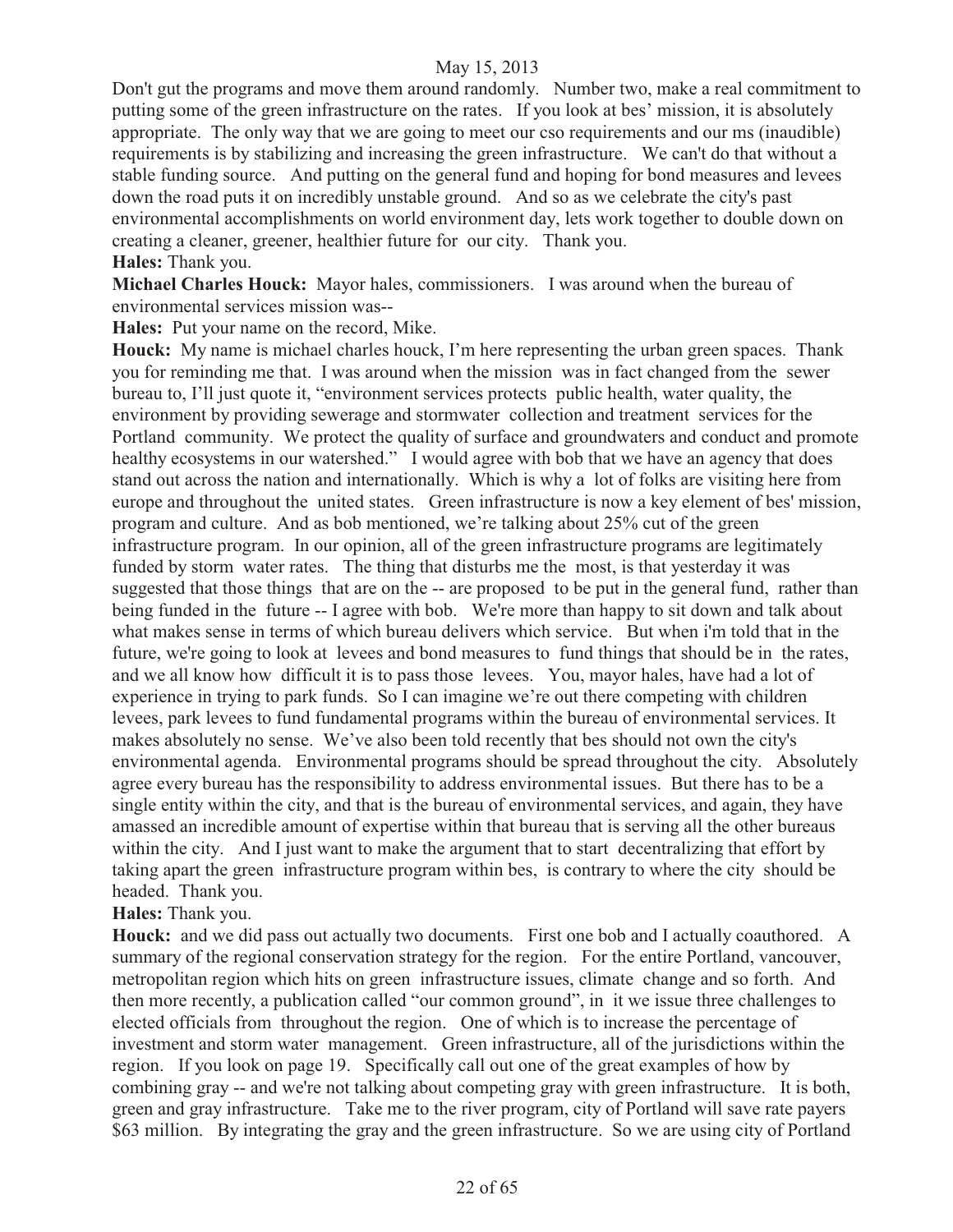to talk to beaverton, to talk to other metropolitan cities, about how they can increase their efficiency and improve environmental quality at a lower cost. We need to keep our leadership role in that regard.

**Hales:** Great. Thank you.

**Houck:** Any questions?

**Novick:** Mr. Mayor, may I ask a couple of questions? On the issue of the 25% cut, how much is an absolute cut and how much of that is movement of previous bes/rate funded programs to general fund other agency programs?

**Sallinger:** My understanding is its 25% cut. The program is taking a hard 25% cut. Also stuff is being moved out of the program as well. I would defer to staff to answer that for certain. My understanding is a hard 25% cut and then the movement out of the program as well.

**Novick:** To clarify something that I think I understood but I want to make it clear. Are you suggesting that even to the extent that some of the programs are moved to the general fund, you think that bes has more expertise in watershed management, than parks for example. So you would rather have the general funds programs stay in bes than move to parks or other agencies?

**Sallinger:** In general yes. I'm not saying that nothing should move to parks. the park ranger in forest park for example, there are some other examples I think that do make sense that can be done in the short term. But I think in the bigger picture, it makes sense to maintain the infrastructure at bes and continue to perpetuate these programs and then work over the next year to see what kinds of realignments really make sense. We are very concerned if we precipitously remove all of these programs from bes and put them on the general fund and distribute them among other bureaus, they're going to fall apart before we figure it out. And we will lose that expertise within bes. We will lose that work that has been done over the past 10, 20 years. But really the past 10 years has been a real building process. It would be a shame to lose that before we really do a good analysis of how we want to reorganize and what gray to green 2.0 really looks like.

**Houck:** And to be very clear, we wouldn't be here today had we not learned that there's no real plan out there how to deal with this in the future. We were told to, you know, let it go this year. We are going to come back and try to do all of the work that bob referred to. We're more than happy to do that. But we're very concerned about the shift in philosophy, which seems to be occurring within the city.

**Hales:** Other questions? Thanks. Other folks that are testifying?

**Houck:** Thank you.

**Hales:** Good morning.

**John Gibbon:** Good morning. Good to see you again this week. I'm john gibbon, resident in southwest Portland. I will testify a little bit as a member of purb, but this testimony is my own personal opinion about this issue that mike and bob raised with you. And I've got to say, I probably decided to sign up because I saw my colleague mike houck was going to testify and the first time we shared a table was in front of the u.s. Congress in about 1977, talking about bull run issues. So, I think we have had a little bit of environmental experience to draw on here. And I will tell you I come at this at a little different take than mike and bob, although I think we agree a lot of the time. I consider myself trained as a natural resource lawyer and I had to put up with the environmentalists when I was in law school. And I will totally agree with you, mayor hales, that there is some element in environmentalism of aesthetics. I mean, i've struggled with that my entire career in dealing with natural resources issues. And I will tell you that I understand the concern, but I don't know how we sort it out. I worry about taking money that is coming from the rate payers and saying we need to spend dollars on infrastructure, not aesthetics, out of the mix when we're having this discussion about, you know, green to gray 2.0 or wherever we're going. And that is my only concern that -- what i'm hearing mike and bob say is we have got to have this discussion. We all recognize it. And i'm completely -- I completely understand there is an issue of aesthetics and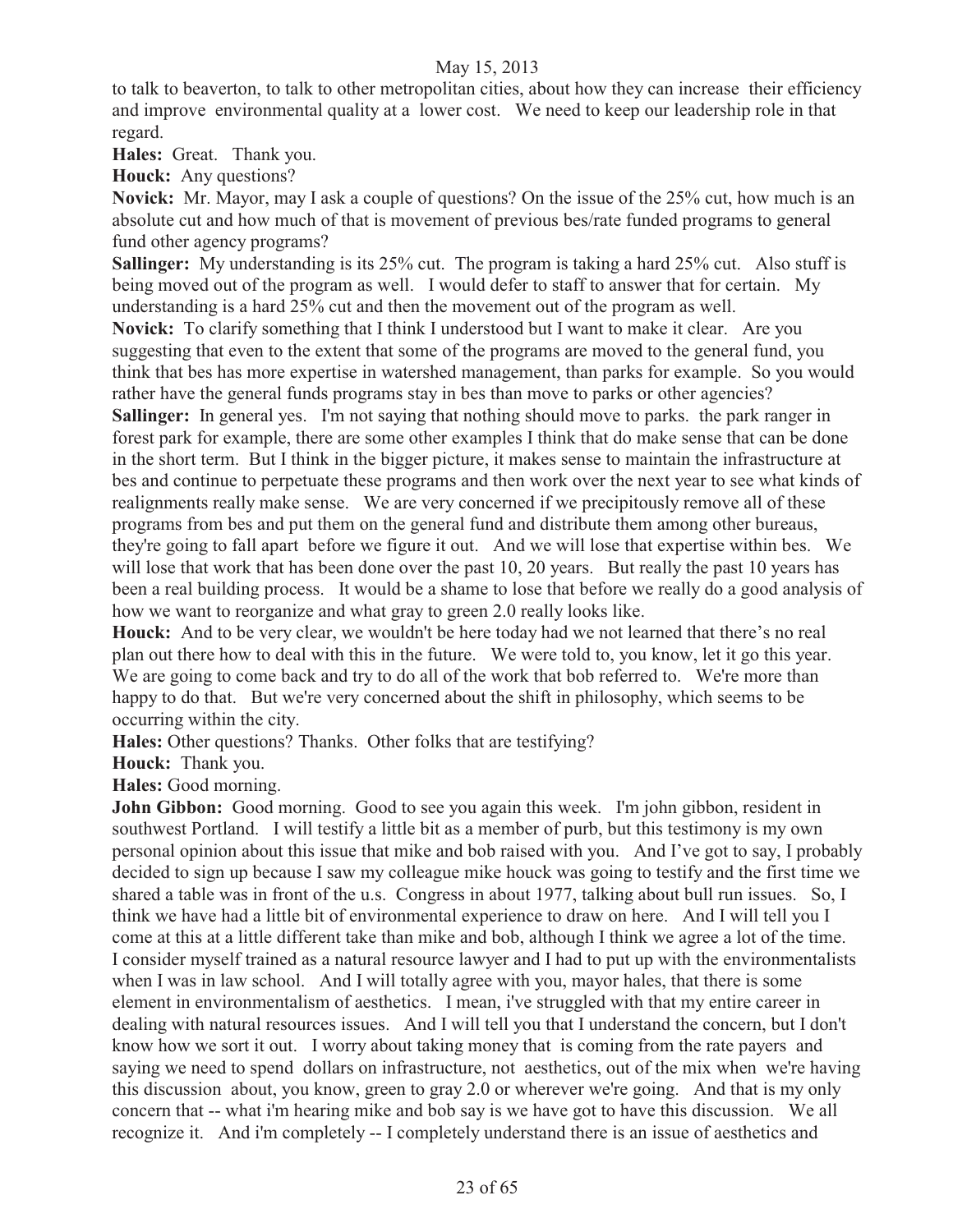other members of purb share your concern about the aesthetics but what I will tell you is as a stream team captain for solve, I can't tell you that the rose bush I plant on a stream corridor is more for aesthetics than it is for watershed health and clean water issues. So, we have to have the discussion. Maybe we need to make some cuts. And take a look at it. But please, please don't take us out of the green to gray business. Do the 2.0.

**Hales:** Thank you. Good morning.

**Jim Robinson:** I'm Jim Robinson, I'm a resident of north Portland. I'm Chair of the Portland harbor community advisory group. I'm not here speaking on behalf of the community advisory group, but as chair, I'm speaking from my own experiences as a resident of the community and being involved in a lot of the issues regarding superfund clean-up of the willamette river. I am concerned by the elimination of the budget, the office of healthy working rivers. And the reason that raised a concern for me, is largely the same reasons that both bob and mike mention, which is moving away from the view that we have a responsibility of maintaining the overall watershed health and really establishing that we have a healthy watershed in total. And moving towards the view that the willamette river and all of the rivers are simply ditches to drain without out of the area. I want to ensure that we don't move in that direction towards simply viewing our system as a drainage system and look at it as a really healthy system that needs to be maintained and continued. I agree with much of what bob and mike said regarding some cuts to the budget that are proposed and I want to ensure that this is maintained over time, that we continue to view ourselves as good environmental stewards. One of the reasons that the elimination of the office of healthy working rivers concerns me is that that office is a way to actually bring together the interest that are of concern to all of the different bureaus, instead of being in one bureau as a bureau looking at one issue. We have an office that can bring together issues from environmental services and from building development services and issues looking at jobs, as well as looking at overall health and community and looking at it in how the rivers affect the entire community so that we can bring all of that together and be sure that we have the whole picture.

**Hales:** Thank you.

**Fritz:** Jim, how do you, as the -- somebody who has worked on the harbor advisory committee for a long time, how has the office of healthy working rivers interacted with it and how do you see it important moving forward?

**Robinson:** One thing that I have appreciated over the last several years, representatives from the healthy working rivers office have been participating at the level that we're participating as a community advisory group. Attending our meetings and participating with us when we deal with issues with epa and deq. So, having that interaction with the community has been very valuable. Because we get the feedback from the city of what's happening at the city level and they get feedback from the community so that it brings it together to all of the different bureaus instead of just being one bureau's perspective.

**Hales:** Thanks.

**Fritz:** and moving forward, what were you expecting from them as we move to the next phase? **Robinson:** Well, the city is in an interesting position of being on two sides of the superfund cleanup. On the one side, responsible for a lot of clean-up. On the other side, the city is responsible for representing community and being involved with community. I expected the office of healthy and working rivers would be overseeing a lot of that -- undertaking a lot of community outreach and community involvement to be sure that we have solid input from members of the community in how the clean-up occurs and what we see for the future of the river. One thing I like to remind people of is that when a question comes up of how clean do we need the river when only a few people are fishing there anyway? We have to remember that for thousands of years, the willamette river provided food for thousands of people. It is only relatively recently it has not provided that food. That is a perspective that doesn't get seen when you are only looking at it as a way t remove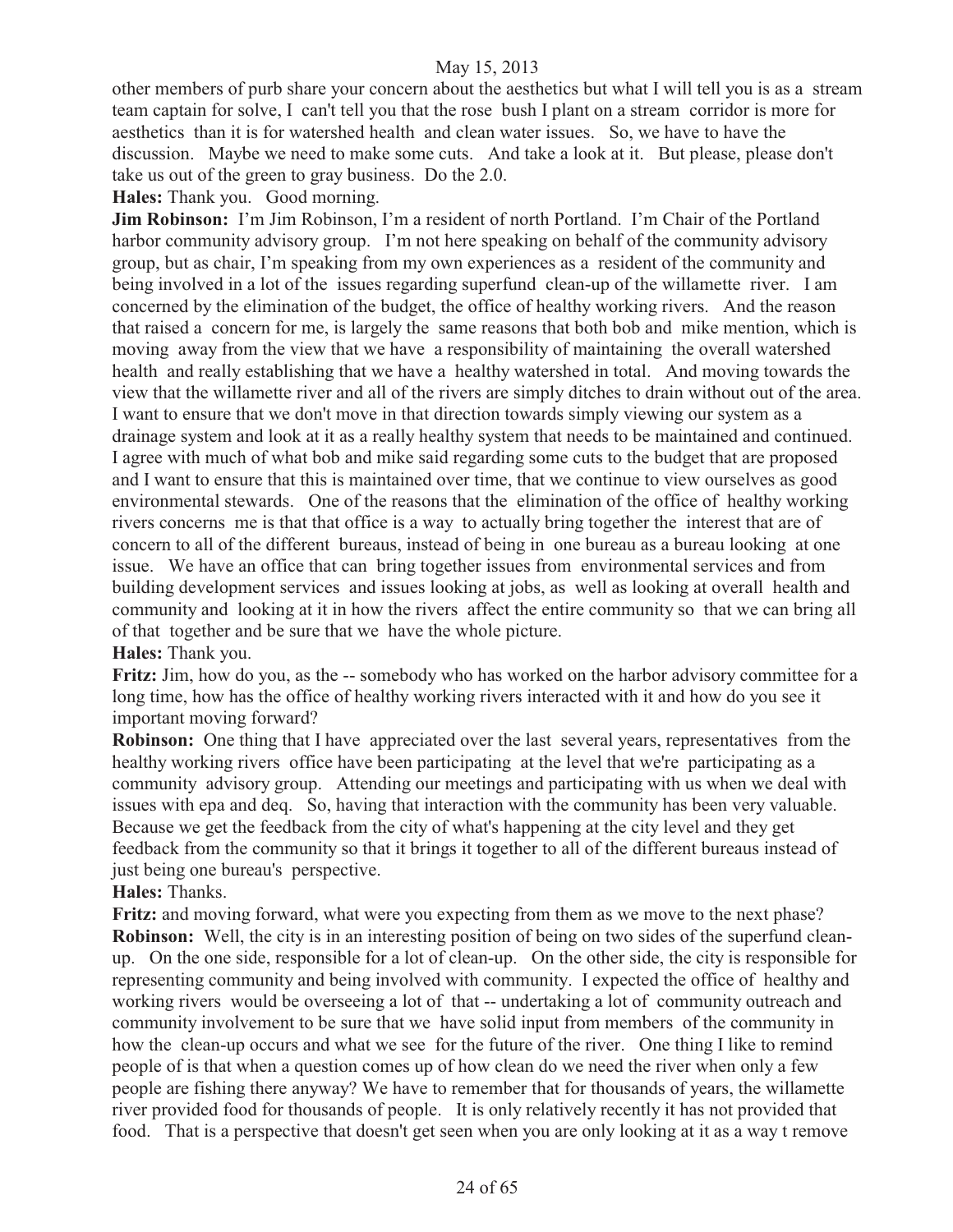wastewater. But if you are looking at it as a way to really develop the community and restore what we have as a resource for the community, that's something that can be brought in by having an office of healthy working rivers instead of just looking at it as a way to remove stormwater or remove wastewater.

**Hales:** Thanks. Other questions? Thank you both. Thank you very much. Anyone else signed up to testify?

**Moore-Love:** That is all to signed up.

**Hales:** Questions for staff before we close the hearing? If not, we can follow up later. Okay. Thank you. This will move to second reading.

**Fritz:** presumably we take comments about this at the budget hearings?

**Hales:** Yes.

**Fritz:** Thank you.

**Hales:** Now we'll move to next item.

**Item 426.** 

**Hales:** Good morning.

**David Shaff, Director, Portland Water Bureau:** Are you going to help us? Ok.

**Hales:** One of these days we will have a power point system in this chamber that, you know those of us who operate powerpoint, can actually do it one at a time.

**Shaff:** Good morning, I'm david shaff. I'm the director of the Portland water bureau. With me, Cecelia huynh, who is the finance manager for the water bureau. I'm going to launch right into our presentation. Our overall budget, as you mentioned, mayor hales, is looking at a 3.6 percent rate increase down from 7.8, and actually down from 14.8, which we were projecting at about this time last year. Our total operating, or our total budget is about \$203 million. Of that, \$79 million is the operating budget. We are looking a the an on going reduction of just under \$11 million as part of our process that we have been going through throughout the year and then when you were elected and directed the bureaus to come up with additional cuts beyond those that we are proposing and then finally the final cuts that we were looking at over the last several weeks. We also have a proposed \$124 million capital budget. Our revenues that come from rates and charges projected to be at about \$140 million. Of that retail is about \$119. Our wholesale customers about \$16 million. Other fees and charges \$3.5 million. And then fairly modest amount from sdc's of \$1.5 million. We anticipate ending up as an organization that has 575 full-time employees. It's down from just under 40, 39.5 fte's. The primary drivers for this year's rate increase, and it's both increases and decreases are the ones you're familiar with, the capital improvement plan. We have two reservoir projects going on right now at powell butte and Kelly butte. And we're beginning the design process for Washington park, the interstate facility that we're replacing, and we have our habitat conservation plan work that we're doing, dam two towers. And that's in addition to normal things that we do every year in a capital plan: Pipe, services, hydrants, pump stations. That sort of thing. We have had some good economic factors that have helped lower the rates. We have a lower cola, cost of living increase. We had lower interest earnings. We sold bonds at 2.96%, I believe it was, a couple of weeks ago. That was a very good bond sale. Our borrowing rates benefited from that. We're in the last year of those deferred rate increases that we did in 2006 and 2007. That has an impact on our rates. We also have lower retail demand that we've been talking about which we've been adjusting to. Our operating budget reductions that I mentioned are primarily focused around modified security function instead of having the fixed posts. We will be primarily a dispatch monitoring system that will rely on cameras and the Portland police bureau for response. As you know, we've transferred or were transferring the decorative fountains back to the parks. Those are the decorative and interactive fountains like salmon springs, skidmore, keller. Not the benson bubblers. Reduction in grounds maintenance around facilities, reduction in administrative and support functions, reduction in our customer service department. And then as mayor hales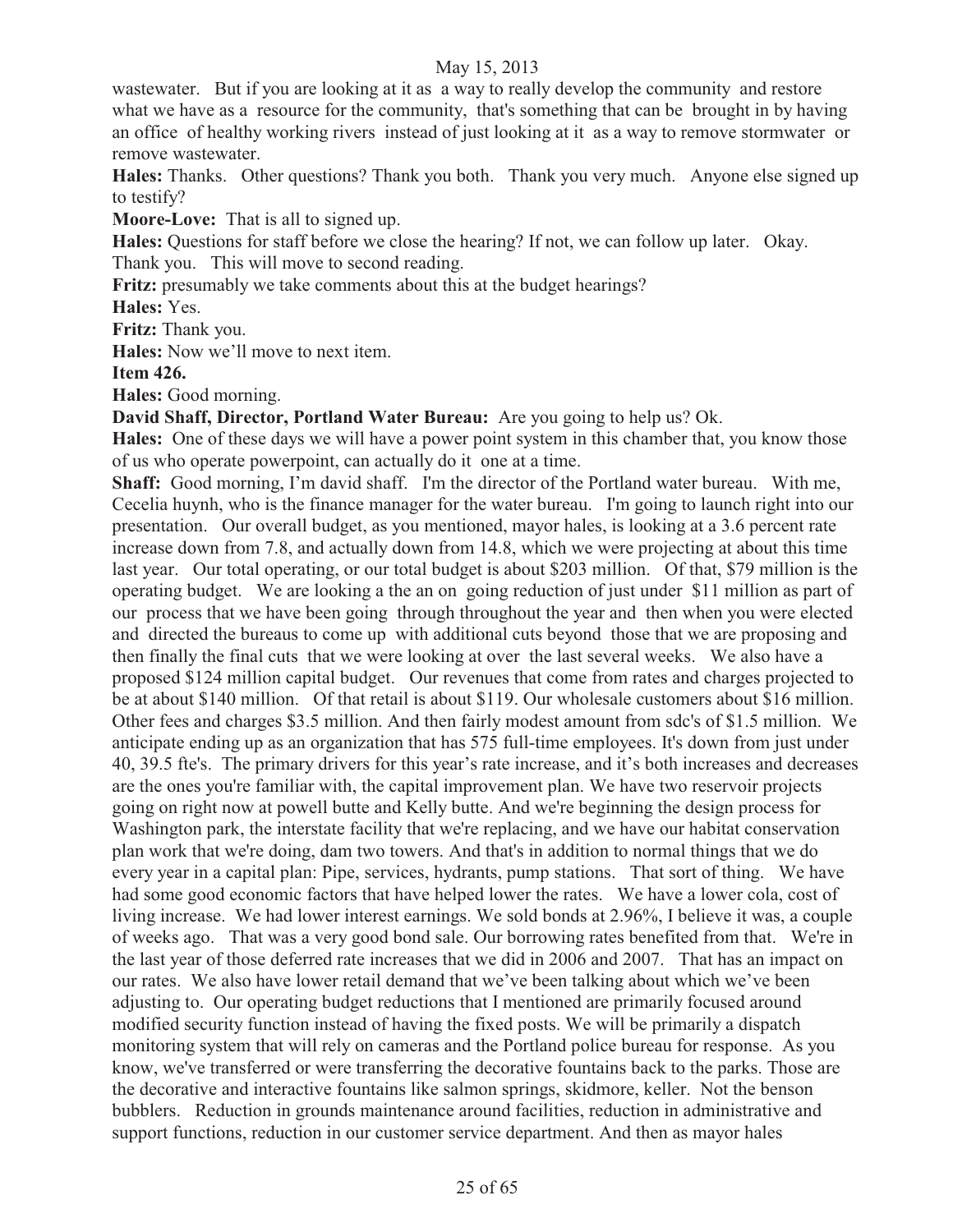mentioned, both the lower proposed cost of living increase that the city has in general at the collective bargaining table and the delayed cola for the nonrepresented employees, and then lastly the pers reform changes all had positive impact on that rate. The overall retail rate increase is as the mayor said, 3.6%. We have -- and like – as dean was describing, we have a variety of other charges that apply. Those are generally up at about the same percentage, although some are less. Some are about the same, and some are more. We have tried to do a full cost to recovery on things like petition mains and that sort of thing. Our sdc's, system development charges, are increasing by 20% primarily do to all of the capital work we're doing. That raises our basic residential sdc from \$1,817 to \$2,183. You will see in a coming slide that we are next to milwaukie, the lowest in the region as far as sdc's as much as a half or two-thirds lower than some of the comparable jurisdictions. We remain well below other regional providers. We do still provide waivers for affordable housing and temporary adu exemptions. Adu accessory drilling units. And we have, as I said, fixed charges for services, mains and other development fees. Things that where we have agreed that when you're putting in a six-inch main for 1,000 feet with asphalt, it will cost x-amount and we guarantee that amount. That is something that we have been doing for the last several years. Those charges get updated every year based on the actual cost of doing comparable projects. Our water bills are typical residential, monthly bill will increase by 96 cents from \$26.65 to \$27.61. That's for the typical residential customer who uses 500 cubic feet of water. Low income residential monthly bill will increase by 47%, or 3.6%, from \$13.33 to \$13.80. Medium commercial typical bill, which is 100 ccf, increases \$13.08. And Portland water bills represent about 5% of the average utility services for retail residential customers. I will cover that in just a second. For the new volume -- what we call the volumetric charge of \$3.44 for 100 cubic feet or 748 gallons. I happen to be out and about last night, and at my local fred meyer, I can buy a gallon of water for 99 cents. I will provide you 214 gallons for that same 99 cents at your tap. I went to the grocery store last night. They were selling bottled water for \$1.50 a pint. For that \$1.50, I sell 325 gallons at the tap. So if you look at the next page, our average utility services, we are the lowest of the required and non-required average utility services in the region. We're lower for the first time than solid waste and we've always been lower than all of the others. Obviously not everybody has a cell phone. And some people have cell phones that are much more expensive than what we have proposed -- what we have reflected here. But it is intended to give a general idea of how water compares to other utilities.

**Novick:** I just have to ask, how much would have to raise the rates, to add hbo and full major league baseball package to your services.

**Shaff:** It would be quite a bit commissioner. This is just your basic cable package. Looking at the next slide, it's similar to material that dean shared a minute ago. Comparison of proposed typical monthly residential utility bills. As you can see, Portland ranks right in the middle of what the typical water portion of a bill is. That's not true of the combined bill. We recognize that. I think we're the second highest behind lake oswego. But from the water perspective, and that is the base and volume charge, we're right in the middle of our regional partners. Typical, as I mentioned, our system development charges are going up, but they are still the lowest. If you look at the next slide. Our \$21.83 compares to just about half of gresham's and a third of tualatin valley water district and then if you look at the next slide, we have expanded beyond those four or five and compared it to people in the general, broader willamette valley area. You will see that our sdc's are the lowest among, almost the lowest, next to milwaukie. That completes my formal presentation. And of course I'm available to answer any questions that you may have.

**Hales:** Great. Questions?

**Saltzman:** So David, you talked about the fte being reduced by 39.5 fte's. **Shaff:** Yes.

**Saltzman:** How many of those are vacant positions?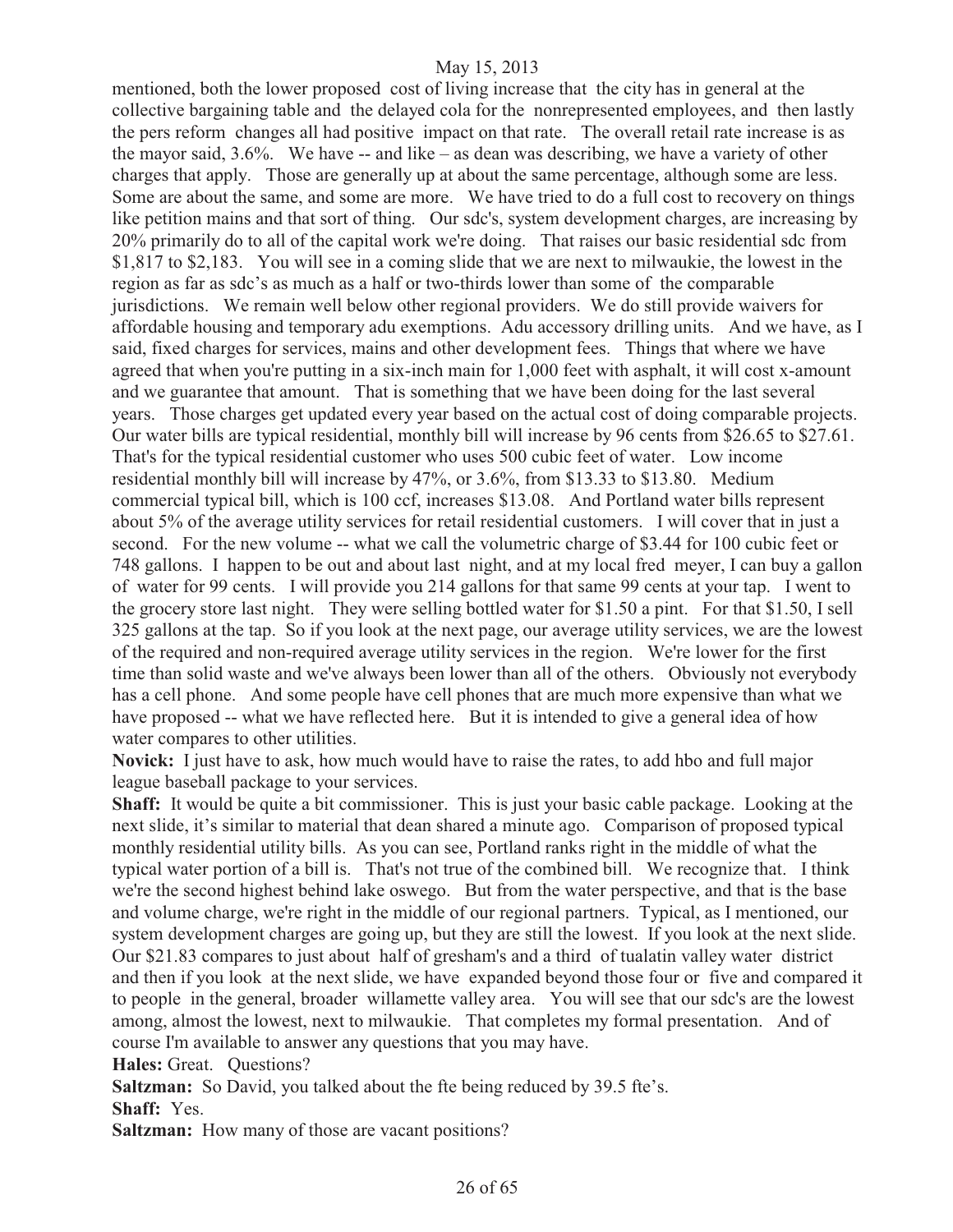**Shaff:** About 25 of them are vacant. The others are -- the rest are filled.

**Hales:** and have you had some success with the retirement incentive?

**Shaff:** yes, I was going to add, commissioner, we knew that we were going to be taking cuts this year so as positions became vacant over the course of the year, we identified those that we were not going to fill in, that we would eliminate. So we have been, if you will, banking those vacancies. And yes, mayor hales, I was frankly surprised, we have probably eight positions that we were not anticipating that we may be able to eliminate as a result of those vrip, the voluntary retirement incentive programs.

# **Hales:** Great. Other questions?

**Novick:** actually mr. mayor, I just wanted to kind of offer a comment. Actually two comments, one specifically to water and one that applies to both water and bes. On water, I just wanted to say that when the bureau, which I happen to have the honor of having for a month, presented its initial budget and said it was going to delete funding for maintenance of the decorative fountains, there was at least one local media outlet that said that that was a Washington monument strategy, it would never actually happen. And mr. shaff thought, and I agreed that if we're going to focus the water bureau on its core services, taking the decorative fountains out of that and out of the rates makes sense. And I was pleased mr. mayor that you agreed with that. But also agreed that it was important to maintain the decorative fountains and ship them to parks and to the general fund. So I thought that was a very appropriate resolution. I also wanted to note publicly something that I think that I have discussed with each of you privately, which is that the citizens utility board, which has a long and distinguished history of being a fair and effective advocate for rate payers in the context of electric rates, and natural gas rates, has suggested that we come up with a way for them to fold, be playing a watchdog role on the water and sewer rates into their portfolio, and they have come up with a proposal for that, which would not require any city money, and I hope that's something we explore over the next year because I think that it would, I think that they do very good work and it would give the public comfort to know that there is an independent entity with a good track record looking at water and sewer rates.

**Fritz:** I appreciate that suggestion, commissioner novick, and I also want to remind those of us who are here and reintroduce the concept that we had talked about having utility experts in the city budget office, and so, perhaps, mayor, there needs to be a conversation after this budget is done, and after the Bureaus are assigned, and the new commissioner in charge of water, in particular, and of environmental services has a chance to see what he or she can do for starters within those bureaus. But then, also, returning until we can have a comprehensive discussion about what is the appropriate analysis and who should be doing it, and should we be bolstering the capacity of the city budget office to assist with that.

#### **Hales:** Good point.

**Fritz:** Director shaff, I have very much appreciated in past years you've given us a breakdown specifically of what the rate increase goes for and it's probably in the information that I have, but if you could have your staff go back and give me what was the 14% that was projected last year, and what were the elements of that, and then what are we not doing or what are the differences so that it's down to 3.6% because it's over a 10% difference, and I would like to figure out what is it that we're not going to be doing that we thought we were going to be doing. The other question that I have is, is there an element in the rate increase for paying for decommissioning the reservoirs and doing the changes to the Washington park reservoir?

**Shaff:** No, on decommissioning, that's yet down the road. By at least two years still. On mount tabor. and then if I understand your question correctly, a qualified yes on Washington park because we started to work on the design Process, and that is several millions of dollars, so that is budgeted to begin this fiscal year.

**Fritz:** And the capital improvements for that are also budgeted in the capital improvements plan?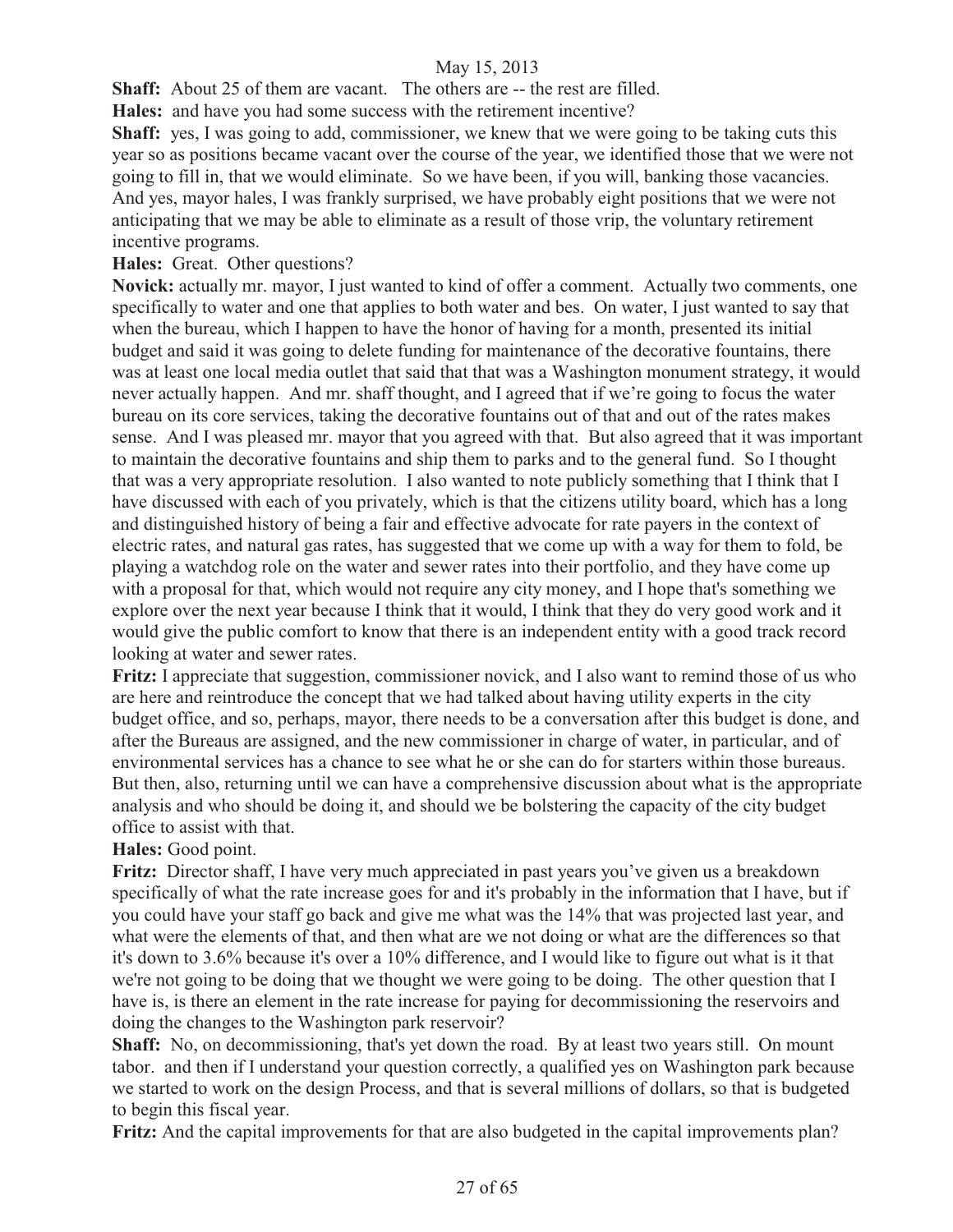**Shaff:** They are in our -- yes, they are in our five-year cip, and obviously, it will be, I think, it's another three years before we actually begin construction, we're at the planning permitting design stage on Washington park.

**Fritz:** Ok, so, to my colleagues on the counsel, the news that the Oregon health authorities are not going to give us an extension on the time line for, for taking their open reservoirs off line, has come in since the budget process started, and it seems to me that it would be prudent to put some money into the budget, part general fund in parks and part from the water bureau, and to start the public process for the discussion of what is going to happen to, to the mount tabor reservoirs after, in a couple of years as you say, director shaff. That needs to be an inclusive public process that we should be thinking about now rather than oops, we have got these large containers full of water and what are we going to do with them. So, I would suggest that we amend the mayor's proposed budget to add that. And that also reminds me off the subject by I forgot to mention it in the first time certain that we had today, and that is, adding \$30,000 for the earned sick leave process at the city, and this has nothing to do with, you are looking like you should be writing this down, but no, this is back to, again, something that we were hoping that the state legislature would take action on, earned sick leave. it's still alive, but not exactly kicking at the legislature. So, I think that we need to be budgeting \$30,000 for work on that. And there may be partnership with the water bureau and including notices in the water bills to let folks know, both employers and employees about our sick earned leave regulations that will go into effect in january.

**Shaff:** thank you.

**Hales:** Thanks, any other questions? Great. Thanks very much. Public testimony.

**Moore-Love:** yes, we have 11 people signed up. The first four please come on up**.** 

**Hales:** Welcome back, john. You get the first billing.

**John Gibbon:** I don't have a hat and I don't want one.

**Hales:** I don't think that there is a purb hat.

**Gibbon:** And I don't think that there should be. I appreciate that commissioner Fritz gave me this hat a couple of years ago at a southwest neighborhood event. My name is john gibbon, and I am speaking as the west side representative on purb at this point. And I will turn in my written comments in a moment. Purb's recommendation is that the city council adopt the mayor's office proposed water rate increase for fiscal year 2013-2014 of 3.6%, purb commends the mayor for focusing the budget on water bureau core services and because they are not core services and were ranked near the bottom of the water program, ranking, which was discussed and approved by the bac, the purb supports the downsizing and redirection of some of the water bureau's security services, and the transfer of responsibilities for operation and maintenance of the city's decorative fountains to parks. Purb's review of the former action shows that it will be facilitated by the use of surveillance technology and the continued implementation of the capitol improvement program that will change the character of the reservoirs. Purb looks forward to and requests that the council provide for its active involvement in any of the discussions that the city council has, and regarding the scope and the water direction of the water bureau cip. purb commends the water bureau administration for implementing management efforts to respond to the systemic decrease in water consumption and to as much as is fiscally responsible limit this phenomenom's impact on rates. And the cbo's effort to enhance purb's understanding of the rate impact and strategic management of the bureau's long-term debt is also worthy of -- they need to be commended. [laughter] **Hales:** Thank you. Thanks very much.

**Gibbon:** Thank you.

**Hales:** Thanks for your service on purb. Good morning.

**Beth Giansiracusa:** Good morning. My name is Beth Giansiracusa and this is the first time that i've been up in front of you, mr. Hales, or mayor hales. Yeah, well anyway. What I would like to say is, in watching the water, and seeing that gail shibley is now your chief of staff, who was in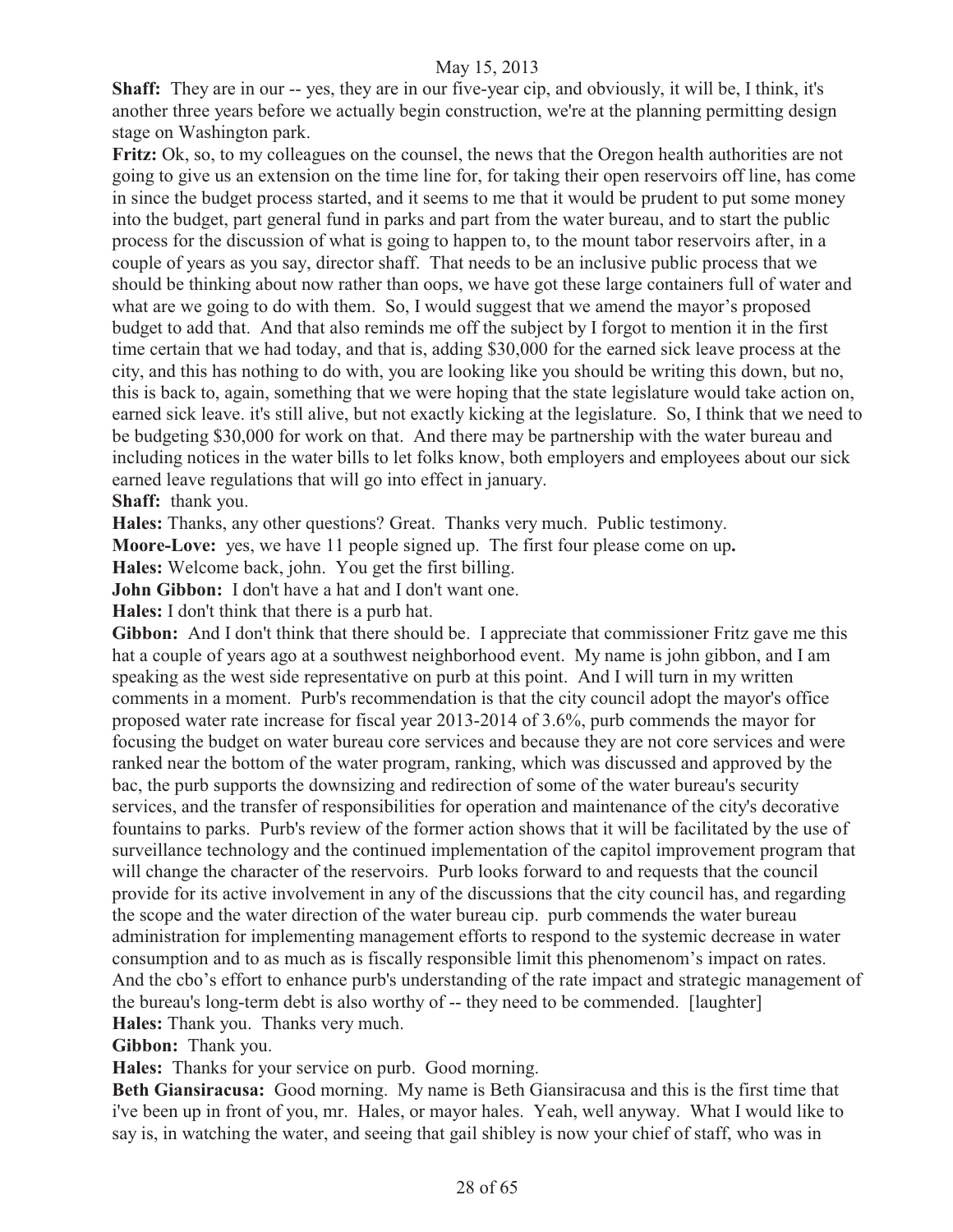charge of the state water, which you mentioned earlier. And I am really concerned in the sense that you are all on plan. And that's fine, if you have a regional plan that you are moving water from canada to mexico, and I get that. What I don't get, and what I really would like to see is plan b, our, our water source held in a different place again. Held in that pristine place where g.e. hydro plan, we're not cleaning up after the diesel spill in the bull run. Where we're not running Fish runs in the bull run to get emergency measures that we can run this whole project over ten-year period during the variance. Because I read the lawyer letter, circling every line because the lawyers are like that. the thing, is that I think that it's prudent that we do have plan b that we do take a certain percentage of the bond money, and we go ahead and revert the land that was taken and traded from state to city, so that the city could get into the bull run, and have buses. And build a facility that, you know, allows lab coats and people experimenting with different things, and that's fine. The thing is that that's for the bigger picture. For our little town, for our little city, for the 1% family that lives here, we really do need to maintain those reservoirs. There is nothing wrong with them. Who was it, the man that wrote the open reservoir manual for the epa, he cited all these things that could go wrong with open reservoirs. And everything that he cited, were from closed reservoirs. He spun the whole entire thing. He had to be really cautious because he really loved those reservoirs. He took pride making sure that they were beautiful and they were perfect and they were well maintained. But on the other hand he's running and getting these things set up so he can go into private industry to run this huge plan that I feel has been basically in the background run by the state. And different things that guys know are facing, and I think once again, we need to look at a plan b for this. Because, holy cow, we have plenty of water. We like our open reservoirs, there is nothing wrong with them. And let's just put them off to the side and run everything else, you can take hdr into everything else, but basically, put it back. Thank you.

**Hales:** Thank you. Thanks. Good morning.

**Dan Bourbonais:** Mr. Mayor, commissioners, my name is dan bourbonais, and I am the general manager of ALSCO. We employ approximately 200 people here in the city. I am here to talk about the water rates and sewer rates. I've been in the city for over 30 years. I moved up here to manage alsco for my company. In that time, I have seen water and sewer rates skyrocket. And have been a detriment to business. It's very difficult for us to continue to experience the cost increases that we have. That we have had. My company is a privately owned company. That's been in business for over 100 years. And we have 72 operations in north america. Portland is the highest in our operational field for water and sewer costs. It's a detriment to employment. It has been. And it will continue to be. And what I strongly feel is that what we need to do is we need to have a topdown review of both bureaus, so that maybe they can be combined maybe jobs can be combined. Eliminated. Capital projects that don't need to be, that don't need to be done. Eliminated. And possibly put off to the future purchases. And but, I have to tell you that, that it's extremely difficult for business to operate with these kind of cost increases that we have experienced, especially in the last ten to 12 years. Thank you.

**Hales:** Thank you, appreciate being here, thanks. Good morning.

**Melinda Messore:** good morning.

**Hales:** Push the button at the base of the microphone, there you go.

**Messore:** Good morning. All right. Good morning commissioners and good morning mayor and other people who are listening. My name is Melinda messore, and I am here mostly based on an email that I received from the friends of the reservoir, from floy Jones about the fast tracking of the disconnecting the mount tabor reservoirs. I was unable to reach any human beings or get any kind of confirmation or any more information besides that email. So I am not here to testify with information, I am here with questions. my perspective is probably fair different from most people who come and testify, and I would ask that you read two books if you have not already, one is the haroun and the sea of many stories by salman rushdie, it is a story about polluted story waters and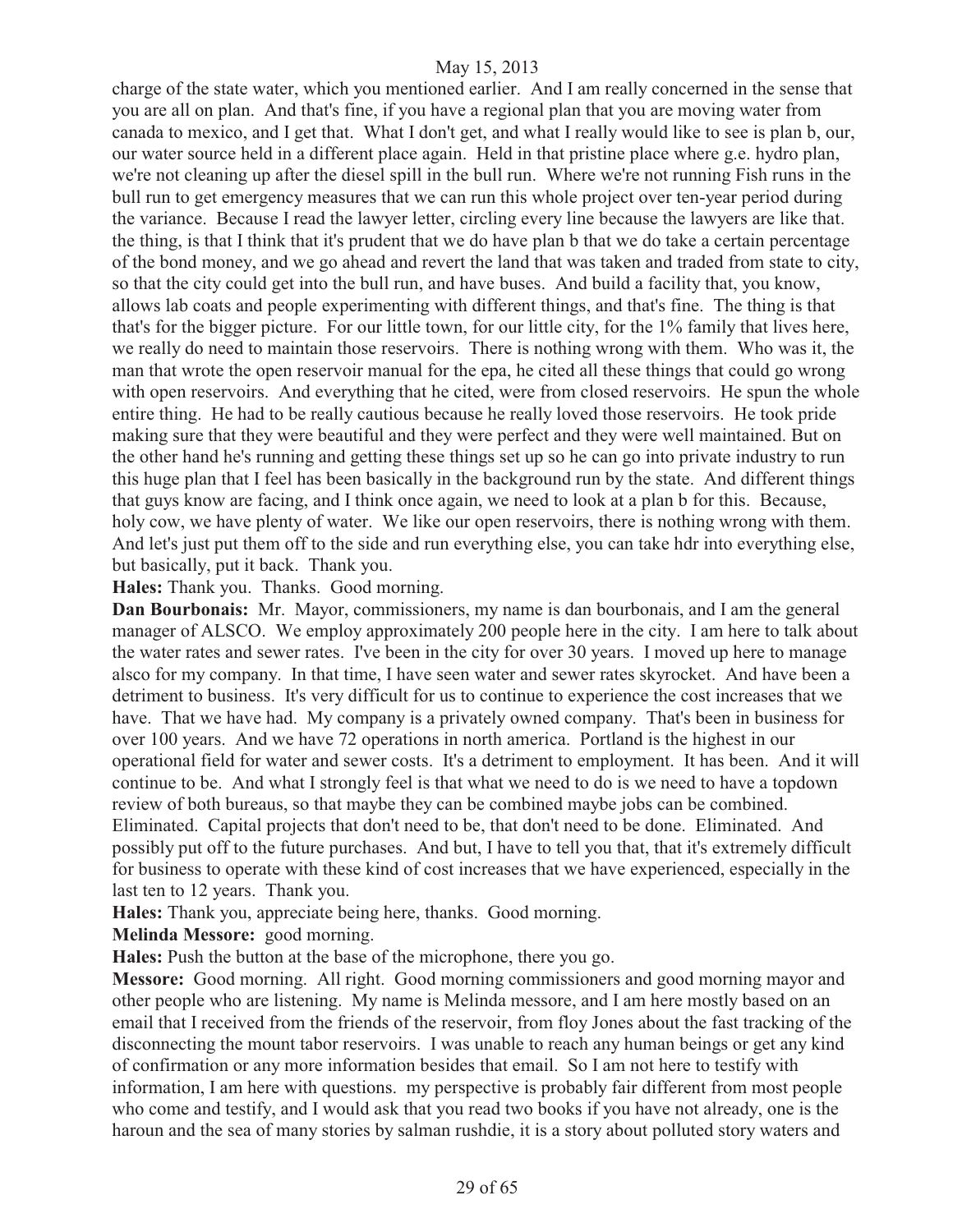how stories are no longer being able to be told because the water has become polluted. That he did the stories. And how that water is cleaned up again. And another story is called, the disobedience of the daughter of the sun. The sun being the sun related to the moon not son like your child. That is written by martin prechtel and it is a translation of a mayan tale. There are many threads in that tale but one is about the living water cycle and annual water cycle through the year. Primarily, I am an educator and I work with mostly children under 12. So, it's unusual for me to be speaking to adults. But, the one thing that I did do in my career as an educator is work with buckman elementary school many years ago, as an intern, with a classes that, that did a project on where Portland water, where Portland's water comes from. And we worked with the water bureau on this, the person that -- tim larkin, I don't know if he still work here and I don't have any contact information for him. And we also worked with artists, so the children visited bull run, and I visited bull run also and we visited the water labs, and they learned about the process of where our water comes from and painted watercolors and they put together book, which makes, may still be available. Through the water bureau, the watercolor illustrations of where Portland's water comes from. And through that process, I became, at least elementary level of understanding about how our water system works and how lucky we are to have it. so I was shocked to hear that, that the water, that the reservoirs are being disconnected, and nobody seems to know about it. So, mostly I am here to ask that, that we protect our sources, I know a lot of work has been done to that, and much of which I am ignorant, and I know that we're facing it, but I really believe that the water system, is wonderful the way that it is, and it does not need to be covered. I read somewhere that natural sunlight, does that mean my time is up? Natural sunlight actually provides filtration and -- and uv actually makes healthier water than covering reservoirs, and so anyway I can help. So anyway, any way that I can help, uncover that process and, and keep the water the way it is, I would like to be part of that.

**Hales:** Thank you and thanks for coming. Appreciate it. Good morning.

**Tyson Terhaar:** Good morning. Mayor hales. Council. I represent precision cast parts, basically Portland's last and only remaining fortune 500 company that actually doing business here -- **Hales:** Please put your name in the record.

**Terhaar:** Tyson Terhaar. So the big thing for us is, you know, since basically year 2000 we have had 134% blended rate increase associated with water and sewer for us. So you think about that from 2000 to today, we're paying 224% more for what we have used in the past. So, you know, just put that in perspective, you know we're not normal household bill that's in the mid \$70's or \$80 range. We run fairly regular between \$220 and \$300,000 of water through our factory in a day. So, one of the biggest things for us is, you know, we employ roughly 2,300 working wage jobs. For the city of Portland. We are a commodity business, really, the market sets what our prices are, for our products that we produce out of our company, and increases of, even three or four or eight or some of the proposed increases are dramatically impact our ability to be profitable as far as the company goes. So, you know, realistically for us, even a few percent increase, with the proposed increases from 2014 to 2018 represents about a \$4.6 million increase in our costs. And if really break that out as far as working wage jobs, for us, that represents about 79 jobs for the city of Portland. It represents for us. So, the biggest thing for us is we are asking for actually a rate reduction instead of an increase as we have since, you know, 2000 of fairly substantial increases. And how you guys do that through your budgeting cycle, you know, it's either, you know, elimination of all non mission critical capital, and other expenditures, you know, further vacancy eliminations, or staffing reductions, as well as cancel any other non mission critical spending. So, we ask that of the council to consider and to, going forward is to making the changes necessary to reduce them for us. Going forward.

**Hales:** Thank you. We appreciate being here, and want to continue to get suggestions from you and others about further ways that we can reduce those costs. Thanks. Good morning.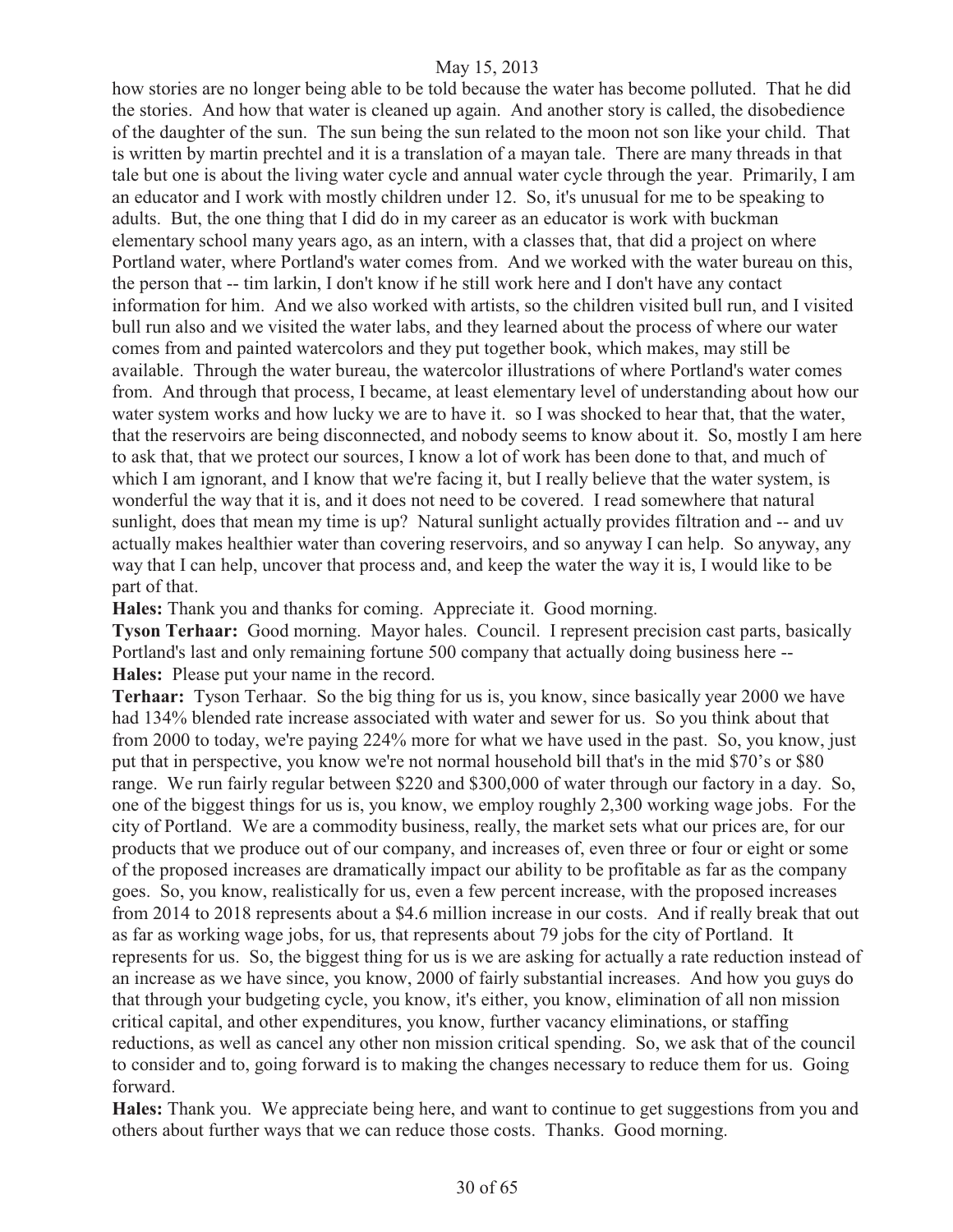**Tom Fahey:** Good morning. My name is tom fahey. The vice president of human resources at siltronic corporation. We are a silicon wafer manufacturer here right on front avenue in northwest Portland. We are the largest water user within the city. So, we're the largest customer. And I certainly agree with the statement from my colleague here, at precision cast parts, that since the year 2000, for example, we have seen a staggering, 138% rate increase for our water. Over the same period we have worked to conserve this precious renewable resource by reducing our consumption by 24%. But still, and in the year 2011, our combined costs for water and sewer, was 4.2 million. In that one year. Over the course of the last 33 years, of our operation here in Portland, silicon wafers have become a commodity product. So we share the same experience at precision cast parts. Started off as a high-tech product 33 years ago, and very much customized but has become a commodity over these years. As such we compete globally on price. That's what a commodity product is all about. It competes on price. And any price sensitive commodity manufacturer works continually to reduce these kinds of fix costs we're talking about today, to be competitive. That's how we stay in business. And utility costs are a huge component of those, those fixed costs that we have. Last year our parent company, told us that we had to close one of our two plants here in Portland. We had to let go of 380 living wage jobs. The majority of those jobs only required a high school diploma. Those are very, very hard to replace, here in the city of Portland. Despite our efforts to keep this working as efficiently as possible, the continuing rate increases, for sewer and water were a large factor in those jobs. Going to other places in the world. And over the life cycle of that plant that was closed, the payroll was, was \$800 million. I'm not sure where you are going to find to replace them for that. Those 380 jobs here in the city. Those jobs, i'll point out had paid sick leave. They had paid vacation. They had  $401(k)$  and they had a pension plan. You are not going to find that very often for a high school graduate these days. So I just want to point out that in my mind, that creates a certain double jeopardy, I have called it, for, for our employees. Because their jobs are in jeopardy with these kind of continual rate increases. And yet they go home at night, and they get a rate increase at home, too. So, certain double jeopardy that's not fair there. And commissioner novick, I believe that you called this an equity issue, in the past. We agree completely, and we would like to see this kind of long-term reform, I'll call it, and what you mentioned, commissioner, about some sort of a third party commission to overview that, we agree with wholeheartedly and we would like to see that put in place. Thank you for your time.

**Hales:** Thank you, thanks for being here. Good morning.

**Kent Craford:** Good morning. Mr. Mayor and commissioner, my name is Kent craford, I'm the director of the Portland water user's coalition. We're a group of 17 large industrial water and sewer customers. We have some specific recommendations that I have shared with you about the water, proposed water and sewer budgets. I first just wanted to put Portland's water and sewer rates in context though. You heard presentations from the administrators for bes on the water bureau, about where Portland stacks up against mostly regional rivals. I want to draw your attention to a trade journal called american water intelligence, which does an annual tariff surgery of the 50 largest cities in the united states. And on their survey, Portland has the third highest wastewater tariff and the eighth highest water tariff. We have higher water rates now than phoenix, arizona. As my colleague said, the water and sewer rates have increased 133%, and 147% respectively since 2000. And the original proposed budgets that the bureaus came to council with in january had a proposed sewer rate increase over five years of 26% compounded and a water rate increase of 66% compounded over five years. We understand that, that under your proposed budget, mayor, the water rate could be curbed to 44%. And that's a step in the right direction. But the message I wanted to deliver today is that we really need larger and more sweeping reforms. I think we're at a tipping point and you know, once the camel's back is broken, there is no amount of hairs that you can throw off of it. To cure it. And I think what we really need to do is, is take a big step back as tyson had suggested. A lot of the expenditure that is you are shifting from bes and water over to the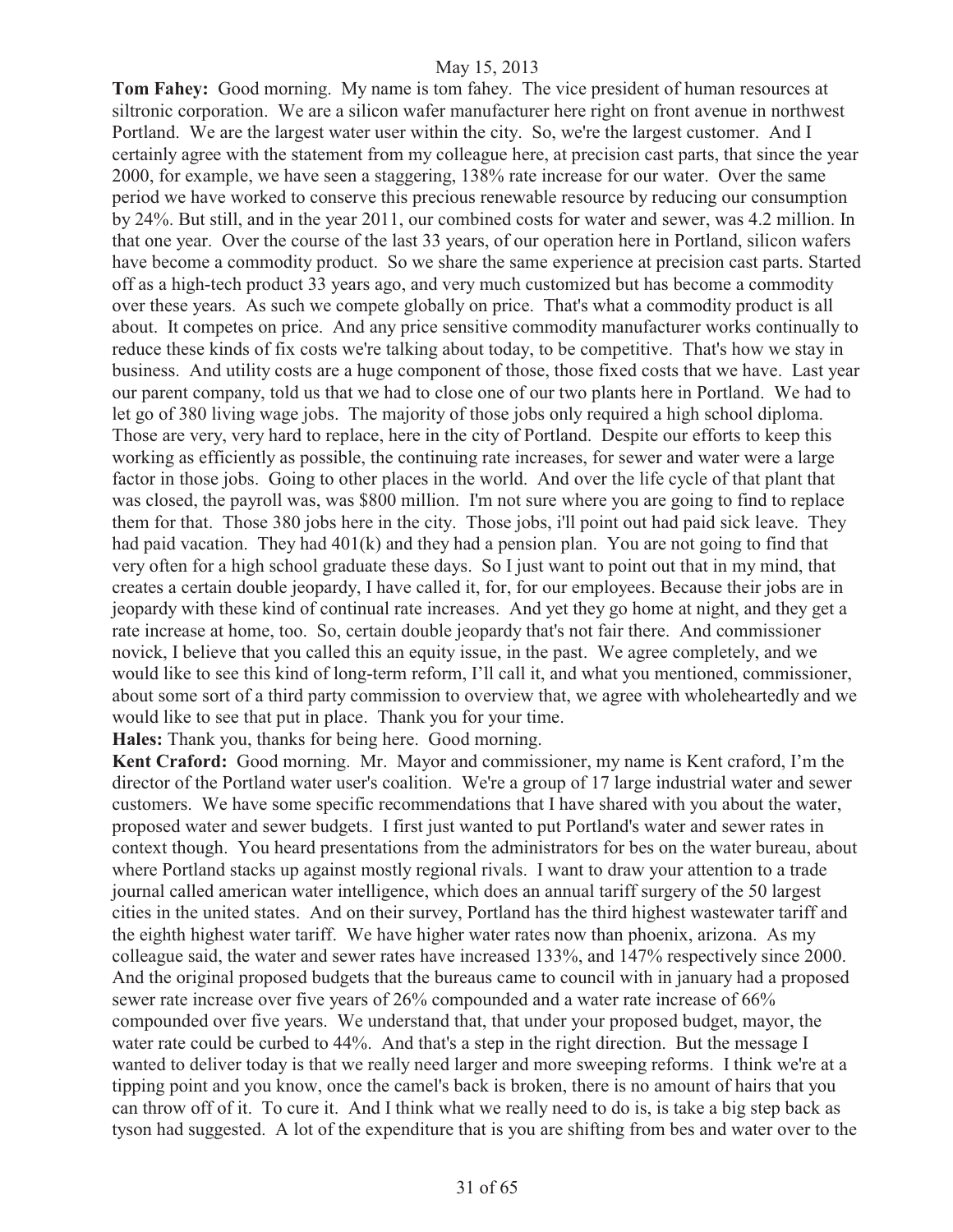general fund, make perfect sense. We should have been doing that a long time ago. And we appreciate the effort. But, make no mistake, those, we've been spending money on those projects illegally anyway, so righting a wrong is not necessarily solving our water and sewer problem. What we need to go further, look at the bigger structural costs, and we point out, for instance, the water bureau has about 125 employees more than it has had historically. It's way overstaffed. The reductions you are seeing in this budget are good news, but they really don't go far enough. And you asked, there was questions about the vacancies, we're concerned about the vacant positions that are still funded and yet in the budget. So, we also are willing to work with you to identify these costs. But, we really encourage you to look bigger, we need to be cutting with an axe, not a scalpel, thank you.

#### **Hales:** Thanks for being here. Good morning.

**Floy Jones:** Good morning. My name is floy jones. I represent the friends of the reservoirs, and mayor hales, when you ran for office, you said that you were going to lower utility rates and that you supported preserving Portland's historic open reservoirs. The friends of the reservoirs have offered many specific budget recommendations that if followed would set a better, long-term course for the Portland water bureau and for Portland rate payers. More affordable water bills and preservation of the many benefits for a grand open reservoir water system. Rate payers expect significant budget cuts this year with commensurate savings for rate payers. The water bureau should be directed through budget cuts to focus on basic system maintenance, not new construction. Struggling individuals and families simply cannot afford the burden of the nearly \$900 million debt load projected by 2018. A thorough review of the Oregon health authorities' denial of onerous reservoir projects that will provide no measurable public health benefit finds no basis, no legitimate basis for denial. Much if not all of the health authority commentary is irrelevant, irrational, or misleading. As rochester's mayor, has said, and Portland can say with even greater confidence, given Portland's participation in sound statistically significant open reservoir study, there has never been any public health problems associated with Portland's open reservoirs. As a matter of fact, all storage facility public health problems have been with covered storage, all. There is no scientific documentation of any difference in public health risk between open and covered reservoirs. Officially, federal legislative relief for portland's open reservoirs has been a top city priority. It's time to finally put some muscle behind the federal legislative relief. Portland rate payers alone, your constituents, will be paying for \$40 million in open reservoir upgrades until the year 2030. These were designed to keep the reservoirs operating safely until 2050, the majority of the expense, \$23 million, was spent between 2007 and 2011. Some of us might not be here in 2050, we will still be here in 2030. We expect the open reservoirs to be functioning then, as well. Everyone knows that Portland's water very safe. That's why so many diverse organizations support retaining the functionality of Portland's open reservoirs. Make federal legislative relief for Portland's open reservoirs a true city priority, and please, lower our water and sewer bills this year.

**Hales:** Thank you, and thanks for coming. Good morning.

**Dee White:** Hi. My name is dee white, and I have lived in Portland for 27 years, and like many thousands of residents of Portland, I have been hit hard by the recession. My income has steadily dropped. Over the past seven or eight years, and my utility bills, my water and sewer bill is the highest by far, the highest bill that I pay. It's higher than my gas and electricity combined. On month-to-month basis. And the main reason that i'm here, I wrote a letter last week, mayor hales, and i'm just going to recap kind of what I said. When I see the capital improvement, \$123 million, for capital improvement, I feel like there is, there is a lot of capital improvements that are being made that do not need to be made, we do not have a good reason for them. And i've been talking, we all have been talking about this for so long, businesses, organizations, and individuals. Right now, today, I think that, that there are two things that y'all could do. Stop the construction of buried storage up on kelly butte. It's a massive project. I don't know if anyone has driven by it, but it's a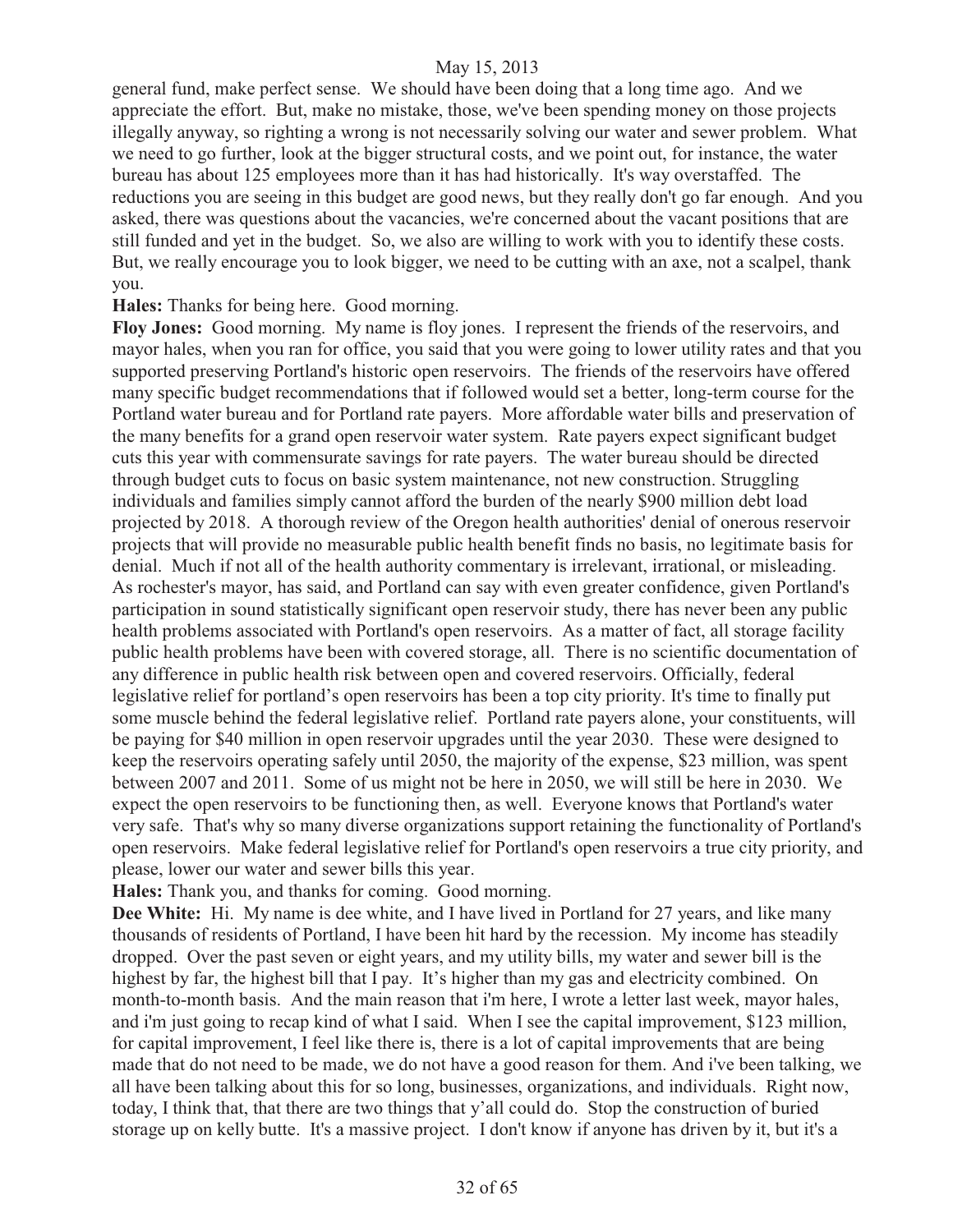massive project and will cost hundreds, tens of millions of dollars, and it does not -- the only reason that it's being built is for increased water supply, water storage because it's a demand, the demand going up. But we all know that the demand going down, it's been going down. Our wholesale customers are leaving us in droves because they can find water cheaper, they are trying to find cheaper water. And so, the kelly butte and powell butte, as well, they don't, we don't need that storage. It's ridiculous. And the reasons that are given are not true. And so, the second thing is to stop the forward motion on decommissioning our open reservoirs. David shaff said that the decommissioning, there was not any part of that in the rate increase. Well, I know we gave a contract for a consultant, built into the powell butte bond, thing that we did last year, for a consultant for decommissioning the reservoirs, so, it is part, it is just adding more money to the debt load. For something that we don't need to be doing. That's all that I have to say. I just feel like we need to stop these capital projects. It just is doing nothing but adding to the debt load, and we're not paying as we go, and we don't need, we don't need more storage. We don't need to wreck a beautiful, elegant asset such as our open reservoirs and our delivery system, sustainable delivery system from bull run. Thank you.

**Hales:** Thank you. Thanks for coming. Good morning.

**Tom Keenan:** Good morning, mayor, commissioners, tom keenan, Portland bottling. I want to speak from the heart today. I talked here at many hearings before about this issue. You got a boondoggle. It has been run badly and it's still being run badly. And you are laying off police, you're laying off fire. You're not able to take care of buckman. All you need to do is run the water bureau better and you have got money to handle all these other things. I just don't get it. It's really that simple. It's -- 125 more employees with the water use going down for 20 years. I mean, really. It's mind boggling to me, and I can't improve on all of the testimony prior, it's just so simple. You have got a badly run bureau, and it needs to change, it needs to change now, and there is absolutely no reason to have an increase. Why do they need a new headquarters? It's a beautiful building. It's fair, it's fine, they don't need 125 more -- it's so simple, and that's all that I have to say. Thank you. **Hales:** Thank you. Thanks for coming.

**Michael Morgan:** I am michael morgan, and I live in Portland. And I am here to ask you not to raise the water rate and to halt the uncovered reservoir disconnection activities and keep the reservoirs functional, which would preserve the opportunity to continue to use them. I ask that you work with our congressional delegation to obtain relief from the federal LT2 rule uncovered finished drinking water reservoir treat or cover requirement. It is an outdated cooking cutter Rule, designed to protect us from cryptosporidium, giardia and viruses that are not a problem in our water system, and being reviewed. The environmental protection agency review of the lt2 rule scheduled to be complete in 2016, and the persistence of new york city in changing the rule, increases the probability we will ultimately be allowed to continue to use our uncovered reservoirs. even lisa jackson in her letter to charles schumer said that we should and can find cost effective ways to protect the public from water-born parasites such as cryptosporidium, and she said different reservoirs around the country have different specific conditions and protections that may have a bearing on the public health benefits of the lt2 coverage requirement. They intend to consider innovative approaches in the review and science will drive their ultimate decision. Important reasons to be confident in our uncovered reservoirs are that our water bureau monitors them, and they have been used for over a century. And dr. gary oxman said Portland's drinking water the superb. He had we have a wonderful water source in the bull run watershed, a well designed and responsibly run system, and excellent water, and they have not detected any sign of illness associated with our water system, including environmental, chemical, bacterial or microbial diseases. And therefore would not expect fewer illnesses if the reservoirs were covered. And dr. thomas ward of the Oregon health and science university recommended we be given the same consideration as new york city to evaluate alternative, healthy reservoir compliance options, and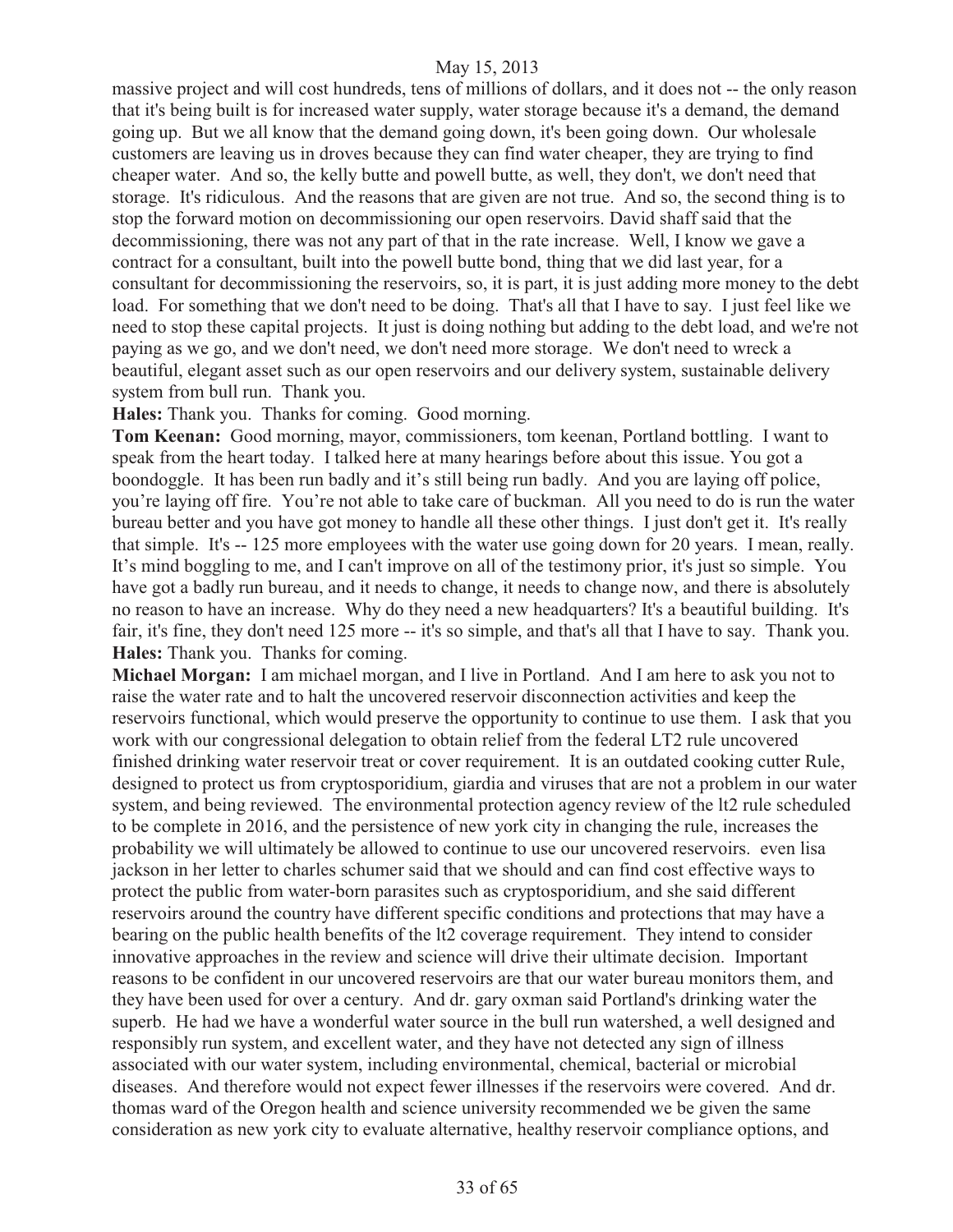specifically, that our compliant schedule commence in 2020 and end in 2034, and based on the sufficient water quality data and excellent epidemiological data, specifically the testing of over 7,000 liters of water taken from the reservoirs in 2009, in which not one cryptosporidium assist could be demonstrated. He said that there are scientific, no scientific evidence that either source water treatment or covering or treating the open reservoirs is likely to have any demonstrable public health benefit. Multnomah county health officials said in more than two decades of monitoring, there was no evidence of a single case of drinking water related cryptosporidiosis, and they worry about far more common sources of the disease that have nothing to do with drinking water. Such as changing diapers, toddlers with subpar hygiene and swimming pools. Last month, and a year ago, the Oregon health authority denied requests for deferrals of the approved lt2 reservoir compliance schedule. The first denial letter mentions contamination incidents and the second coliform bacteria detection. In response, please read the willamette week august 1, 2012 article about a coliform bacteria detection at a Washington park reservoir last July. Dr. Oxman said no one was in serious danger, and he would classify it as a low, low risk. Further questions and answers by experts show how very low the risk was.

**Hales:** I need you to wrap up. You have used up your time.

**Morgan:** And what an overreaction the boil water alert was, and the draining of the reservoir, and furthermore, the lt2 rule does not cover bacteria, and protection from bacteria is done done outside of lt2.

**Hales:** thanks very much. You can leave us a copy, if you could. That would be helpful. Thanks a lot for coming.

**Mary Ann Schwab:** good morning, mayor hales, and city commissioners, actually waiting their new bureau assignments. Me too. I understand I can just see you playing cribbage, poker, old maid and go fish.

**Hales:** Oh, yeah, we have lots of free time. [laughter]

**Schwab:** but on a serious side, I am here to say enough is enough, these water increases are just bizarre. Enough, enough -- let me start over, enough is enough with the reckless water rate spending on unrelated projects. Portland's workforce this, for the Portland workforce, these water rate increases are a final straw. Portland's payroll, taxpayers, and Multnomah county property owners, are carrying a heavy load with numerous levies. Plus, new payroll, arts in the schools tax, now in the courts. Least we forget when mayor adams and commissioners approved spending, 148 million on the crc white paper concept, over the objections of the federal Aviation, the crc to high, the barge companies saying the crc is too low. Has anyone stopped to look to respond to jim howell's my opinion piece, rethinking the innerstreet crossing and how to build the crc sooner and how to save 1.5 billion? We're talking budgets here, and with the 2.5 billion crc still in limbo, my fear is each of you are listening to lobbyists from contractors and developers who support whi annexation, and it's all about family wage jobs and hire locals first, I hope each of you are also listening to those in opposition of the whi annexation from the sovereign nations, from the inner river fish commission, from the auduban society, the Willamette river keeper and the columbia river keeper as well as 2,500 residents. And I will get to the point. The port of Portland migration by installing new windows on manufactured homes, planting birds and trees to block the sound, surely they jest. I hear train whistles from Amtrack and I live 38 blocks from the main railroad going through the city. And to my knowledge, I have yet to hear anyone express concerns over the potential loss of jobs related to the iconic salmon runs. Tourists flying into the area, deep sea Fishing, columbia river Fishing, the sporting goods stores selling camping equipment, fishing equipment, tents, boats, trucks, trailers, r.v's, and the retirees at home making fly hooks for fishing at their kitchen tables. Today, it appears the city bureaus are all on the mayor's office desk, early january, as, I am asking that, that the city council stop further work on the mount tabor reservoir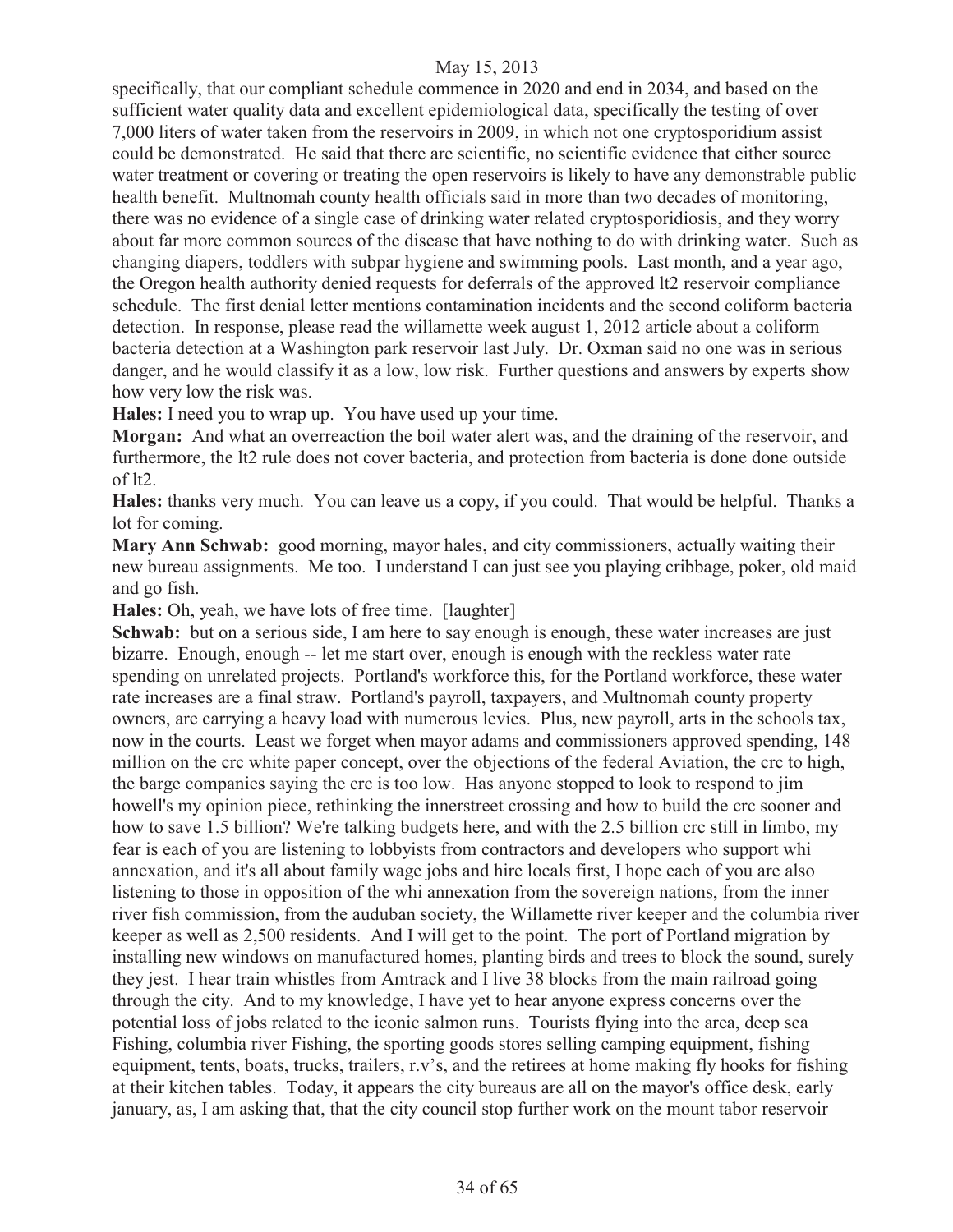now and actively engage with the congressional delegation to ensure we secure permanent relief of our bull run water and our water rates. Thank you for listening.

**Hales:** Thank you. Thanks for coming. Anyone else?

**Moore-Love:** That's all who signed up.

**Hales:** Ok, thank you. This item is continued.

**Saltzman:** Could we have staff come back?

**Hales:** Yes, please. Absolutely. Sorry about that. Forgot to bring them back up. Would you come back, please. Questions, dan?

**Saltzman:** So, there's an item in the Portland water user's coalition point about the general fund reimbursement for the rose festival headquarters. Of 1.6 million. And whether that was to be applied towards this year's rates.

**Shaff:** It was. Excuse me.

**Saltzman:** It's not in the reserve.

**Shaff:** We reflect the .1% reduction from the original proposed rates.

**Saltzman:** A full 1.6 million was applied towards producing rates?

**Shaff:** Yes, and we reduced our rate -- it was, what we referred to as the rate benefit. It was a 1/10 of a percent rate benefit.

**Saltzman:** So the full reimbursement was applied towards rate reduction?

**Shaff:** Yes, it wasn't all put in the first year. I think that's what, what the distinction is. I have not seen the letter, obviously.

**Saltzman:** Well, let's take a look at it. Spread over how many years?

**Cecelia Huynh, Portland Water Bureau:** The \$1.6 million is a one-time resource, and so our practice in the bureau is to apply that to the capitol program, which reduces the bond sales, reducing the debt service, so the debt service that was reduced, yields a .1% rate reduction.

**Saltzman:** So what's wrong with applying that to the operating rather than the capitol? If that's your policy?

**Huynh:** If we applied that --

**Saltzman:** What would be the rate impact if we took that \$1.6 million and applied it towards the operating portion of your budget?

**Huynh:** If we applied the \$1.6 million to the operating budget, this will be a significantly higher rate reduction, probably closer to 1.2%. But because it's a one-time resource, we would be looking at the subsequent year, fiscal year 14/15, we would be asking for that 1.2% rate increase back on top of what would be forecasted. Again, it's a one-time resource, so you get a one-year reduction. Resources not there, to continue for the operating costs so we would be back at adding that rate increase back in year two. So --

**Saltzman:** I appreciate what you are saying, i'm just saying that is conjectural. Last year at this time we were talking about a 14% water rate increase, we're now looking at a 3.6% so, I guess, what i'm mulling here with my colleagues saying if we took the 1.6, applied it to an operating reduction, and we'll see what happens in the next year's forecast.

**Shaff:** It's \$1.6 million on top of the \$11 million that i'm already cutting from the operating budget. And since that \$1.6 million isn't coming back next year, then that would need to be an ongoing reduction. Or a commensurate increase. I'm mean, the conversation we've had before –

**Saltzman:** That's the assumption, that's the way we normally do business. But assumptions have changed.

**Fritz:** Well we have a policy we don't use one time money for operating expenses otherwise it does just delay the inevitable increase. It seems to me that applying to the capital budget, and then reducing the debt service is in line with our policy of the five-year budgeting.

**Saltzman:** Well --

**Hales:** Why don't we give them an opportunity to look at this letter and respond.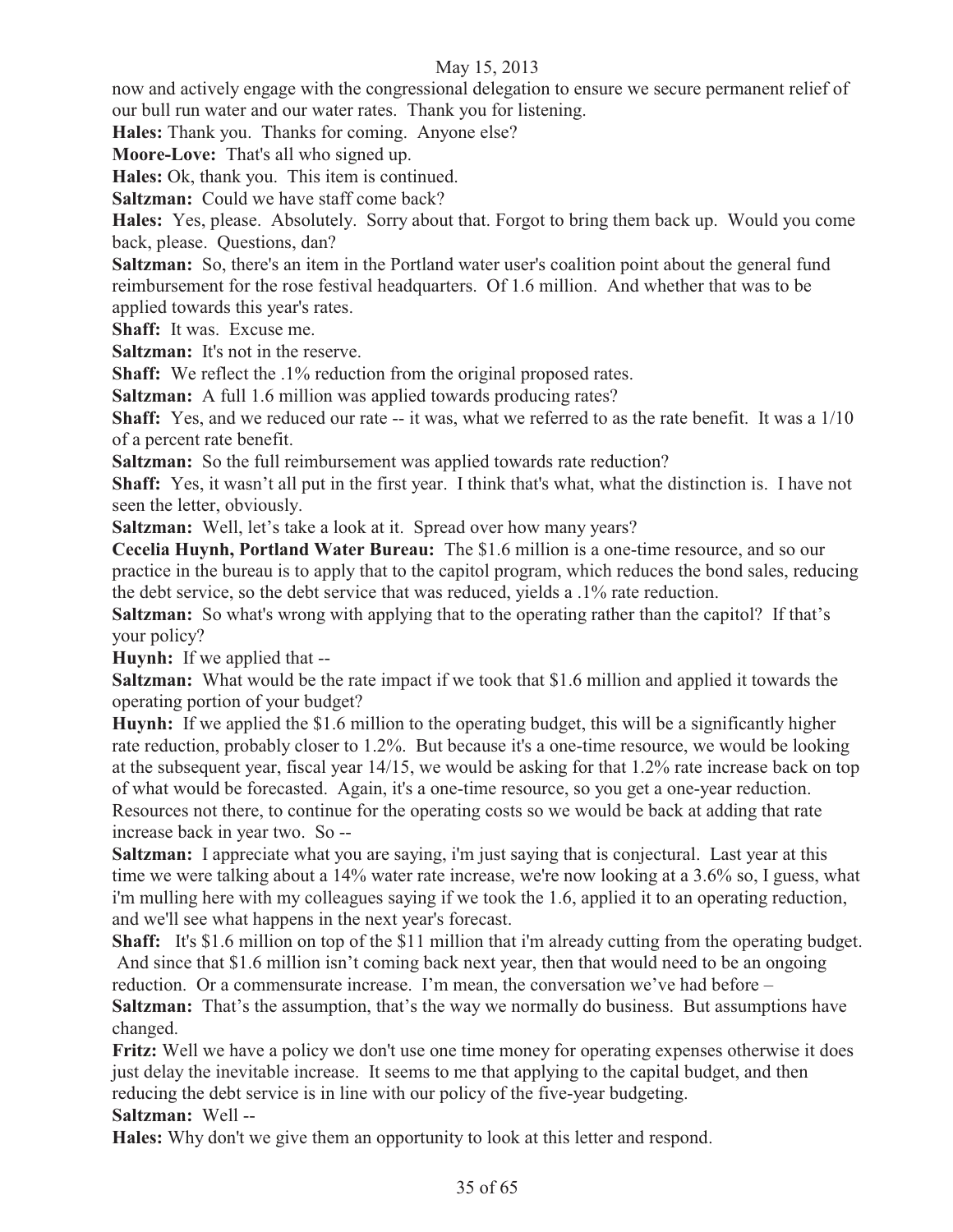**Saltzman:** and then my other question and I should have asked this of bes too, but, and i'm off the budget office this year? I don't know if they are not here --

**Hales:** I think --

**Saltzman:** Do you have somebody?Oh, ok. So, the bureaus and the budget office, please provide us, how many funded vacant positions are in your proposed budget for next year and what are those? Funded vacant positions? You don't have to answer that now but I'd like that before next week.

**Shaff:** Well, right. I can tell you that I have some vacancies right now that are under recruitment. **Saltzman:** I'm not saying it's -- i'm not implying it's bad. I just want to know how many funded vacant positions are in the proposed budget.

**Shaff:** I'll be able to tell you, as of may 1st, how many vacant positions that we have. **Saltzman:** Ok.

**Huynh:** Commissioner Saltzman, all of our positions are funded whether they are filled or vacant. So all of our vacant positions are filled. Excuse me, funded.

**Saltzman:** Yeah. And I need to know what that is. I want to know what that number is. **Shaff:** We'll tell you.

## **Saltzman:** ok.

**Hales:** So the budget office, we can follow up and let's do that. Thank you. Other questions, before they -- ?

**Novick:** Mr. Mayor I would like to make a comment about the open reservoirs issue. I'd just like to make it clear that the city has repeatedly asked the federal and state government from relief from the lt2 role. I wrote letter to oha a few months ago, and oha responded and said no, no relief. And I am a little puzzled that people concerned about the lt2 issue, keep on bringing complaints to the city. As opposed to the state. And to use a basketball analogy, if referee makes a bad call and the coach complains, and the referee tells them to sit down, usually the fans boo the referee. And I encourage people concerned about this issue to please boo the referee, not the coach.

**Hales:** Thanks. Ok. Passes second reading and will be subject to the hearing tomorrow night, of course. Now, let's move to regular agenda.

# **Item 441.**

**Hales:** Good morning.

**Nancy Hartline:** Good morning, Mayor, Commissioners.

**Hales:** Or afternoon, sorry.

**Hartline:** Whichever it is. This ordinance amends chapter 5 of the city charter, which is the fire and police disability retirement and death benefit plan in order to maintain the plan's tax qualified status. Charter section 5403c gives the council authority to amend the plan by ordinance in order to comply with changes in the requirements for tax qualifications under the internal revenue code. The current changes incorporate in the plan two provisions of the 2008 hero's earnings and relief tax act or heart act. Article 1 could potentially increase the plan's costs slightly in the rare event that an fpdr member with less than five years of service was called to military duty, and then died on military service with a combined, at least five years of fpdr and military service in the last tour duty. If that were to ever happen, fpdr would pay a non service death benefit based on the fdr service to any surviving dependent minor children or surviving spouse at age 55. Article 2 does not affect the fpdr plan because the city does not make differential wage payments to employees called to military service. Do you have any questions for me?

# **Hales:** Apparently not.

**Fritz:** I don't have question but I need to read what my staff has written up because I think it's delightful and as a was your presentation, they say this agenda item is about death and taxes, thus it is the only ordinance of which you can be certain. [laughter] so the council must approve the changes in this irs code and there is no financial impact. Seems very straight forward and thank you for your time.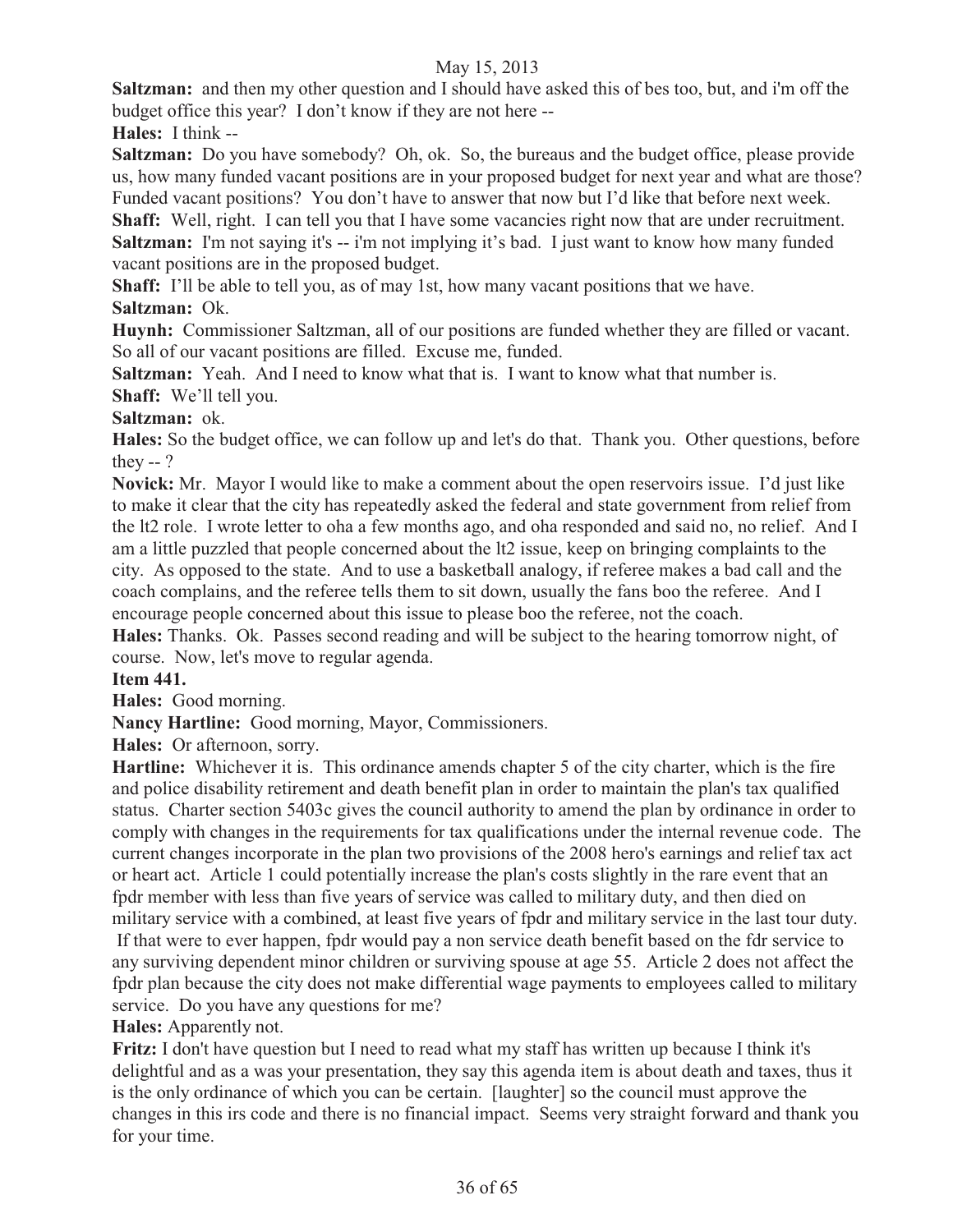# **Hartline:** Thank you.

**Hales:** Thanks. Okay, anyone else wants to testify on this item? If not, passes to second reading, item 442.

## **Item 442.**

**Hales:** This is great news, especially in our current budget environment. Miss anderson has been adroit at getting grants for a long time for all kinds of good purposes. And including in the past on other energy fronts, as well as previous grants on solar programs, so this is a great partnership. Not only with the Oregon community foundation, but among bureaus, so thanks for putting this together. **Susan Anderson, Director, Bureau of Planning and Sustainability:** Thank you. And we started this morning with some good news about reductions in solid waste, and we wanted to end on a good note so we came back to tell about the more good news. With me here today is michael armstrong, who you met earlier, and andrea jacob, who is our solar and energy efficiency program manager. And yes, we have been at this for now about 20 years, focusing on energy efficiency and solar and, and having worked with commissioner Saltzman from the past in building the sustainable development office. Today we are here to celebrate a \$100,000 grant to bps from the Oregon community foundation. It's a great partnership that andrea built. The partnership brings together the parks bureau, bps and residents from throughout the city to create new financing tool for solar energy systems. Most of you are probably familiar with the work that we have done over the past six years or so working with residents, working with the energy trust of Oregon, the Oregon department of energy, u.s. Department of energy and others. And together we have worked to make easier to install solar for on Portland homes, and Portland business, so we revised the code and made the processes easier and provide technical assistance, and support neighborhood efforts. And one of those efforts, is something called solarized Portland. And you are all familiar with this, I think. It's a program to coordinate a bulk purchase of solar panels, and installation, and that helps tremendously to reduce the costs. So, solarized was started by neighbors in southeast Portland, and then it kind of spread throughout the city. In fact, our model here in Portland has been so successful, that the u.s. Department of energy has paid for a staff person in our office for almost two years to basically teach other cities from around country how to run solarized. And so we now have, other places in Oregon, pendleton has solarized pendleton, salem, west linn, lake oswego, hood river, clackamas county, probably others. It's also spread to two dozen cities throughout the united states. And from boston, new york, richmond, santa barbara, seattle and others. And so it's been a great model and it's one of those things that we all learn from each other. So, we have a real quick, something I just wanted you to look at. Which is that partnerships between the city and the private sector can have a huge impact. and what this map is going to show you is that, back around at 2001- 2002, we had about 20 solar systems in the city, and as we move this time line, you could see, we have a few sprinkling in there, another 10, another 20, and every year, and all during this time there were grants, there were incentives from the usually, there was the ability to install a solar system, but there wasn't the information and people didn't know how to do it, and we needed to make it easy. As andrea moves --

**Saltzman:** Are you talking about solar electric and solar hot water or just solar electric? **Anderson:** these are both, solar water and --

**Hales:** Mostly photo voltaic, right?

**Anderson:** In the early years, it was a little more solar water but now more photo voltaic, solar electric systems.

#### **Saltzman:** ok.

**Anderson:** So when you get over to, let's go around to 2008-2009, it begins jumping. And it begins jumping in 2009, we started up the program with the u.s. Department of energy grant and actually \$150,000 from the city, what had been funding that had gone to pdc, we saw this as an economic development opportunity to grow the solar industry. And now if slide it over to the end,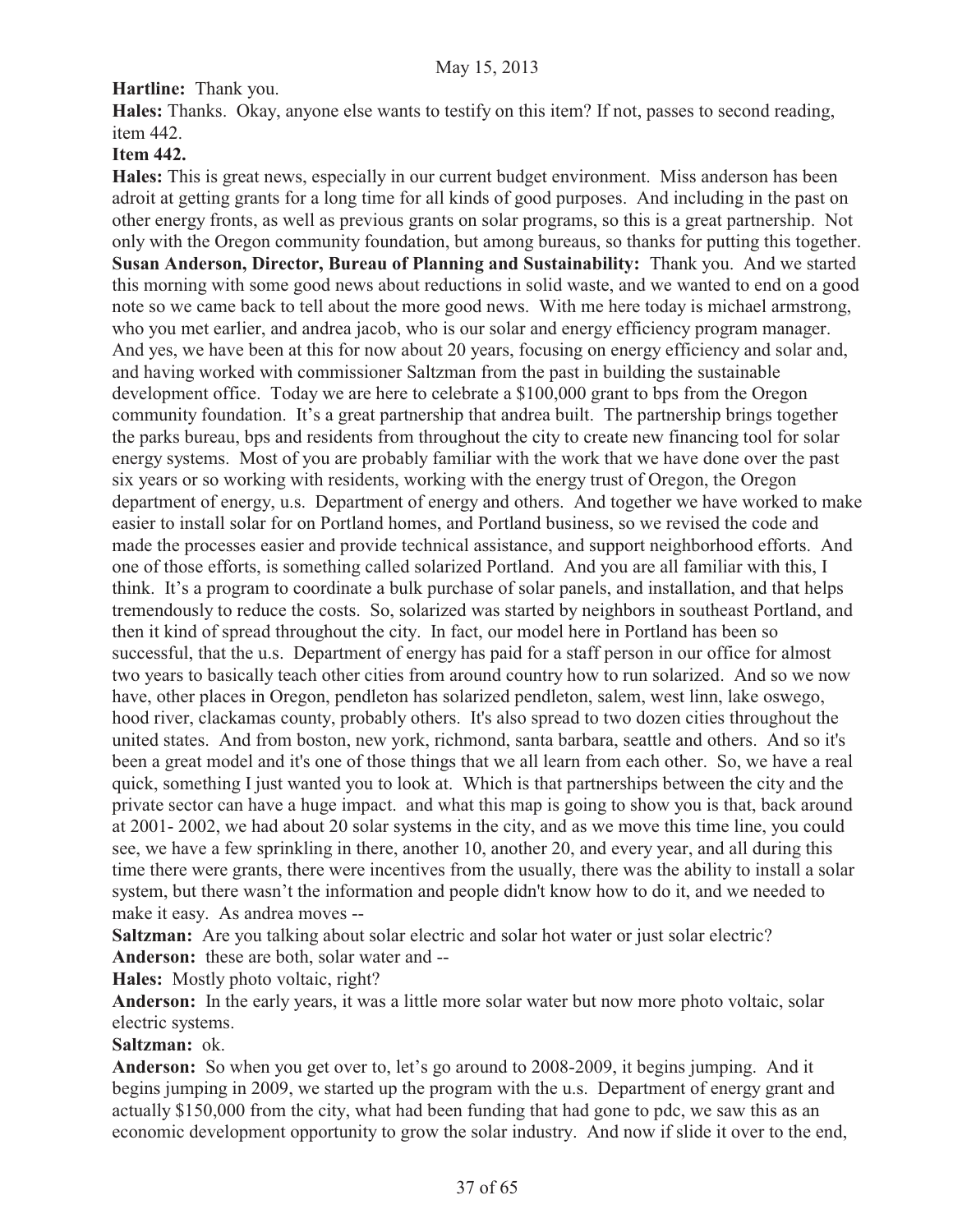we now have, have over 1500 systems today. And most of those were in the last couple of years. So, that's been a success. And that's not really what we are here to talk about. But what we learned from this, is that we still had a problem. and the problem was that there were lots people in our community who, literally, day after day would be calling us and say, well, I live in an apartment or I live in a rental home or I have trees shading my house or I don't have enough up front cash to buy a whole system but I want to invest in solar, and I want to do more than just buy some green Power on my electric bill. So we started looking for funds and I think that we've learned our lesson and decided we shouldn't come to the general fund, and we looked for other partners. And the Oregon community foundation came with a \$100,000 grant that you are accepting today from the, what's called the penstemon fund, from the Oregon community foundation and this will allow us to install our first community solar system. And the system will be installed on the southwest community center, this fall. And so, the way the community solar works, is that, well you've probably heard of crowd funding or crowd sourcing. A site like kickstarter. Crowd funding is an emerging tool where people can go online to donate money for causes that they care about, and/or to invest their personal funds into projects that mean something. So, we thought about this and said, what if we took something like community energy and solar and merged it with crowd funding and we could call it solar kickstarter or something, and brought these things together. So, the foundation is giving us grant funds to build the first system. At the southwest community center. But their goal and ours is to raise community matching funds. And to build a community solar fund. So that over time we can fund more installations, and the way it will work is that, as individuals or as businesses, you can make a contribution like \$100. Or you could make, let's say a \$2,000 or \$3,000 loan, a 0 interest loan that you would get the money back in six years. And this, although we want to think that this is creative and innovative, a couple other cities have tried it. We've studied how they've done it, and it has been very successful. So, we're very interested in moving this forward. We have got our first funds to build the first system. We'll have, we think it will take us less than six years to get enough money to keep this going. If you go online you can see kickstarter and others, it's an amazing process where people can vote with their dollars. And in the case of the loan and potentially large contributions, we're going to look for ways for individuals and businesses to be able to get tax credits for those donations. So, exciting times. We're glad to be putting this all together, and we're really excited to have parks be our partner on this, and they get a brand new solar system and lower energy bills. We get to help push the city towards a lower carbon footprint and to create jobs in the growing solar industries. So, we think it's a win for everyone, and we would be happy to have you be among the first to donate and/or lend your money to the cause. So, andrea, I am sure can sign you up. And this is moving through very quickly. we applied for some funding just a couple of months ago, and literally, a couple of weeks ago, we're opening the mail and andrea stands up with 100,000 check from the Oregon community foundation. So we are excited to have a great partner with us, they could not be here, and parks was here earlier, but he had to, mike abatté had to take off. So, great partnership and I think that it's something where we're going to see this, this really take off.

**Hales:** Questions. Comments, anyone else that wants to testify?

**Anderson:** We thought we should keep it short.

**Moore-Love:** No one else signed up.

**Hales:** So, this is an emergency ordinance. So, let's take a roll call.

**Saltzman:** Great work and this is a very exciting concept, so I look forward to seeing it grow. Aye. **Novick:** Thanks for the two items of good news in one day. aye.

**Fritz:** Thank you for the explanation as to how people can invest in this and why it's at the community center for right now, aye.

**Hales:** A combination of good management, good public policy, and innovation, it's really great. And of course, the fact that it's on the southwest community center roof makes it a special one for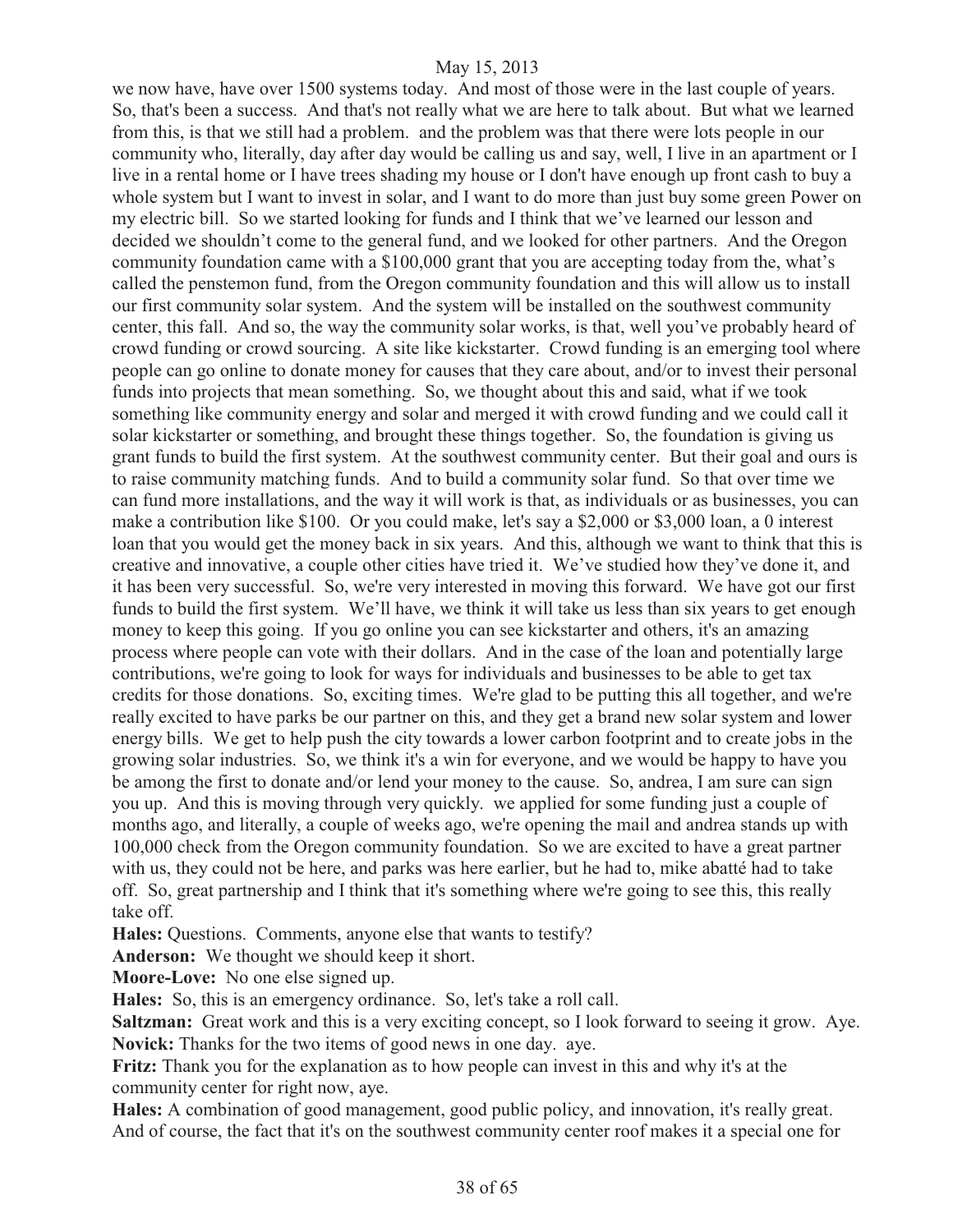me. So i'm obligated to donate even if I wasn't going to already. [laughter]But, that's really, really excellent. And also, a good indication that even in the days of, where almost everything is done electronically you should still open the mail. Aye.

[gavel pounded]

**Hales:** Ok, one more item on the morning, what was the morning calendar and then we will be recessed until this afternoon.

#### **Item 443.**

**Hales:** I don't know if we need a presentation, this is just temporary eminent domain in order to get the project built, I believe. Any questions from council before we vote on this?

Fritz: Do we have any objections from property owners?

**Hales:** I don't think there is anyone here to testify, do we have any objections at all?

#### **Audience member:** No.

**Hales:** No news is good news. Ok, roll call please.

**Saltzman:** Look forward to more sidewalks, aye.

**Novick:** Aye. **Fritz:** Aye. **Hales:** Aye.

[gavel pounded]

**Hales:** We are recess until 2:00 p.m.

At 12:15 p.m., Council recessed.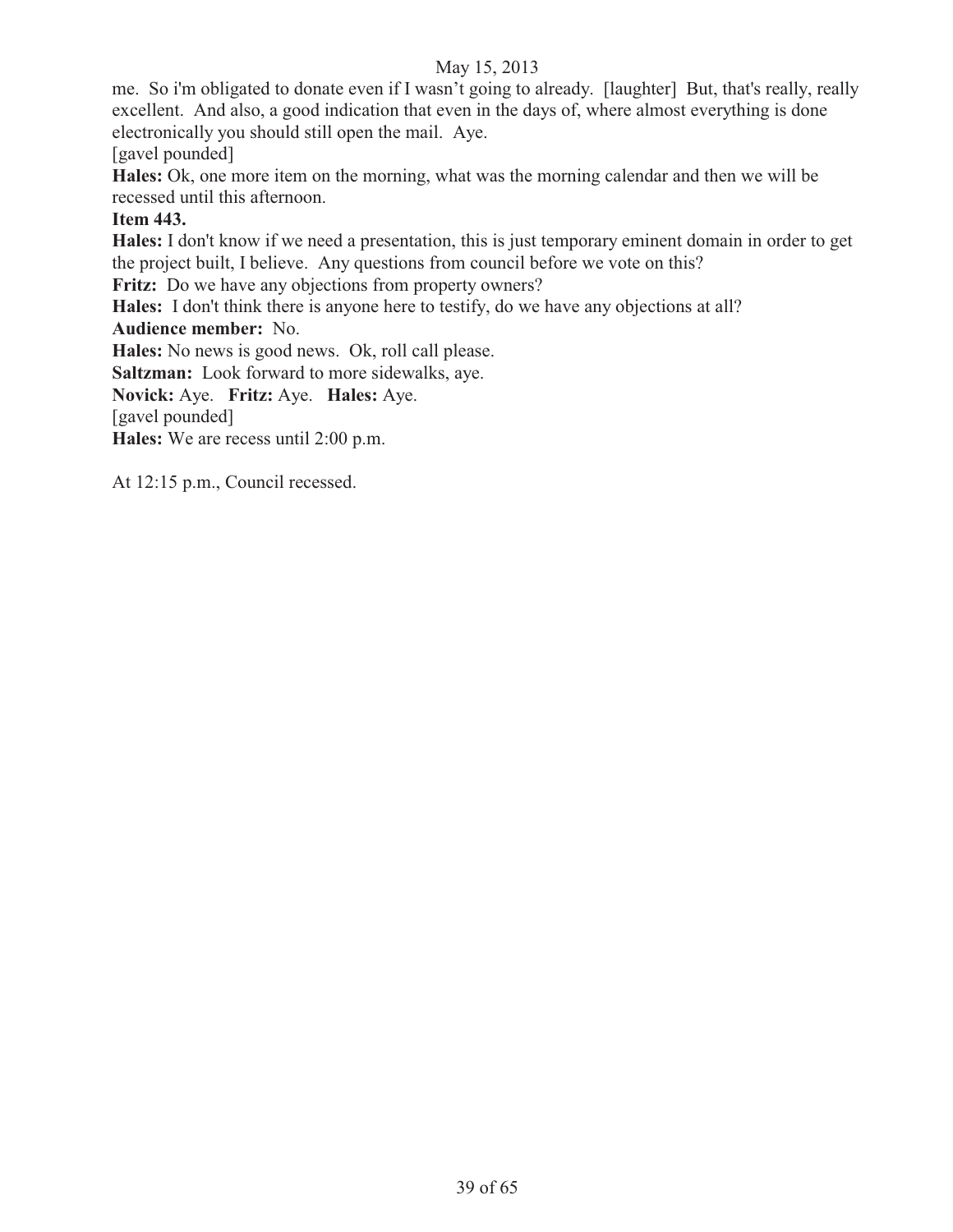# May 15, 2013 **Closed Caption File of Portland City Council Meeting**

This file was produced through the closed captioning process for the televised City Council broadcast and should not be considered a verbatim transcript. Key: **\*\*\*\*\*** means unidentified speaker.

## **MAY 15, 2013 2:00 PM**

**Hales:** We are going to reconvene as the PDC budget committee, welcome Gina, would you please call the roll.

\*\*\*\* [roll call]

#### **Item 444.**

**Hales:** Here, welcome. And we're convening as the pdc budget committee for purposes of reviewing Portland development commission proposed budget. We will reconvene again as PDC's budget committee on may 29th for final approval. Today is our opportunity to go through that budget with patrick and his staff and look at projects, particularly in urban renewal areas. We have talked about the general fund side of the bureau. So, I want to welcome patrick and his team to make the presentation. We have a budget proposal that deals with the realities of these different districts but tries to maintain a lot of momentum in the focus on traded sector clusters that the agency has done a lot of good with. Last night we had a celebration with a bunch of local businesses, how increasingly international Portland's business community is becoming, and some success stories like elemental technologies who stopped by this morning during council comment period and some great examples of how pdc has been collaborating to create jobs and great places. Thanks for the good work that you do and take it away.

**Scott Andrews, Chair, Portland Development Commission (PDC):** Thank you mayor and commissioners. Good afternoon. We only have an hour, and as you well know, this is a large and complex budget. We're going to need all of that time. I'm not going to spend much of it at this point. I did want to thank you for taking the time, as you always do, over the last several weeks to get briefed on our programs, projects and challenges that we're currently facing. It feels like the economy is getting better. Numbers keep looking better. Employment is growing. But there is a long way to go to get to what we used to think was normal. There is a lot of work still to be done. And of course you're well aware of our funding pattern for the next five years and the fact that this year's budget, in particular, reflects a further downsizing from 135 to 90 staff. There are assumptions built into the overhead, even with the urac budgets that match that expectation. With that, again, thanks. Patrick.

Patrick Quinton, Executive Director, PDC: Thank you. Good afternoon mayor hales and commissioners. I'm going to walk through our budget and try and focus on the ura by ura summary. I'll do the quick overview of the budget but we will get into the details in a second. I guess I think it is going to be helpful if everybody is looking off of our actual budget, and in particular, in the back, we have the five-year budget projections, ura by ura. If you need a copy, we have extra copies. Do you want a copy? I'll get there in a few slides. We have a few minutes before you have to start to dig into the line item. So, the big budget we have resource side and expenditure side. On the resource side, we are -- we have total resources right now of \$208 million. And in a second i'll show you we have a budget of \$175 million. So, there is \$33 million of contingency that isn't on the expenditure side. It shows you where our resources come from. Over time, as projects have slowed down, the economy has slowed down, we have grown our fund balance and those are dollars on hand to do the projects. That is money that we want to put to work. Good part of about that, it has reduced our long-term borrowing. Much of the money that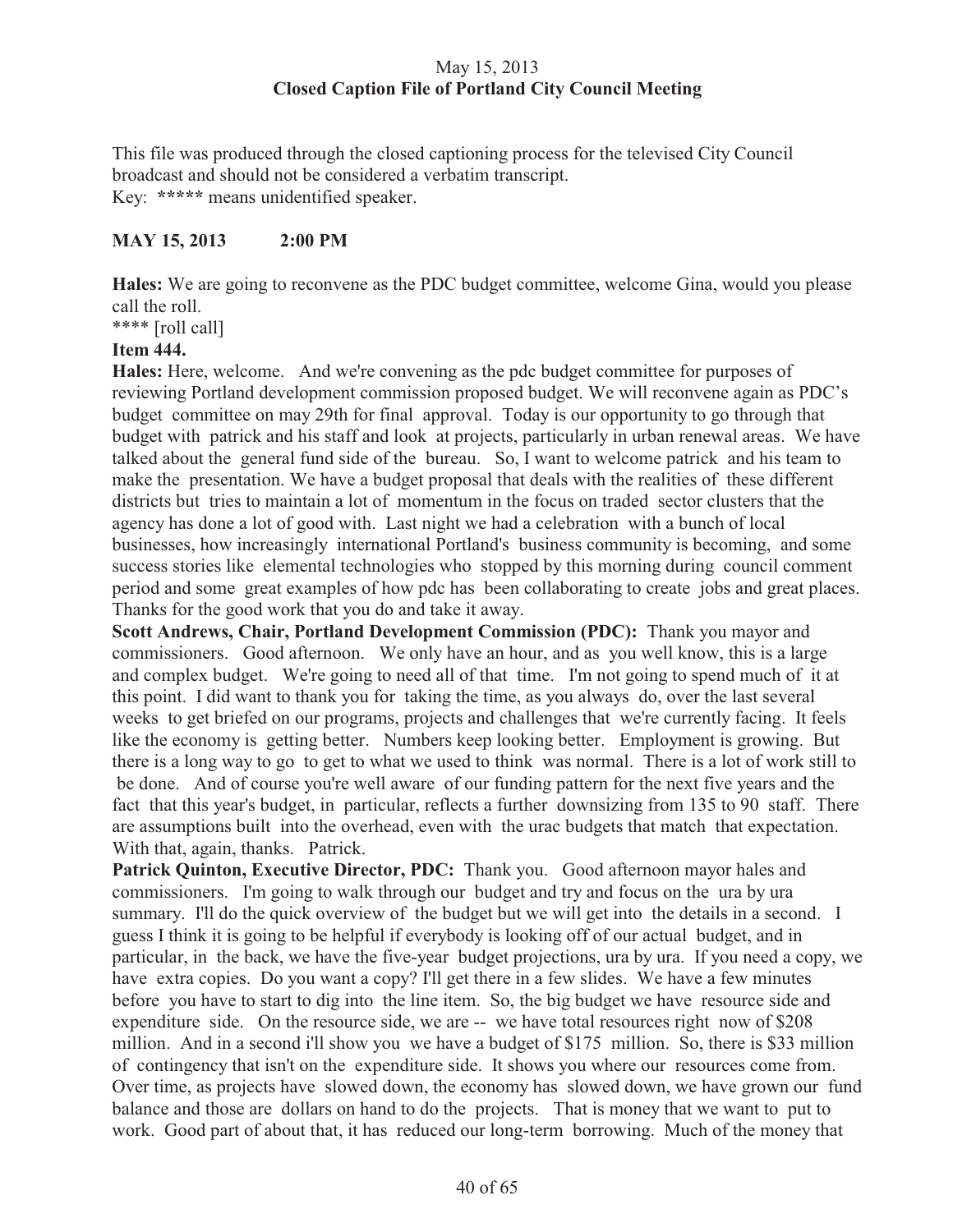we're proposing in our budget is not long-term debt proceeds. It is dollars that we have or shortterm borrowing. As you can see, the rest of the distribution, remaining 25% of our resources really come from a variety of revenue sources as we talk, and later on in the year about the future pdc. Revenue sources become a bigger priority for us. Expenditure side, if you take out the \$33 million in contingency, you're left with \$175 million budget. We, according to our set-aside policy, we carved out about \$36 million for affordable housing. That's not -- you will see line items in there in our ura by ura budget on housing. Portland housing bureau shows this money in their budget as well. It actually gets double counted and I know you have gone through their budget. As you can see, the big percentage of our dollars continue to flow into what we call property redevelopment. There are a couple of big line items within that category that drive that and we will get into those. A \$27 million payment to the county, county health facility that they are planning on building next to union station, as well as the \$20 million that we have had set aside for the veterans memorial coliseum. That was in last year's budget and it has been rolled over to this year's budget. And then you can see the remaining categories. Roughly evenly distributed between administration, our work in business development that the mayor highlighted as well as about \$18 million in infrastructure, which includes park as well as transportation infrastructure. You will see where that resides in our ura by ura line items. As chair andrews mentioned, there is a lot to talk about today. We could spend an hour on this slide. We are in the midst reducing the staffing and overhead for the agency. This shows you the five-year trend. Aiming to get to the 30% reduction in both personnel costs as well as our administrative overhead by the end of 13-14. You will see the transition that will happen over the course of this coming fiscal year. The goal as directed by our board is to realize that 30% reduction in our annual costs by the beginning of 14-15. You can see how it plays out over the remaining years of the forecast, staffing costs, as we all know, once you reduce them, there still is annual increases. It does begin to creep back up again. We will have to continue to manage that. On the overhead side, I believe that we have the ability to manage down even after we hit our 30% goal next year so that you can see the downward trend there. And I really applaud our team. We have done a tremendous job of continuing to weed out unnecessary expenditures. So, i'm going to move on from this slide. We can always come back. I realize this is a big topic and there has been a lot of talk publicly about our staff reductions and those things. And then like I said, we're going to talk by ura, but we align our budget with our strategic plan. We showed you this when we talked about the general fund. I wanted to be sure that we returned to it before we dig into uras. We think of our work in three major strategic categories, neighborhood economic development, trade sector, business growth, urban innovation and vibrant central city and then at the bottom, effective stewardship is our administrative costs and cost for managing our assets, like real estate and what not. You can see how the combination of non-tif, general fund dollars matched up with tif in the two primary strategic areas, neighborhood economic development and trade sector development to get our work done. It is notable to think if you were to look five years ago and how much we invested in neighborhood economic development, this percentage of our budget is a pretty significant growth in how much we allocated to neighborhood economic development relative to the other categories. If you take out the big projects that we have, that I just mentioned. The county, the payment to the county, veteran's memorial coliseum, neighborhood economic development piece our budget does represent a fairly significant piece of our work. Once again, we think that is as it should be. On the urban innovation central city side, obviously not a general fund supported area. It is where we spend the bulk of our tif, but it is largely driven -- the size of the dollars is largely driven by a few large projects. So, now we move into the ura by ura analysis. If you -- in the back of the budget, if you wanted to follow along by line items, that starts on page 108. Page 108 will be our -- the first specific urban renewal area. I'm going to do summaries of each, but i'm happy as we go through each urban renewal area, if you want to toss out questions about specific line items. Some urban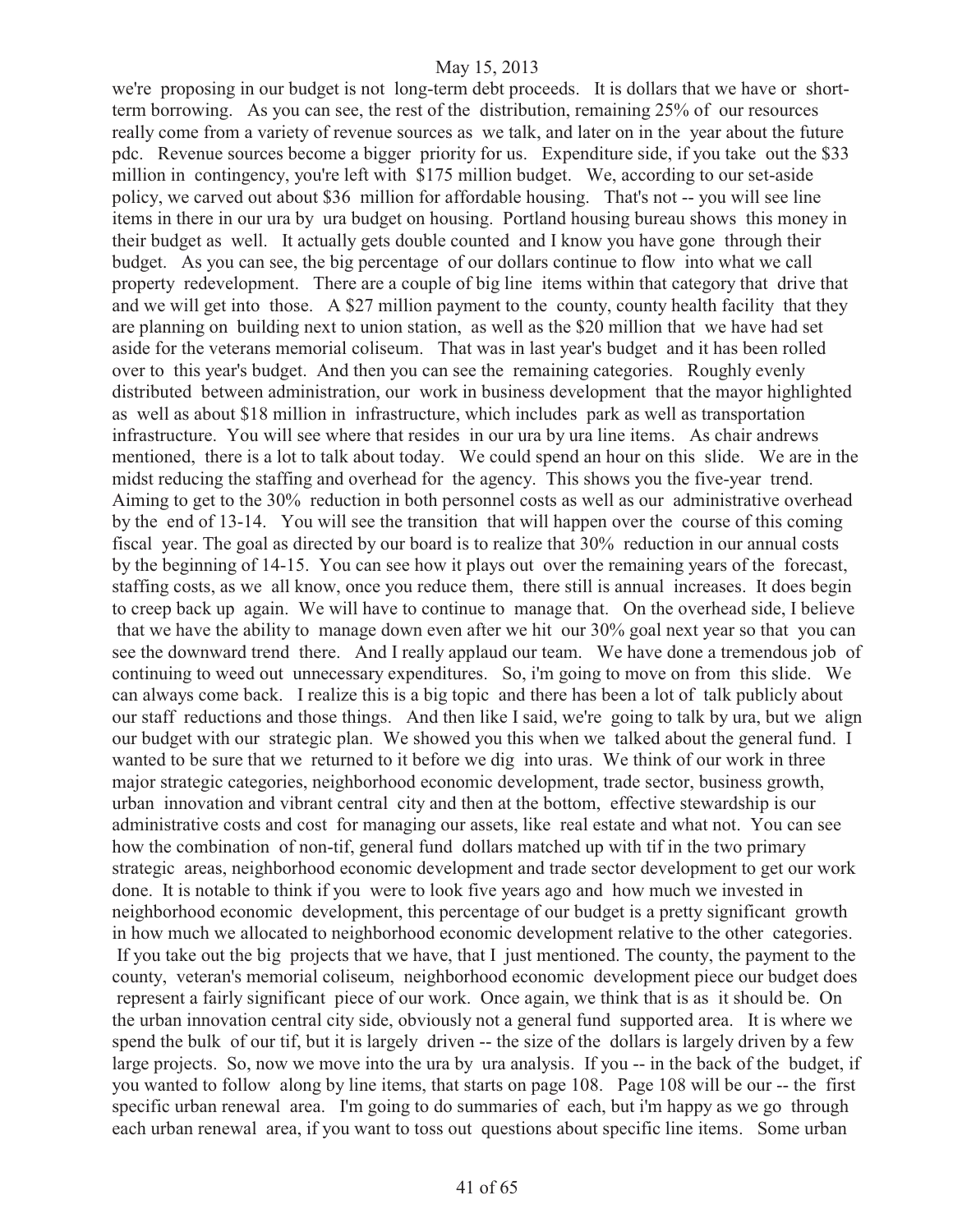renewal areas have more activity than others. Stop me as we go through if you want to dig in. You can see from the map, not only do we have our legacy 11 urban renewal areas, but we also have our six neighborhood prosperity initiative districts as well the new education urban renewal area which is in the peach color in central city. The first, going alphabetically, the first urban renewal area, airport way. One of four urban renewal areas that has reached the last day to issue debt. Airport way has no new debt proceeds. Everything that happens within a district like this, and there are three others, really based on the revenues that we get from the property sales or repayments on loans. And airport way has really been a place where we have used our real estate holdings to continue to fund our work over the past few years. This is land on the cascade station side that we acquired through a partnership with the port. We continued to sell off parcels in cascade station. We have a few remaining parcels on the east end of the district and riverside parkway. When we get dollars back in, we use those to fund primarily loans, you know, back to businesses or for projects. We use occasionally when we have opportunity to help local manufacturers, but it is primarily used and lended back out. The real estate transactions, market transactions, remains active interest in this part of the city. We are sitting on nice assets that we can turn into dollars to be reinvested. The next urban renewal area -- i'm sorry. **Saltzman:** Those have to be reinvested within the ura itself?

**Quinton:** Yes, yes. Central eastside is the next urban renewal area, an area where we have spent a significant percentage of our maximum indebtedness, and even though we have -- we have five years left to issue debt, we are -- we are coming down to the last of it, relatively speaking, the last few dollars that are in this district. We -- in the past few years, our focus has been on business development. Most of this area is included in industrial sanctuary. It is designed through our policy around this part of the city to promote both job retention and job growth. We use the tif that we have to promote that. There is a lot of start-up activity. Produce row initiative or start-up pdx challenge. Work at burnside bridge head -- all of that is designed to re-enforce what we think is already going on there in terms of -- in terms of the strength of the neighborhood. The dollars that we have remaining, we will continue to use opportunistically. Particularly to fund both commercial property loans as well as our business loans. We think there is probably an opportunity to do on the commercial property side some commercial energy retrofits as well. We have a lot of older building stock that could be renovated, both increase usage, but also to improve energy efficiency. It also should be noted that the -- this district includes the proposed omsi light rail station, on the Portland-Milwaukie light rail line. We are in conversations with Omsi, around their master planning, the proposed Clinton station sits just across the street from the district so that there is opportunity there for collaboration on that. And it might be a conversation down the road about whether or not the eastside could be modified in small ways to pull in more of the light rail activity. That's going to be a big public investment that's going to happen on the edge of this district.

**Fritz:** I'm interested in the central eastside budget that affordable housing money is in 14-15, \$900,000, and 15-16, \$2.3 million. I am wondering why that is further out rather than trying to get some housing, there isn't on that money suitable spots in the central eastside for actually housing but I'm presuming that that's along the streetcar and new light rail. Why would we not want to try to get more housing in to service customers for the businesses?

**Quinton:** The set-aside has certain exceptions and central eastside is one of them. It has a lower percentage of dollars devoted to affordable housing, and so we -- and so just because it is more of a jobs district and fewer housing opportunities within the boundaries of the district. What happens with affordable housing dollars, they get spent in a lumpy fashion. We spend dollars and we wait until the tif builds up again so that the housing bureau has a bigger chunk of money to put out into some kind of nofa. It won't -- it won't go evenly. It goes more project-based. **Fritz:** Have we already spent some affordable housing dollars in central east side?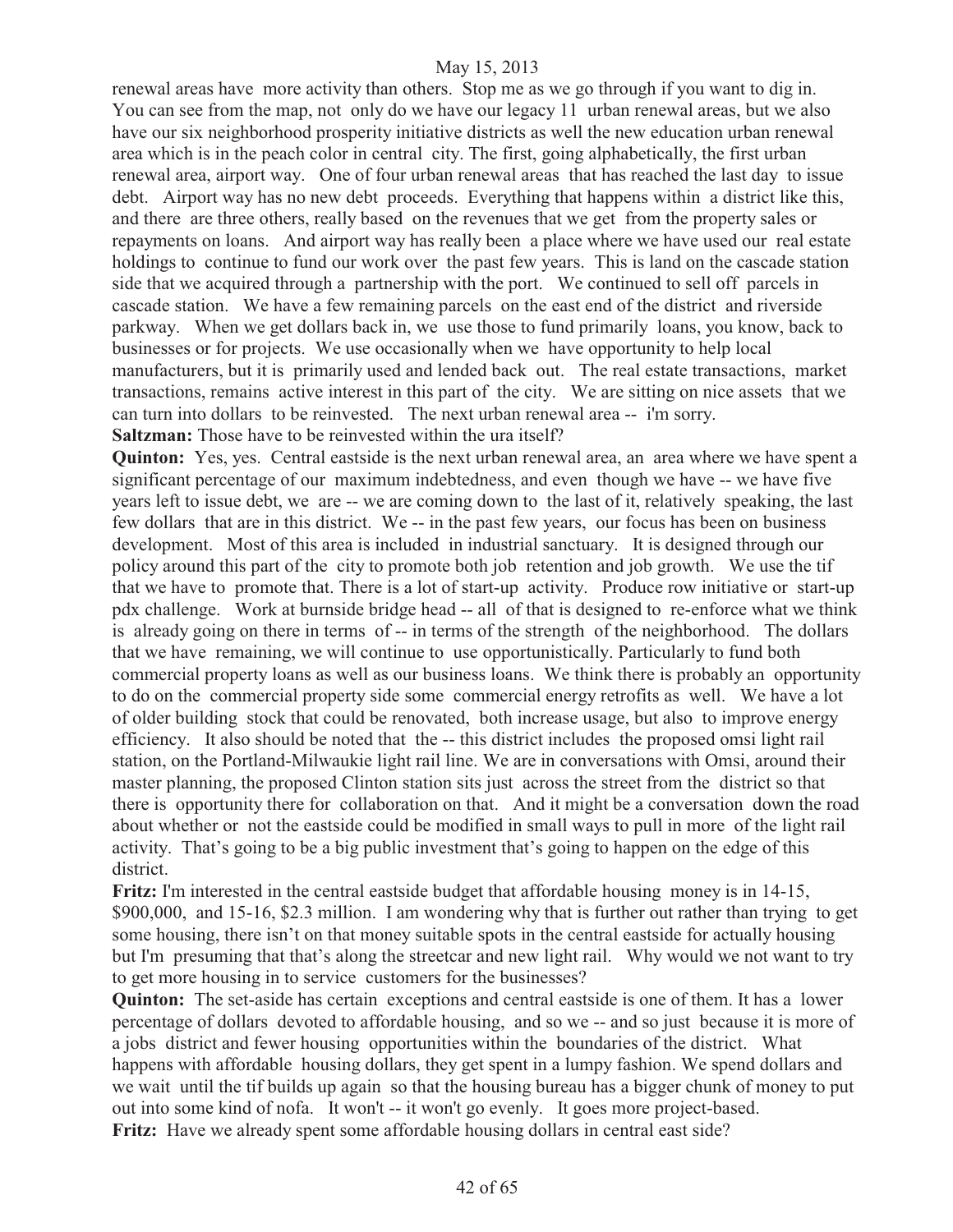**Quinton:** Yeah, I don't have historical figures. But, yes, we have.

\*\*\*\*\*: The slide suggests that with this investment, it would be -- looks like our target would be 18%, and we spent 16%.

**Fritz:** So the \$3.1 million is two percent of the district? Or two percent for affordable housing? **Quinton:** We can follow up with the answer on that. The set-aside has a master spreadsheet. **Fritz:** I'm interested in the timing. Because it seems like to start developing from affordable housing projects earlier, because we have the streetcar now. We know we're going to have the light rail soon. Now would be a good time for us to be looking at which projects that -- and is it -- the housing bureau would be doing that?

## **Quinton:** Yes.

Fritz: You're saying that the \$900,000 and the 2.3 isn't available now?

**Quinton:** It -- I think we can get you a better answer on this. A lot of this -- I don't know of fhand the specific direction we have from phb on when they would expect to spend a dollar. It is a joint decision on both bureaus as to the timing of it. Housing bureau can't spend money in every district every year. They bundle it up and put it out for bid and then th projects happen and the tif grows again and they put it out. It is not the case that every year they can use money in every district. We can get a follow-up answer for you.

Fritz: Ok, that would be great. Thank you.

Novick: Patrick how is the community redevelopment grants where do some of those go? **Quinton:** You're on 110. So those are dos and storefront improvement grants, are grants available for building owners who either -- who either want planning money to initiate and plan around projects that might end up with the renovation of their building. And storefront improvement grants are used for façade improvements. Those are our most popular grant programs and they go out in small increments. And each district, you will see we budget round numbers in there and then based on demand that we spend the dollars. The convention center is the next urban renewal area. Convention center is one of the four urban renewal areas that has reached its last day to issue debt. We -- cities office and management finance issued those bonds last year to take advantage of favorable conditions in the bond market. So, we actually have a fairly substantial reserve for those dollars. The other reason for the timing of that bond issuance was anticipated work on the veteran's memorial coliseum as I mentioned earlier. So there's about \$20 million that is -- that is set-aside for that project. As you can see, this is a district that -- the remaining dollars that are left, we have a handful of high-profile projects that may or may not move forward. There is certain flux around the dollars, but, you know, you could see with the remaining dollars in this district, convention center, hotel, veterans memorial coliseum, we would love to renovate the inn at the convention center, a property that we own across the street from the convention center. There could be more rose quarter development and we would like to continue to support work happening in the lloyd district around the eco-districts and commercial retrofits. A district that has been very amenable to improving the energy efficiency of their buildings. We have a very motivated group of building owners there. Once again, this is a district, like I said, a lot of projects -- the main projects could go in a variety of directions. It could be that next year we are talking about a different use for some of these dollars of projects don't go forward. Or we could be watching the renovation or construction of some big projects.

**Saltzman:** You have \$4 million budgeted for the convention center hotel. Are we all on the same page? Because the city would be -- because pdc would be putting in \$4 million, convention center hotel subject to our green building policy, would have to meet leed silver minimum? **Quinton:** I'm not sure that I can answer that question right now. I would be happy to follow up with you. I don't want to represent where it is at. It certainly would trigger -- trigger our policy --**Saltzman:** That is your policy, right?

**Quinton:** Yes, yes, that is our policy.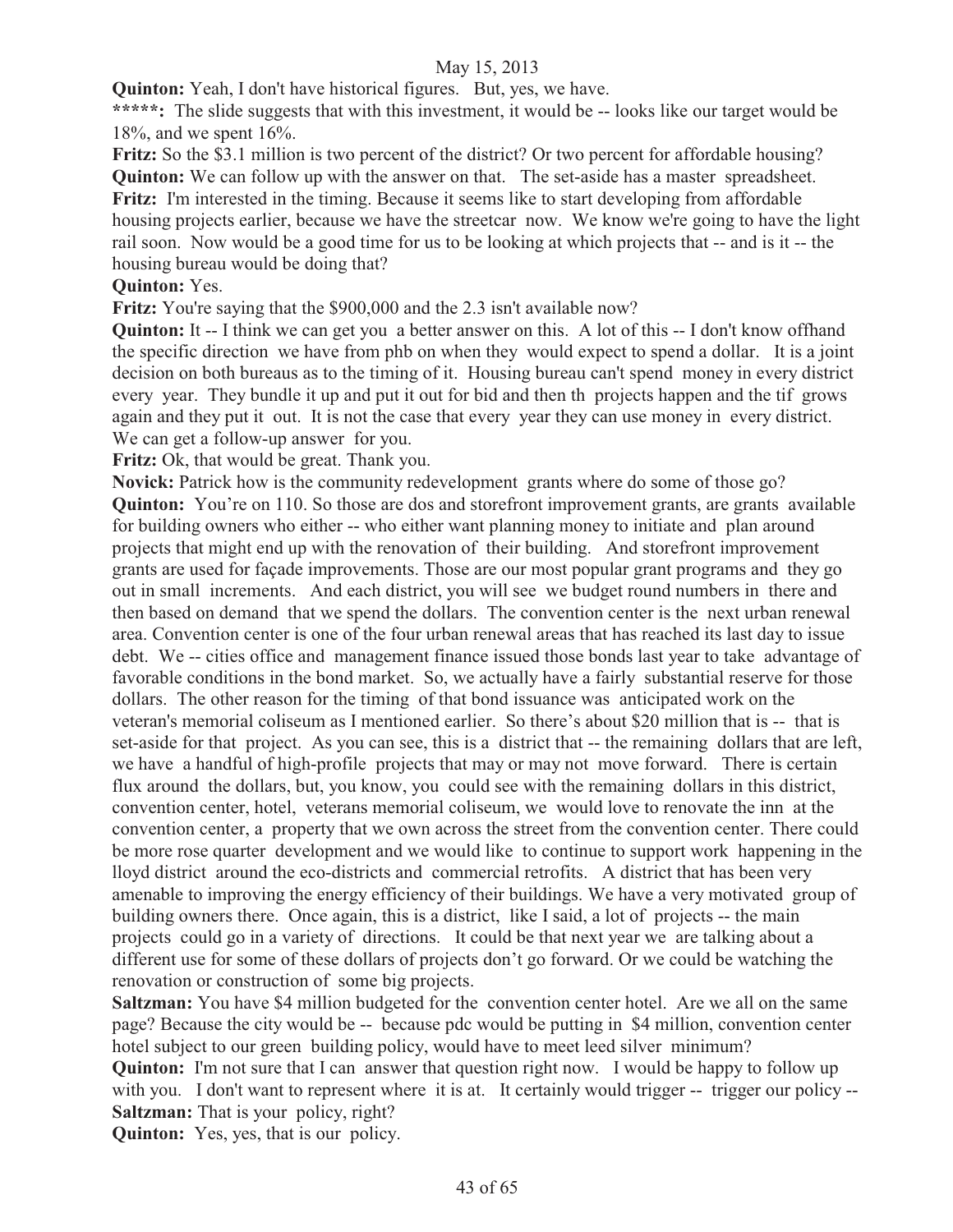**Saltzman:** Get back to me on. Sooner rather than later.

**Quinton:** I think the answer is yes. I have not been involved in all of the conversations around that. On a broader point, though, it is not just the \$4 million from pdc is one piece of investment. The city obviously is considering along with other jurisdictions devoting the lodging tax money. It is beyond just our \$4 million. Downtown waterfront, next urban renewal area. This is the third of the four districts that's reached its last date to issue debt. This was in 2008. This is similar to airport way. We really are living off of the assets that remain in this district. We have a number of real estate holdings that are -- some are worth something and some aren't. And we have a fair number of loans that continue to pay back, and so what we are -- in terms of priorities for this -for this district, we are -- we are looking at using dollars that were originally allocated for the uwajimaya project in old town to put back into particular smaller projects or business loans and they include different old town properties, including block 8L, which is the block that wraps around ocom and other smaller properties. We own third and oak. The infamous property with the parking obligation, which we have to reserve \$2.8 million out of our budget for that liability. Property at 3rd and taylor. It is a lot like airport way. We have assets. We have some resources and we're just trying to figure out how best to utilize the remaining dollars that we have on this -- on these projects. The old town, chinatown opportunities when we get to river district, you can see it pairs up. We have a small amount of dollars in downtown waterfront invested in old town chinatown and more dollars to invest in river district and I think that will be a priority area for the agency from a redevelopment perspective in the coming years. We will sit down and think through the next stage of objectives that we want to achieve in that district. The next one is the education urban renewal area. This is the first year where we would have resources that would be available in the district. As you can see from the -- from the budget, the -- on page 115. It's likely that if we were to expend resources in this district, that we would -- first priority would be to pay for the streetcar realignment that needs to occur by psu. Streetcar is on a single track. It needs to be separated and most of that realignment falls within the boundaries of the education urban renewal area. If we were to have, as we suggest here, \$1.26 million in resources next year, about twothirds of that would fund streetcar work. The remaining amount for the streetcar would come the next year, \$340,000. I think there is still questions around this district. And the resources will come on very slowly. So, still some decision-making -- decisions made on priorities, but that is the most immediate priority that we have in this budget. Next urban renewal area is gateway. One of the three legacy neighborhood districts. Gateway has about nine years left before the last date to issue debt. I think it is fair to say that, you know, gateway is not -- does not enjoy the significant resources that inner city or lents has and it has been challenging to really generate the kind of catalytic projects that we would like to see in our neighborhood districts. Our work going forward is likely to focus more on trying to promote increasing business activity along the halsey weidler commercial corridor, the main business spine of the gateway neighborhood. We still have property and still have ambitions to see more development happen at the transit center. We see that is a mode of opportunity and a handful of property owners, in addition to pdc that have an interest in seeing work continue there. And we will make available our community redevelopment grant programs, and community redevelopment loans as well to see if we can generate more small-scale activity in that area. The next budget, next ura, interstate corridor. Interstate, and I guess you know interstate was amended over two years ago to pull in a significant chunk of st. John's, as well as other commercial corridors. Also pulled in parts of the Oregon convention center. Urban renewal area that ran along mlk. So, it is now the large -- it always has been -- it is 4,000 acres of urban renewal area. So, it is really a -- it is a collection of different neighborhoods and different priorities. The work in interstate, since -- it was expanded, it has been driven in large part by something called the gem list, developed as part of the expansion of the urban renewal area. Pdc and our bureau partners continue to check off items on the gem list and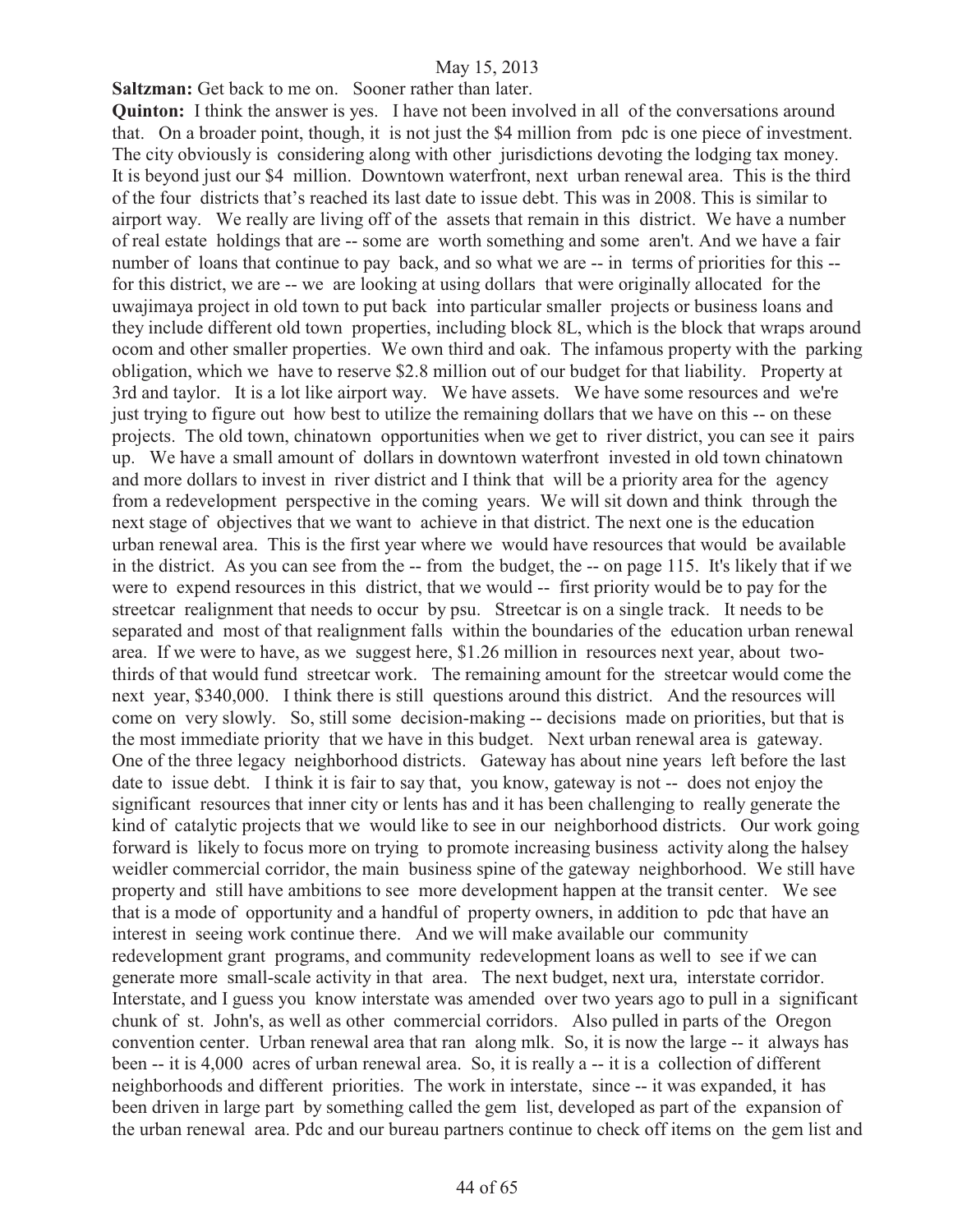they include parks. So, this year we're taking on dawson park. That project will happen during 13- 14. Bridgeton trail, a project that is funded in this budget. We hope that project will move forward. We are also working on projects along killingsworth and lombard. But we also have resources that we've -- that we have been able to set aside for business and commercial redevelopment opportunities. We see significant dollars in these line items and when you look at the different industrial corridors that exist within this urban renewal area, including parts of swan island, as well as parts of the -- parts of the columbia corridor, and the -- this is actually a place where we continue to think that there is opportunity for traded sector job growth. We have always allocated significant dollars for that. And then, you know, it's -- once again, it is important to point out, this is one of the most active areas for us in terms of storefront improvement grants and other commercial property grant programs -- these are very popular programs in north and northeast Portland so we continue to budget accordingly.

**Novick:** Patrick, could you elaborate on the \$2 million for traded sector business development site equipment?

**Quinton:** Page?

**Novick:** 118.

**Quinton:** Yeah. So, as I mentioned, we have allocated dollars across each of these -- across each of the five years for this purpose. This money allows us to have either smaller dollars available for smaller expansion projects within industrial companies or allows us to aggregate the dollars. If you have a project over \$2 million, we would bring money forward for that purpose. Like I said, the projects potentially available, and we are actively in conversation with a handful of companies where these kind of dollars would be appropriate. I'm kind of stuck in this mda situation where we can't -- we can brief you in a separate way but we can't talk about them more right now. **Novick:** And what are some of the killingsworth street scape improvements?

**Quinton:** Currently, the jefferson high school frontage project is currently under construction. That is not -- that is -- that is an infrastructure project on the front side of jefferson high school on killingsworth. Do we have any beyond that --

\*\*\*\*\*: We have been working closely with pcc as they think about their expansion to consider what would be complimentary. It will probably follow the jefferson frontage project.

**Quinton:** Right now, if you go to jefferson, it is all torn up on the sidewalk there. That's work that we're paying for.

**Saltzman:** That's going to open up jefferson high school to killingsworth, is that the idea? **Quinton:** It will be a little mini plaza. It still goes up to the sidewalk, but the corners are cut away. More of a plaza there. I don't know if there is -- it makes it look more of a plaza feel and creates a full front along killingsworth.

**Hales:** An entryway, right, into the campus?

\*\*\*\*\*: A little bit safer as well. Create some walls, barriers, and creates a place really. **Hales:** It was a chain link fence.

**Quinton:** Next urban renewal area is lents. In the last budget work session and talked with you in the 101 briefings about lents. Lents still has roughly seven years left to issue debt. And as you can see our investment to date just under \$100 million. A lot of the money has gone into affordable housing and infrastructure. We have spent a fair amount on property acquisitions and have not led to redevelopment projects. We know that that is an area where there is opportunity there, but it hasn't -- we haven't had the amount of project activity that we would hope for. I think the residents and community folks have definitely communicated their desire to see more happening. And we definitely agree on that front. Going forward, we -- we would like to make sure that we make progress on a handful of catalytic projects. If you think about what lents town center and then on the foster corridor, we have the streetscape project, which we are in the midst of in lents town center. We have the property at 92h a few blocks off of that intersection where we are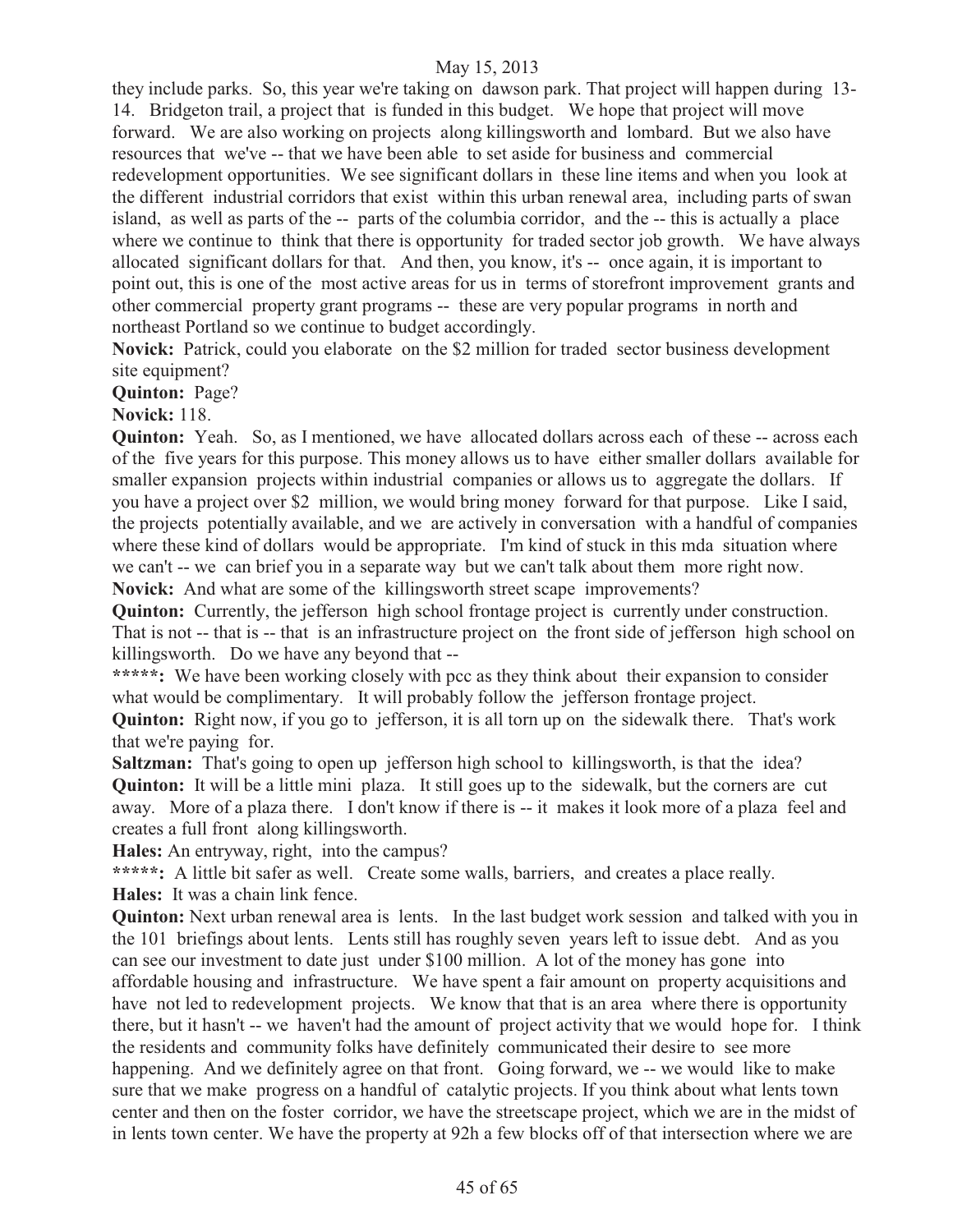working on the green innovation park. And we have the support of the community residents. We are working with cdc on the murcado project which is at 72nd. And trying to explore specific opportunities for properties in the town center. Pdc, as I mentioned, we own a number of properties. Looking at catalytic tenants in a couple of properties and working with private property owners on opportunities as well there. We think we can actually see some -- noticeable activity over the next couple of years, as long as we're more strategic and have private partners and tenants willing to take a risk on the neighborhood.

**Saltzman:** Last year, as part of our school assistance package, there was a commitment of \$500,000 from pdc in exchange for the long-term lease Portland public schools was giving us for the former foster school site to be redeveloped into intergenerational housing for families raising foster kids. I don't see that \$500,000 here anywhere.

**Quinton:** Unless my memory is fault -- I thought that was coming out of phb's --

**Saltzman:** Doesn't this list include phb? I'm looking under housing and I don't see anything - maybe I don't recognize the name but I don't see anything that looks like that former foster school site or --

**Quinton:** Oh, i'm sorry. Yeah, so the line item from -- from this year, I guess, from the 12-13, we have a line item for naya --

**Saltzman:** No, that's not the same thing.

**Quinton:** we can talk to the housing folks. It will come out of an allocation from the set-aside. We don't allocate the set-aside.

**Saltzman:** I get that. If you are listing everything under housing, then I would expect to see that showing up somewhere.

**Quinton:** They have line items, like affordable rental housing that can be used for different purposes. So, it doesn't -- it doesn't have to be specifically called out.

**\*\*\*\*\*:** Tony confirmed its in that line item, the affordable housing --

**Saltzman:** Under affordable housing.

**\*\*\*\*\*:** Affordable rental housing.

**Saltzman:** Okay. Where is that now?

**Quinton:** Page 120. If you look under housing, the 4th housing line on affording rental housing -- $$500,000 -$ 

**Saltzman:** That's it. Thank you.

**Quinton:** The other thing I want to point out -- commissioner.

**Novick:** One thing that always draws attention is the dog leg as I think people call it down foster between 52nd and 82nd, and you have a million dollar transportation expenditure scheduled for this next year and I think it would be helpful to elaborate on where that money is going and how that fits in with overall economic development in lents proper.

**\*\*\*\*\*:** Under transportation --

**Quinton:** I can get back to you on that line item. This is -- this is what we do at pbot. Money we do on these projects flows through pbot so it would be part of pbot's list of priorities.

**Hales:** I'm surprised looking at that, that the 12-13 number is not bigger. There is a lot of work going on out there right now.

**Quinton:** But that's -- that's in the other line item.

**Hales:** Okay. There it is. Street, sidewalks, right.

**Quinton:** Yeah.

**Hales:** Got it.

**Quinton:** We will have detail from pbot on that, on this. The other thing I want to point out is that we -- we have \$300,000 in community livability grant dollars budgeted for lents and and budget based on historical demand. We already know that we have significant demand within lents for this program. Announcement will be made in july, application due in september, money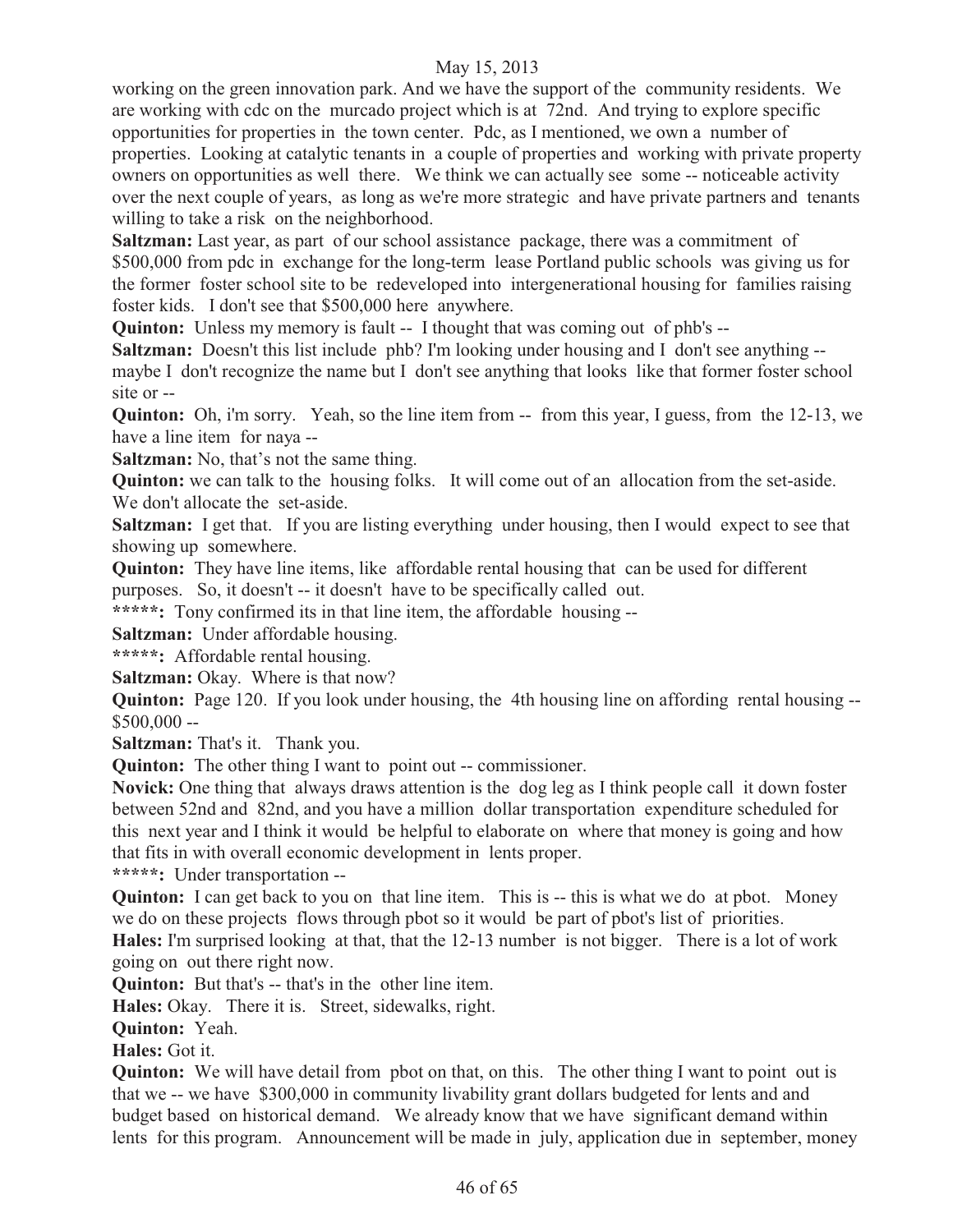will go out. And we are likely to make a recommendation to double this amount in lents so that we move dollars forward and prioritize other programs. We think the demand is significant, bottom of 121, number 300, we think we could easily put 600 to work. As an example, when we ran -- we did the program last year, we offered lents and interstate at the same time and we had like nine applications from interstate and one from lents. The opportunity for dollars on lents - we want to be sure that we don't miss that opportunity. That is a change we would make from the budget that you are looking at.

**Saltzman:** Anything going on with freeway land property --

**Quinton:** Off and on. We spent a lot of time working with the property owners a few years back. We brought perspective purchasers to them. I think it's on hold right now. Recent conversations have led me to believe that maybe we could restart conversations around that. It's -- you know, I think everybody, including the property owner, sees the property having a higher use than it currently has now. Now, it is being productively used. I think it has to make sense for the property owners, as well as what the city wants to see happen. I had a meeting last week with a business owner who indicated that -- that they -- locate nearby, they would love to expand and they don't know where else to expand on that stretch of foster. So, I think the demand is there for more commercial, industrial space. So, we might take another run at it. But it is a private -- it is private property.

**Saltzman:** Somebody heard a great -- we heard from them this morning on behalf of pdc. It seems like, wow, maybe precision cast parts is looking for property further in the southeast Portland corridor. Ideal site.

**Quinton:** It would be nice to have more space for companies like that on the east side, yeah. The next set of eras is the npi districts. Not going to spend a ton of time on that. You had a briefing on mpi in the beginning of april -- npi. We collapsed them into one budget. There are six separate ones. They all have roughly the same resource projections. These are pay as you go districts. They don't incur any long-term debt over the life of each district, I think each of them is going to get about \$1.2 million. As we talked to you before, these are tif dollars, matched with revenue-sharing dollars that come in from the city and county as well as private match. We end up having a combination of tif dollars that can used only as tif -- other dollars that can be used for operating support for these organizations. Over the next year, as we mentioned in the previous presentation, we are going to be in this capacity building mode, but each of the districts, I think is now staffed. You will begin to see the benefits of that staff work going forward. The next urban renewal area, north macadam or south waterfront. The -- this district has, as you can see, another seven years left before the last date to issue debt. We have right now, I think we've, as we briefed you on earlier, we don't believe that the current trends that we're going to hit maximum indebtedness on this district. I think that number was probably ambitious. We have a lot of opportunity. The dollars that we have currently available are being invested in things like the parking garage at the collaborative life sciences building that we can all see is nearing completion. That is a part of the development agreement that we've had with ohsu now for probably eight, 10 years. And then there is some work being done on thinking about eco-district, infrastructure pilots as part of that campus. Transportation issues to think about on the south end of the district. As was in the news, we have a lot of opportunity on the zrz site. And what money gets spent in that part of the district will depend on what type of activity happens there. We have a general sense of what investments need to be made. We have a sense for what dollars under current projections will be available. Our goal is to help zrz realty how to attract the best uses to that site. And the more investment that we attract to that site, the more tif we will have to put into infrastructure like streets, the greenway and other things. Absent that, this is a relatively quiet year for north mac, but I think we will see a lot of activity around what's next for that -- the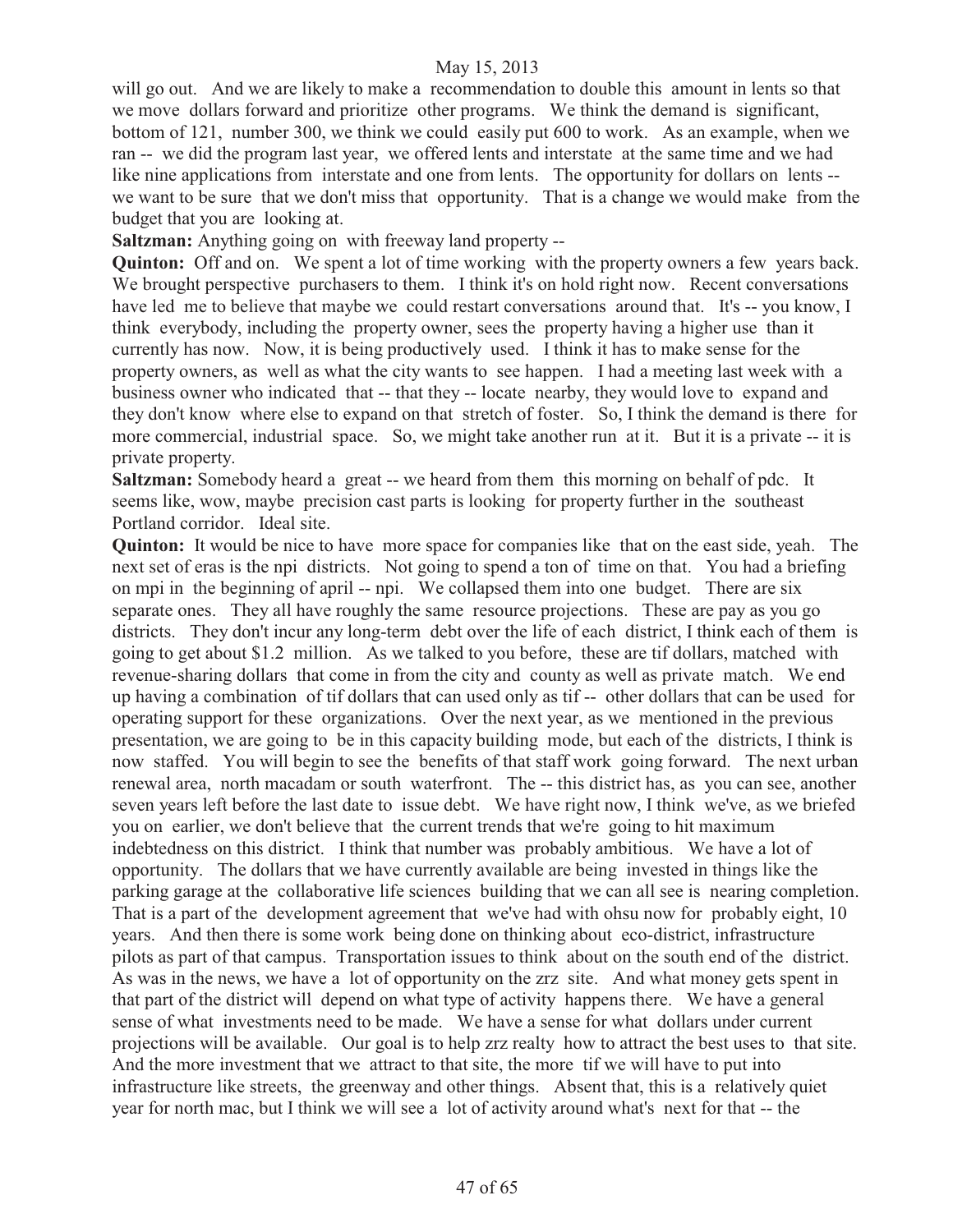northern part of the district. And then river district, we can just skip over it. No, joking. [laughter]

**Saltzman:** Oh, look at all of that money.

**Quinton:** River district. River district obviously is the -- has the most resources of any of the urban renewal areas. It has -- you know, as a result, it has a number of very high profile projects with very big price tags. I will walk through some of these things and you can obviously dive in. As part of our -- as part of the amendment to state's urban renewal statute in 2009, we agreed to provide \$26.9 million to the county for tif eligible project in this district. The money as part of the statute was to be spent \$10 million this coming year and \$16.9 million I think eight to 10 years out. As part of the discussions with the county around their plan to build this health services building in the river district, they asked to accelerate the dollars and we agreed to that. That's the - - that's the largest expenditure you see and then this budget, \$26.9 million payment to the county for that building. The other projects that obviously have that -- that may or may not really move forward this year, but they include centennial mills. I think you know we're now working with harsh. They're now in the lead in the development of that project. We are working actively with their development team. There is going to be a charette and other things to begin to vision the site. But the price tag there will be significant. So, it's probably worthwhile to have a briefing with council at some point with centennial mills as we more further along and the harsh team can come in and talk about the various options there. The last thing I will say about that, there really is a price tag with that -- as a result of the fact that we own the building, a price tag no matter what happens with the building. Various development scenarios have price tags. Demolition, which I know the council directed us not do that but people bring that up. It has a price tag. Maintaining it has a price tag. o, it's -- and then we also have the tenants next door to the centennial mills, the mpu, and that has a price tag as well. Everything has a price tag on that project. So there is no free options. I always like to remind people of that. Union station, pdc owns union station and we are in the midst of another set of renovations on that. We have significant federal money. We just initiated I believe \$5 million project, four of which comes from the federal government. We will continue to think about the long-term future of union station. We believe that it has a better future than its present. There has to be a higher and better use for union station, in addition to being obviously a train station. We continue to think about those opportunities. As I mentioned earlier, I think because we -- when we redrew the boundary river district and brought in a bunch of old town, we have an opportunity to take on another phase of development in old town. And I think that we believe with the investment that pnca is making with their 5-11 building there, along with what we believe is some interesting activity with office space and other things, we believe there is an opportunity to make strategic investments and attract private investment. We are working with planning around the central city plan that will hopefully begin to clarify some of the issues as well. Some of that might include even addressing the parking needs in the district, which there is a fair amount of surface parking in the district. We think that structured parking could actually not only deal with some of the surface parking and provide development opportunities but help solve some of the parking issues that we have within old town. And in addition, infrastructure project that's in the budget related to signaling on burnside and other traffic improvements which could improve access in and out of old town and downtown. So, we think that is kind of the exciting work that's ahead of us. And in contrast to some of the bigger projects in the pearl district, old town stuff feels like we can actually begin to get some singles and doubles and near-term wins. We're looking forward to that. I know that we have post office sitting in this urban renewal area budget. I think we're nearing the end of our conversations with the post office about it is really fish or cut bait kind of moment. Just had an email from a staff person today who had a conversation with the post office about, you know, here is -- here is kind of where we're at on this. Whether or not a deal can go forward or not. We can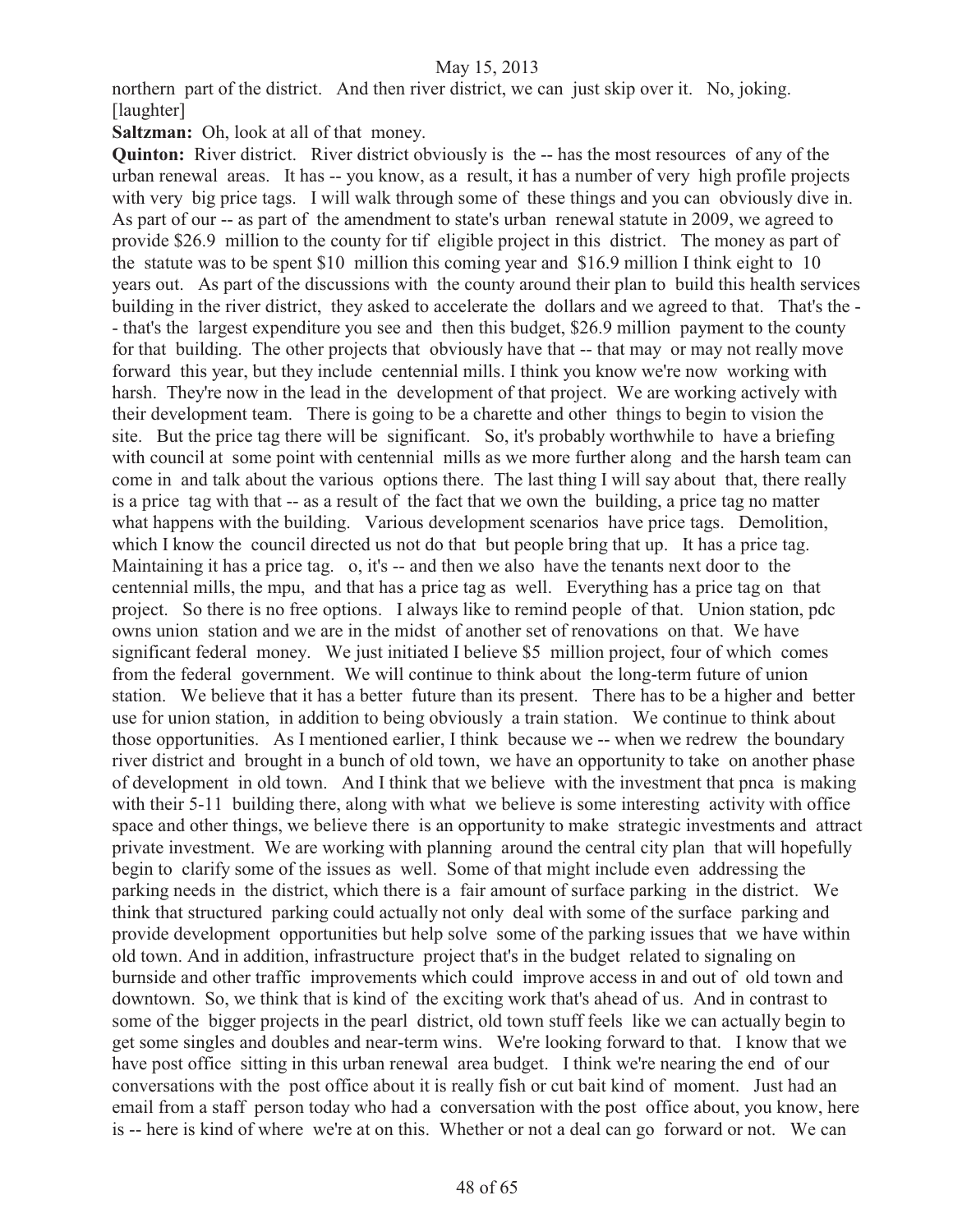brief you on that in the near future as well. I think it is -- I think it is the kind of thing where we might be sitting here next year and having a conversation about we are either going forward with the post office or doing something else with the dollars. I think we're getting close to that. **Novick:** What is the \$2 million transportation pearl district line item, 13-14?

**Quinton:** I think that's the one I just mentioned which is the transportation improvements on west burnside. A lot of it is signaling, allowing for left turns into -- both into old town as well as into downtown. A project that was initiated last year, additional analysis on it. And I think pbot is ready to move forward on the project. I think some of it has to creep into the pearl because you push traffic in you have to deal with the traffic once its in the pearl. But --there could be something else in there. I think we're a little under \$2 million. Yeah. Any other questions on the river district? Like you said, I think we can -- we can bring back individual briefings on things like centennial mills and post office and those projects. We did -- just as a quick look back, we did just open fields park. You can see the dollars that were in parks, \$4.2 million. We now have a third of the planned parks from the pearl. So it's nice to see these things actually come to fruition after many years of planning. South park blocks if the last of the four districts that has reached its last issue debt. This district really has kind of minimal assets, small amount of cash left. These dollars were -- primarily been slated for the Oregon sustainability center. So we now have those dollars to redeploy as commercial property loans, business loans. Maybe some commercial energy retrofit activity. There might be some individual projects that we could make use of the strategic dollars. But for the most part, we're really -- this district for all intents and purposes is winding down its activities. And then willamette industrial. Willamette industrial. We have never issued debt - never been able to support any long-term debt. The dollars that are available in this come from, you know, the -- some pay as you go, basically. And we have tried various program offerings and other rps to get the dollars in this district out the door. It is -- it's -- there is not a lot of demand for the dollars in this district. I think a lot of it has to do with the issues, the map, the issues relating to super funds, and what it would take for somebody to make an investment in property there. So, I think there is obvious questions about the future of willamette industrial. About the ongoing need for it. But to the extent that we have businesses, property owners that are in the northwestern part of swan island and on the other side of the river, we do have resources available. We will continue to try to push it. Obviously the manufacturing sector that would be of most -- that would have the interest in these dollars. So, that's the quick run through of the -- of the urban renewal area budgets. I'm happy to double back on any specific topics. As the mayor mentioned, we come back on the 29th for the final disposition of our budget. So we're happy to get any information to you in the interim.

**Hales:** Questions?

**Andrews:** Just a quick reminder, this process starts in the fall with pdc board taking a look at the strategic plan, it goes to urban renewal advisory committees for review. Their invited into testify the very first time the commission takes a look at the budget. There's a second opportunity for anyone to come in on an item on the agenda. Of course anyone is invited to come in and speak on any topic anyway. So this is seeing a lot of scrutiny to date. It has been passed by the pdc commission. And it's -- it's just tee'd up for your pleasure.

**Hales:** Great. Thank you. Anyone signed up to testify gina?

**Gina Wiedrick:** Lightning.

**Hales:** Okay. Come on up.

Lightning: my name is lightning. Relating to the centennial mill site owned by pdc, willamette week stated that pdc has sunk operating expenses unprecedented somewhere around \$13 million into that property. Now, one of the concerns I had, they acquired it in the year 2000. It is my understanding the only tenant currently at that property is basically the horses for the mounted patrol. And it's my understanding that they signed a one-year lease with pdc to be at that property.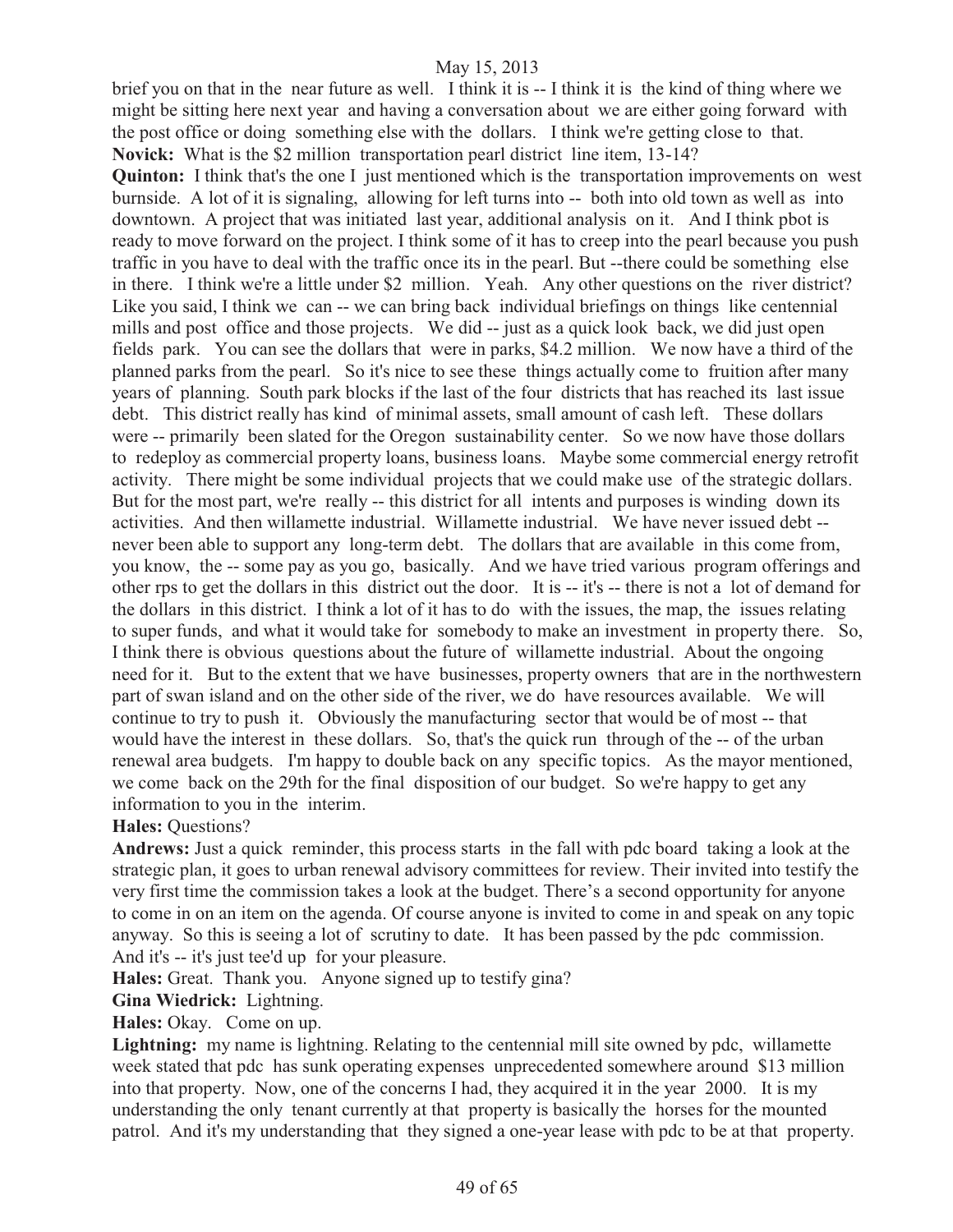So, I guess I have a little bit of a problem understanding operating expenses for some horses that are property -- possibly should have just been boarded up of \$13 million. It is hard for me to understand where that kind of money went. I'm in the process of trying to pull that data through pdc. Numerous buildings around the city pdc owns that are currently vacant and boarded up. They appear to be losing a tremendous amount of money year after year. Due to the fact that historic low interest rates that we currently have, would it not be prudent to begin a property disposition plan at this time? There are many developers looking to buy land to develop at this time. The city should use the equity dollars in these properties in a more productive manner. They are not making any returns on the money. They're losing a tremendous amount of money. I don't see any reason to hold them if they continue to lose money over time. One of the issues that I have on the enterprise fund is that I like what they did at the bud clark commons. I think it was one of the best projects developed throughout the city. One of the things I like is the social services that they provide throughout the city to the homeless. Another area that I think would be beneficial to the city, maybe pdc to look at maybe funding a company to do some type of a similar labor-ready type business. Because I think we have a tremendous resource there waiting to work, wanting to have jobs. Wanting to transition back into the community. I think with a little effort from the city, there might be an opportunity to tap into that labor pool, which I think is very beneficial. And basically like I say, I believe throughout the city that the homeless have the potential to show some of the greatest improvements to the city overall if we create ways for them to be able to do that. Now, another issue that I have, too, is on the low-income housing. What i'd like to see maybe - and I don't understand, why we cannot buy apartment buildings say even on contracts from the owners. And basically not have a tremendous amount of our equity tied up into the properties, and maybe work with them, owners that have had them for many years on maybe doing interest-only payments for say, five to 10 years. Maybe they will transfer them into the family trust. They will go down to their kids. Balloon payment at a certain time. But we will create a rent structure that will allow us, within the current market, to sustain that low affordable rent for the people. And i'm sure there is many people and owners out there that would be willing to look at a program if it was presented to them, you know, in a reasonable manner. And that's where i'm at. Thank you. **Hales:** Thank you very much. Good points. Thanks. Anyone else signed up? Okay. Thank you very much. We will come back to this on the 29th as mentioned. And now we have one more time certain item. Which is -- sorry, we are going to reconvene as the city council and close the Portland development commission budget committee meeting. Do we have to recall the roll? **Moore-Love:** Probably should.

**Hales:** Okay. Thanks Gina.

At 3:00 p.m., the Portland Development Commission Budget Committee recessed.

[roll call]

**Hales:** Okay. Now, item number 445, please.

#### **Item 445.**

**Hales:** Mr. James, welcome, good afternoon. And panel, if you have one. Good afternoon. **Dante James, Director, Office of Equity and Human Rights:** Good afternoon, city council and mr. Mayor. My name is Dante james, I'm the bureau director for the office of equity and human rights. and it is truly my pleasure this afternoon to be here to introduce to you, I guess for the first time in mass the citywide equity committee. It has been up and functioning for a while now. And it is my belief that is very important that you see as a committee, the council, as the leaders of the city, see the work that this committee is doing. I must acknowledge and thank the bureau of directors for allowing the time for these committee members to do this work. And city council for also acknowledging and allowing this work needs to be done and allowing the time for it to happen.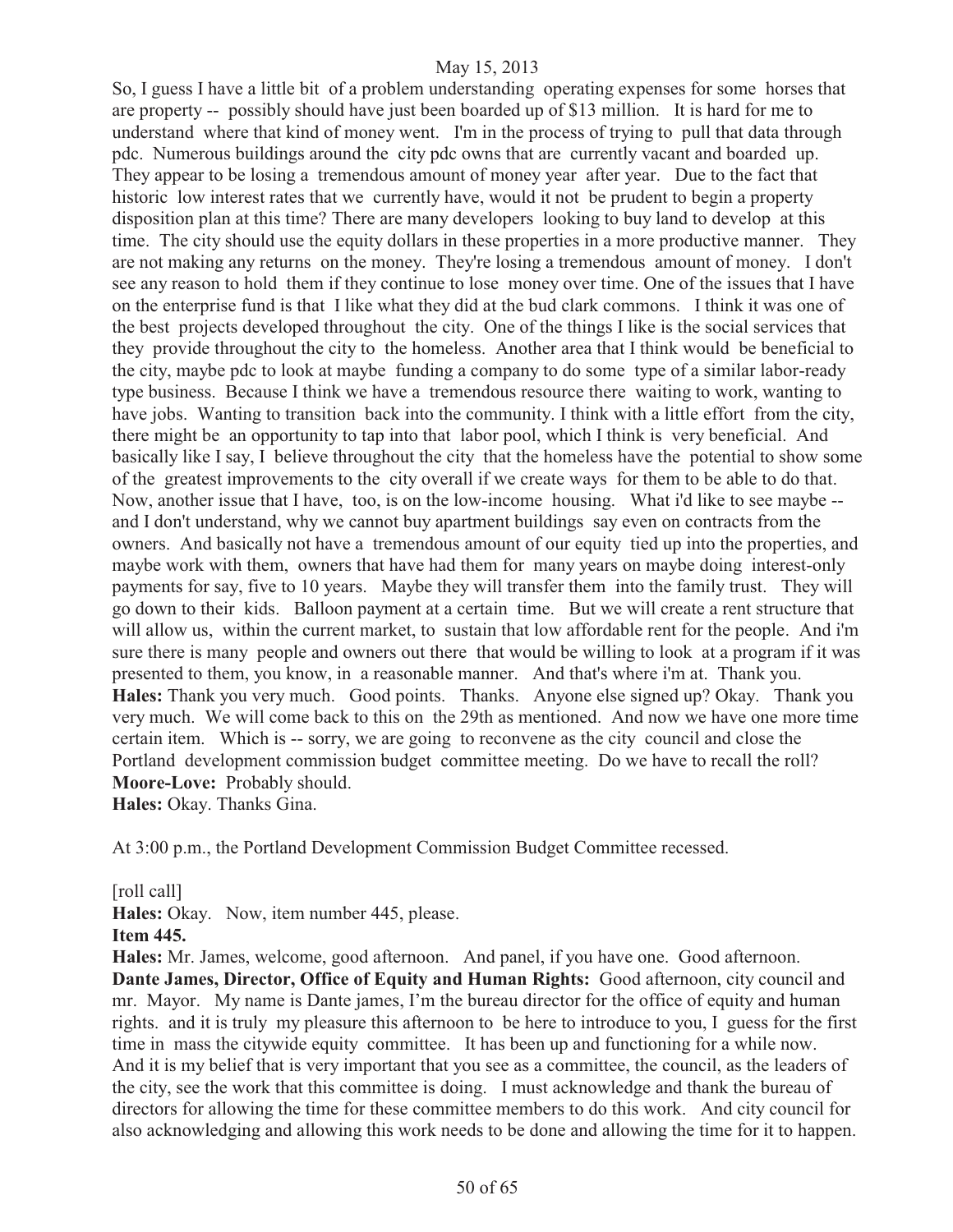So, honestly, I would just like, without further ado, to ask all of the members of the citywide equity committee to please stand and be acknowledged. As you can see, there are quite a few. Each bureau has a primary member and an alternate. And these are the members of this committee doing this hard and important work. so I would like to acknowledge them.

**Hales:** Thank you. [applause]

**James:** Thank you very much. There was a precursor to the cdc, citywide diversity committee. And in the interim as we moved to the citywide equity committee to prepare the strategic plan, there was an interim committee. I would like to acknowledge their good work in laying the groundwork so that the citywide equity committee could hit the ground running as it was instituted. I would like to acknowledge and thank ms. Emily Rice from BTS, delphine kennedy-walker from the city attorney's office, mr.stephen bouffard from revenue and desiree Williams-rajee from planning and sustainability, as members of that interim committee. Thank you very much. [applause] and the members here who are the steering committee for the citywide equity committee. Some were also on that interim committee. But have currently been elected by their peers to be leaders of the equity committee, steering committee. So, who you have before you is ms. Afifa ahmed-shafi from oni, ms. Carolina Iciraheta-Gonzalez from transportation, kyle diesner from planning and sustainability, alejandro vidales from parks and recreation, and ms. patricia weekly unavailable today from pdc. So that is who you have before you is the leadership, if you will, of the citywide equity committee. I want to thank them very much for their hard work. And I want to be sure to acknowledge the difficulty of this work. The difficulty of having this conversation. This conversation is about race. As it relates to the cec, and it is a difficult conversation to have. I want to acknowledge these courageous city employees for stepping up and often feeling the push-back in doing this work and often feeling sometimes unsupported in doing this work and realize the importance of them stepping into this role and the work they're doing. Before I hand this over for them to speak, and present the plan to you, I want to -- you've heard me speak enough about this. What I want to do is let you hear from your predecessors. What I have here is the Portland future focus, which is the 1991 strategic plan for the city of Portland. In some of the language of this document, in speaking of the diversity action plan from the strategic plan. The rationale listed is that in 1980, 7.8% of the city's employees were minorities. In 1990, city's minority population was 8.3% of city's employees. In 10 years, not even a percentage of improvement was done. Today, the percentage is approximately 17% of the city staff are made up of people of color. So, acknowledging a significant improvement and hard work to change what the complexion and the picture of the city staff looks like. But that also said, it says the city needs to aggressively reach out to diverse populations in the community and include them in all city activities. All citizens must feel they are welcome to participate in their government. Objectives are: examine government policies that are determined consistent and fair to all groups, provide tools for government to evaluate their policies impacts on all populations in Portland. A specific action item is to review city, county, regional and state government policies, ordinances and laws to determine if they are consistent and fair to all groups. and to work to revise the policies, ordinances and laws as necessary. That was supposed to be accomplished by 1992. Action item, another action item states that the need for expansion of antiracism training, and that was supposed to be ongoing. We are in the process of doing now what was supposed to be accomplished more than 20 years ago. So, I can assure you that this group is hard working in accomplishing these goals. And also suggest to you the reason why many of the city's employees of color and residents of the city of Portland who are of color are somewhat impatient given that this was a task from 20 years ago. So, at this point, I would like to turn this over to ms. Afifa ahmed-shafi to begin speaking on the strategic plan. Thank you very much. **Hales:** Thanks.

**Afifa Ahmed-Shafi:** Good afternoon. My name is Afifa Ahmed-Shafi, I work in the office of neighborhood involvement. Where I support the city's public involvement advisory council.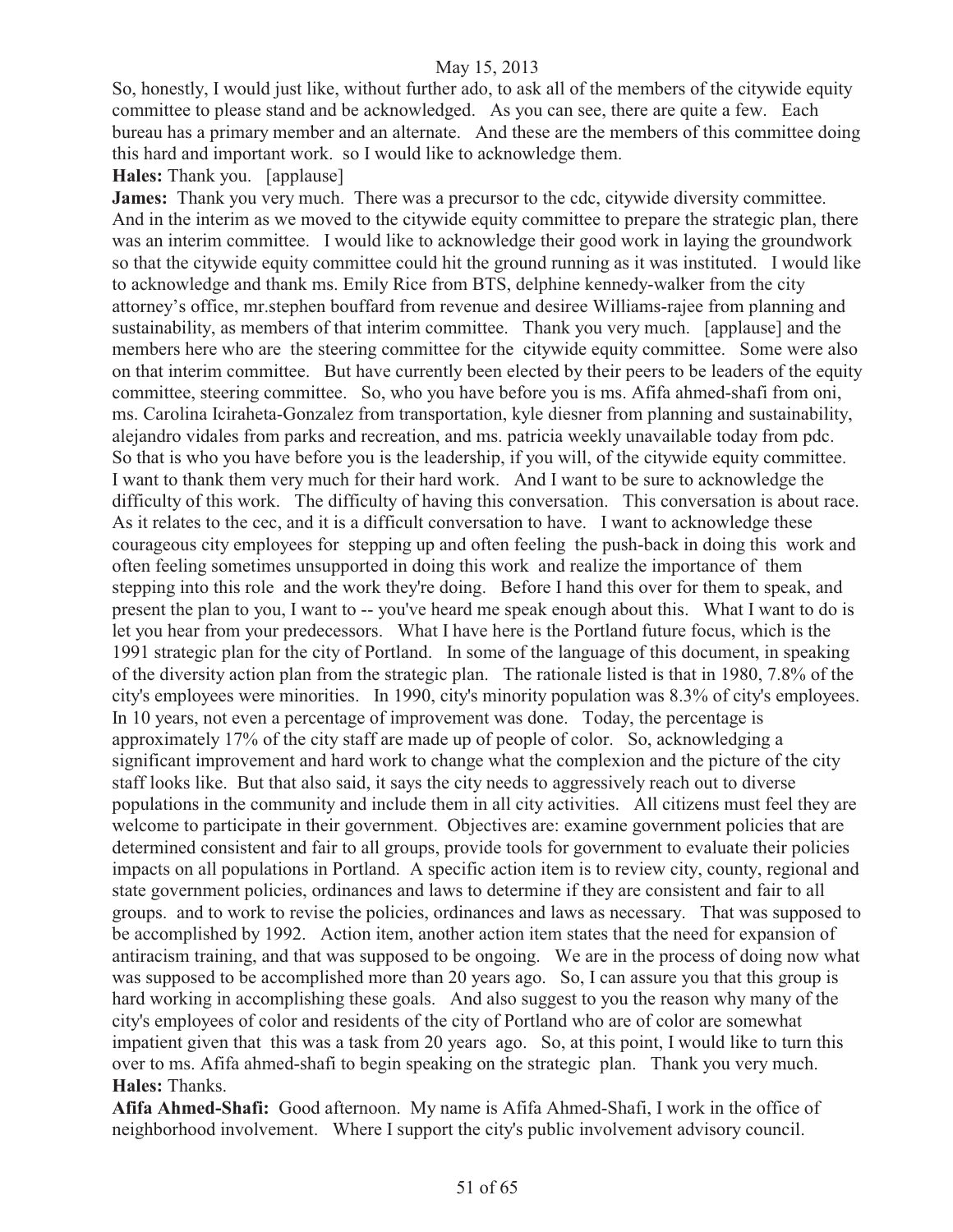Which similar to the cec is a body created by city council, and represents multiple bureaus to improve the city's public involvement efforts. Today, however, i'm pleased to be here as a member of the citywide equity committee, representing the office of neighborhood involvement and also as a member of the citywide equity committee's steering committee, which I was elected to serve on along with my colleagues who will be presented to you today. I want to thank each of you on Portland city council and particularly commissioner amanda Fritz for your leadership on issues of equity. Your leadership on equity is reflective of the critical need for moving beyond the framework of diversity, which is a simple recognition and celebration of differences to the framework of equity, which is the intentional examination of our policies, programs and systems to see where historical legacies of racial discrimination and injustices still taint our current practices, often unintentionally. In doing this work, Portland joins a small but elite community of municipal governments that are seeking to do this important and intentional work. From the city of seattle's race and social justice initiative, to the city of minneapolis' recent resolution on employment equity, to our own neighbors, Multnomah county's equity and empowerment lens and king county's equity and impact tool. even our own community partners in Portland, the urban league of Portland, led a coalition of community and government partners to create a racial equity strategy guide as a gift to the city of Portland and this was created as a precursor and welcoming gift to the creation of the office of equity and human rights. All of these municipal governments are adopting racial equity lenses to examine how the decisions that they make are fairly benefiting or are unfairly disadvantaging the communities they serve based on race. By doing this work, we are working to set the trend for truly responsible governments. That meets the need for all portlander's, despite the color of our skin. Chronic racial disparities are evidenced and documented in many of our community partners reports. Including the coalitions community of color, state of black Oregon, making the invisible visible. These reports state that as soon as you step into Multnomah county as a person of color, all of your social and economic indicators drop for your success and well being. I'm sure you will join me in agreeing that this is a despairing situation that calls for bold, courageous and swift action as a government. And Portland has already taken a few bold steps. For example, by adopting the Portland plan equity framework, the creation of oehr, office of equity and human rights. The formation of the citywide equity committee as truly being the glue that will hold all of our separate bureaus together. Coming together to share best practices, learn from one another, develop tools and strategies that will work for all of the city's bureaus based on each bureau's unique needs and mission. All for one common purpose, that all of the communities that exist in the city of Portland are fairly benefiting from our services and that no one community is unfairly disadvantaged by the way that we do business. Let me give you a little background on how this committee came to formation. It is important to acknowledge the work of the citywide diversity committee that preceded the citywide equity committee, formally under the bureau of human resources. The establishment of the citywide diversity equity committee around 2002, institutionalized the structure for bureaus to come together to share best practices on diversity. We have evolved and learned a lot over the past decade. One important lesson was that to be effective, we must be specific about the change we are hoping to accomplish. And now under the office of equity and human rights leadership, the citywide equity committee can focus more specifically on root causes of the racial disparities experienced at the city. The ordinance passed in September, established our formal placement in the office of equity and human rights. Once established by resolution, the office of equity and human rights conducted a citywide search and called for applications. City employees applied to serve on the citywide equity committee. They were also interviewed by a panel of staff, city staff and community members. All bureaus are represented on the citywide equity committee, and there was also an interim group that dante referred to in between the citywide diversity committee and the citywide equity committee that represented several bureaus along with oehr that worked to put into place the document we're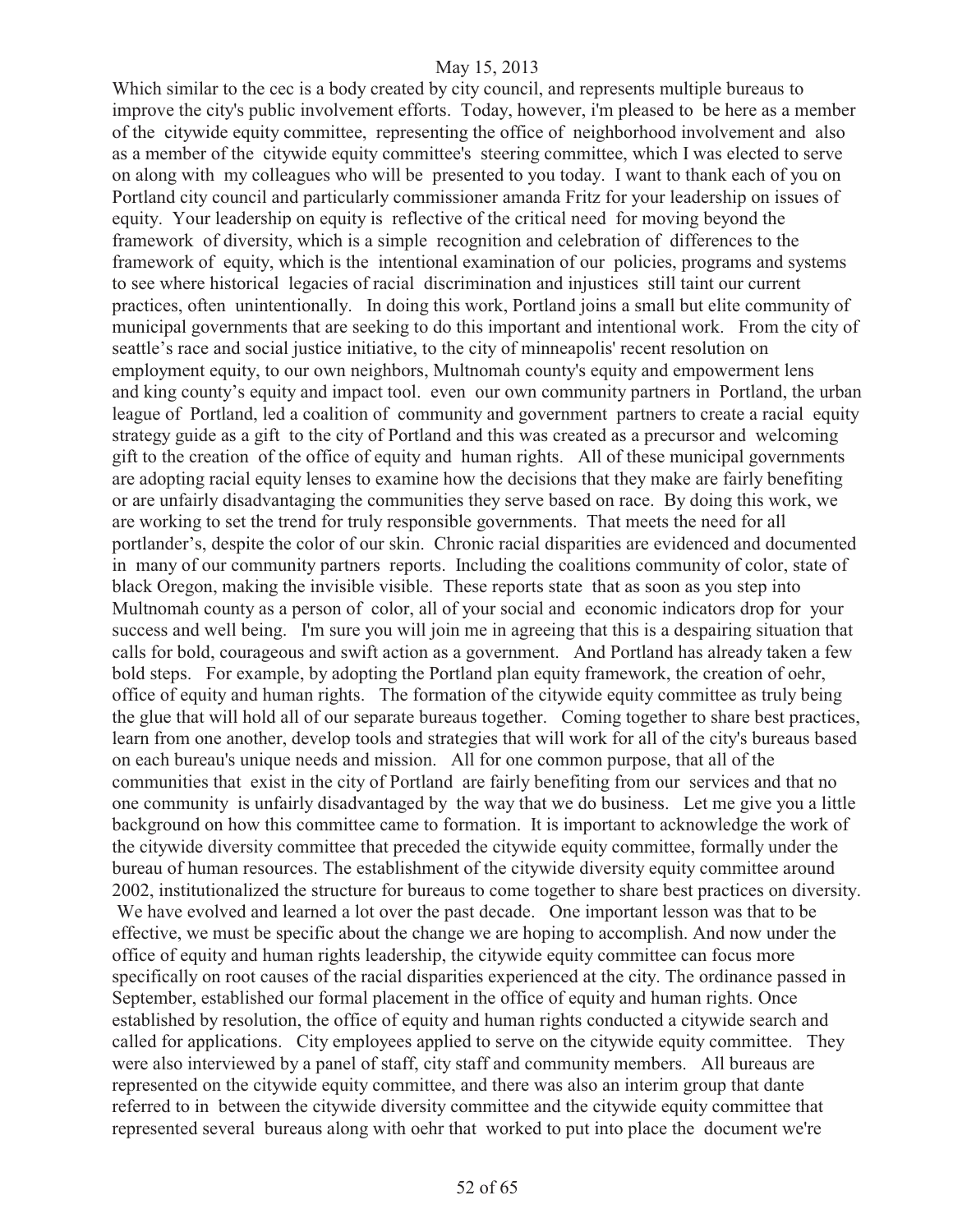bringing forth today, which is the strategic plan document as well as the bylaws document. A lot of good legwork went into place before the first meeting of the citywide equity committee all for the intention of really starting off on the right foot and being as effective as possible. And the importance of the strategic plan that we're bringing forward to you today is once again all of the bureaus working together in a strategic, coordinated manner. So that we're not reinventing the wheel in any of our bureaus. We're learning from one another and truly having the greatest power by working together. We know that together we are stronger, so that we are each coming together to the table to create citywide strategies informed by each of the bureau's unique needs, lessons and perspectives. I will turn it over to my colleague, Carolina iciraheta-gonzalez to go over the elements of the strategic plan with you. And in closing, as a public servant, i've been reminded over and over of our inherent responsibility to serve all of the communities of Portland fairly. so I'm very thankful for the opportunity to serve on the citywide equity committee and i'm very thankful for your leadership in establishing this committee and your support and the office of equity and human rights support. and I also want to acknowledge the office in general, but specifically also dante james leadership and our staff coordinator muna idow tireless efforts that keeps this body orchestrated smoothly. We could not do it without that support. Thank you. Carolina. **Carolina Iciraheta-Gonzalez:** Hi, my name is Carolina Iciraheta-Gonzalez and I work with the bureau of transportation. And today I'm going to be speaking to you about the vision of the cec. What we hope to accomplish and what we have been up to since the initiation in early january. So, first the vision of the cec is that the city of Portland conducts business with the public and provides services in a racially equitable manner. It also envisions a city where employees feel supported to champion racial equity in their own bureaus and throughout the city. To accomplish this vision, the citywide equity committee will work in coordination with the office of equity and human rights to lead a citywide effort to shift internal city culture by promoting the recognition and removal of racially inequitable policies and practices. We have already begun this work so far. For the past five months, the citywide equity committee has been meeting biweekly to lay out a plan for tackling inequity within the city of portland. As you can imagine, there has been a lot of robust conversations. All 26 cec members adopted the strategic plan, and agreed to the promotion that the focus would be promoting racial equity. All members have gone back to their bureaus and spoken with their directors and began to assess the state of equity within their own bureaus. Our initial goals are to build capacity of city staff to address racial equity. We will begin with our own citywide equity committee members by going through and dis-mantling racism training this year. Another goal to elevate the visibility of the cec and its work, not just here internally within the city of portland, but also externally within -- among all of the various communities within the city of Portland. We will also be supporting bureaus in developing a racial equity plan with measurable goals. So that bureaus may have a place to start at when looking at racial equity. We greatly appreciate the 10 hours a month that have been allocated to each cec member to work on equity. Yet we all agree that it is a challenge to do this work with an allocation of only 10 hours a month. Being on the cec means meeting with directors, attending bureau equity or diversity committee meetings, serving as a liaison between the greater cec and our bureaus. It also means building internal capacity, reviewing policy. There is a lot -- a lot of work that we're doing. And we want to do a lot more. While we appreciate the 10 hours, it really is only a start. For all of us who are passionate about equity, equity is part of our work 100% of the time. As you can see, the cec has a very busy year ahead. We are excited and ready to do this work. Especially to do the work with a focus on racial equity. Some people will ask why? Why are we going to focus on race? I would like to introduce my steering colleague, Kyle Diesner, who will speak to this piece.

**Kyle Diesner:** Thank you, mayor hales and commissioners. As Afifa noted, many of the recent studies have confirmed that communities of color in Multnomah county, experience disparities in education attainment, income, housing, health outcomes and are overrepresented in the criminal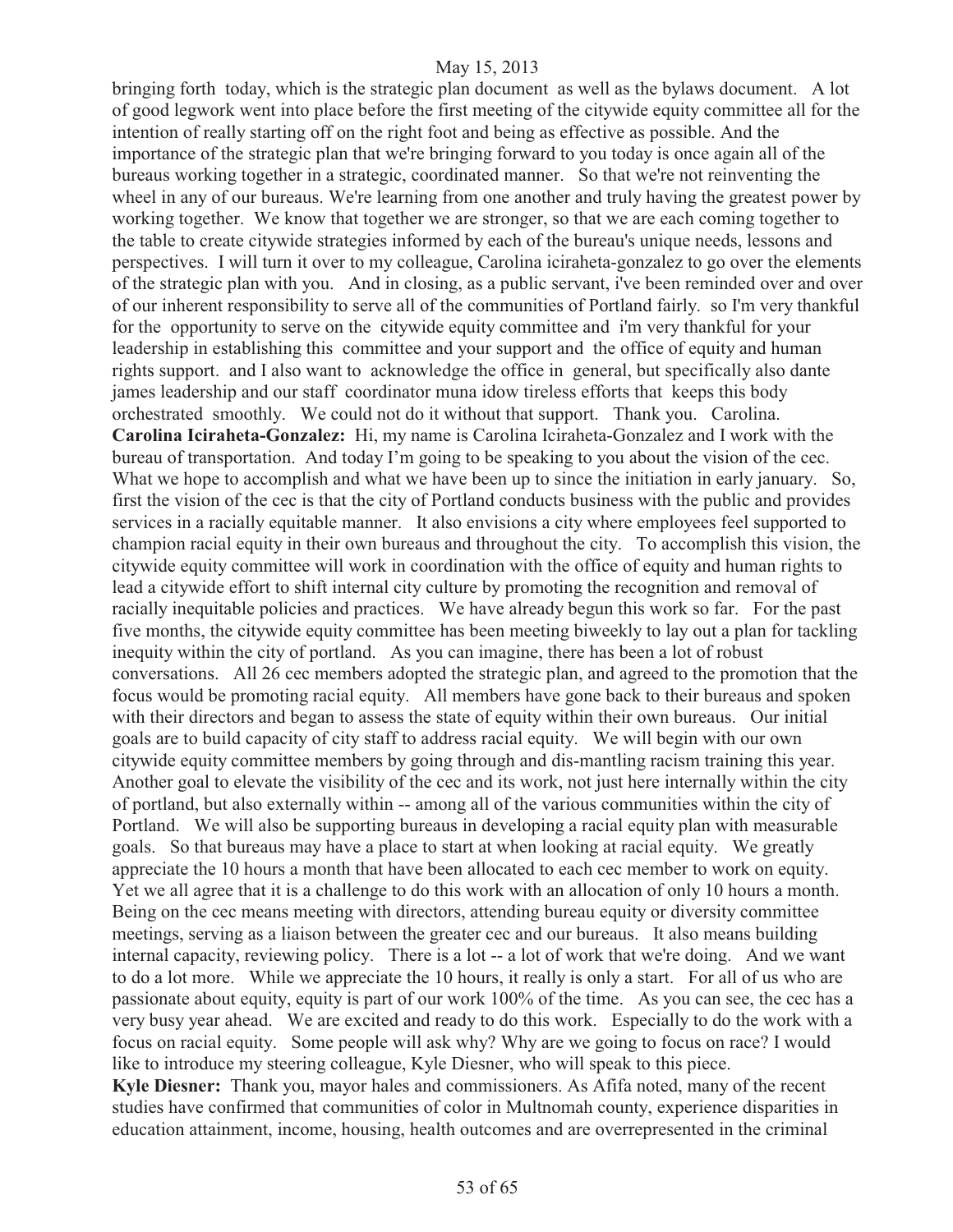justice system. This is a result of historic discrimination and ongoing implicit racial bias that contributes to the inequitable distribution of resources through policies, programs and practices at the city of Portland and other institutions. What makes this unique for Portland, is that these disparities are worse than they were 30 years ago. And they're worse and more profound than they are in cities of a comparable size. These disparities negatively impact everyone and certainly have an impact on our local economy. To put it simply, policies developed to address the deepest disparities benefit all communities. Therefore, it is critical to address the root causes of these problems, most notably racial bias and institutional racism. Studies by groups like the applied research center have shown if you don't specifically target racial equity outcomes, communities of color will continue to be left behind. I think this goes back to our version as part of the white dominant majority to avoid talking about race and racism. I'd also like to note that the cec is comprised of city employees who have experience, passion, and commitment to address racial equity specifically. This is at the core for the application, the essay questions we responded to and the interview process. By design, this group is singularly focused to create institutional change against all odds. As dante noted, we have been talking about this for more than 20 years and clearly it is still an issue. A focused effort to address racial disparities allows us to make more significant progress than if we were to address disparities across multiple identity lines simultaneously. We are digging in deep and very focused with this work and we think that is critical to success. I believe you all agree in this data. And about disparities that have been presented and can see the logic in focusing on the outcomes that directly seek to address those disparities. Therefore, I will hope that you will adopt the cec strategic plan as a road map to creating institutional change by doing business differently and with a new lens. And with that, I will hand off to Alejandro Vidales to talk very briefly about the impact of our work going forward.

**Alejandro Vidales:** Mayor and commissioners. My name is Alejandro Vidales and I work with parks and recreation. For its first year, the cec will focus on the goals and priorities. Support bureaus on developing racial equity plans with measurable goals that are tailored to each one of our bureaus. Elevate the visability of the cec and its work. Review and analyze institutional policies. Foster and promote relationships to support racial equity citywide and elevate the effectiveness of the cec. When I think about why I joined the cec and direct relationship of the work I have been a part of over the last eleven years out in the community, it always comes back to the personal experiences that you have had. Everyone has access to the opportunities necessary to satisfy and essential need. Advance their well being and achieve their full potential. We have a shared state of individuals in the community and as communities within a society. All communities need the ability to shape their own pride in the future. That resonates with me so much. I know what it is like not to have that. The people I grew up, colleagues, the community I work with daily, don't know what that means because they accept the things that happen and move on. They don't stop working or living no matter how hard the challenges are. That is just life or at least their's. The importance of getting community the space for culture, heritage and family enrich our city. The means to a healthy community and an end that benefits us all. How can they now make our city better for everyone to move forward, feel accepted, and valued for who they are and what they bring. And in that process claim the city as their own. We are at a crossroads, a moment, where there is an opportunity to be a part of something bigger than this. The cec, since it started, we haven't stopped working. We provide information, direction, and becoming the leaders that are pushing this work forward. The reality is that this moment starts and ends with you all. The city is known for a lot of things. But the opportunity to bring a city together through your leadership and vision is going to create a legacy that will always be remembered. Even though for many of us, we don't know what equity feels like, we are here today to give you our support. We are here ready to work and asking you to lead us. Thank you.

**Hales:** It will eventually...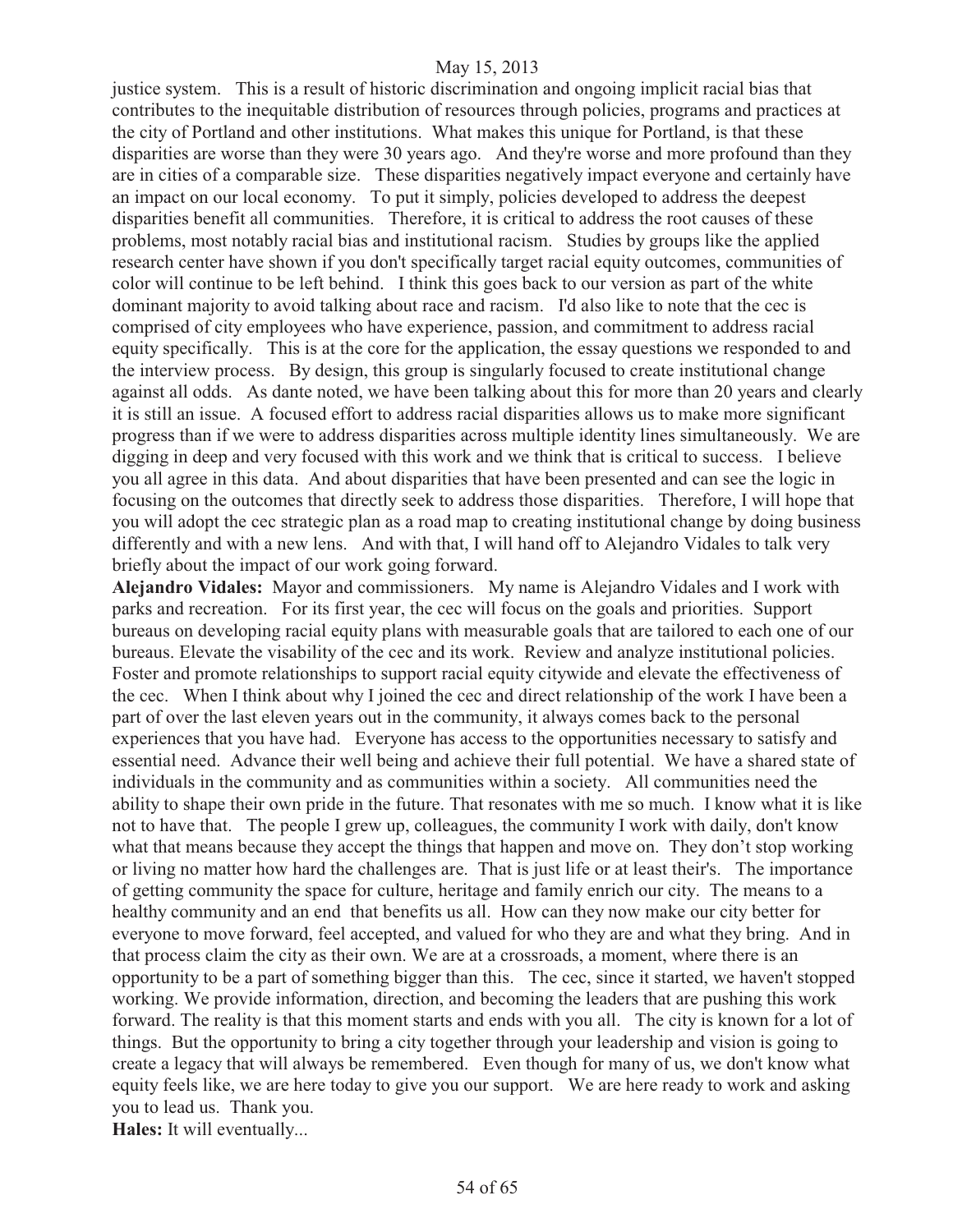**James:** here we go. Thank you.

**Hales:** It takes a village to operate our pa system. We have anita over there behind the desk who is helping us. She has to do magic on a daily basis to keep this working.

**James:** I want to say thank the steering committee for making this presentation and encourage your adoption for the strategic plan and also say thank you for your leadership and support in this process. And personally, I want to thank commissioner Fritz for the last year of support, guidance, interactions and exchanges that we have had. We have agreed, sometimes to disagree, but always in the best interest of making the city a better place for everybody. So, I just truly want to thank her for

her vision and guidance on that. I do want to thank muna idow, the staff person for this committee who has been working very, very hard to ensure that we are where we are today as well. And with that, I will invite any comments or questions.

**Hales:** questions? Comments?

**Fritz:** I was wondering if somebody could give us a specific example of a policy or practice within a bureau that needs to be addressed. Or if there have been that have been addressed already and with some success.

**Vidales:** I know at parks and recreation, we have a native american advisory committee who we formalized, and they are – saying the policies on blessings of the -- how we honor -- every time we have a new park or system, and I think just being involved and education to our managers around what it means. It is not just doing something because it is on a paper. But if you understand where it comes from and the way you interact, it creates that difference. This group have made those changes in the bureau.

**Fritz:** so everybody in the parks bureau understanding what those expectations would be so that we avoid some of the lectures we've had.

**Vidales:** Well, we're working on that, yes.

**Fritz:** Anybody else have one you would like to share with us?

**Ahmed-Shafi:** Great. I know you are familiar commissioner Fritz. But the office of neighborhood involvement has diversity and civic leadership program, which is currently documenting its five year report and successes and accomplishments. The program was created as a request from the community in response to Portland has had a 30-year relationship with the neighborhood system, and it is a program that the office of neighborhood involvement has supported for those years. And the request was, you know, that program is important, but there is also other organizations where parts of the community that don't feel comfortable participating in the neighborhood system are participating. So we have been giving grants to five community of color organizations specifically around leadership development and capacity building for community members of color. Many of those community members are now serving on various city committees and are involved with our various bureaus as a result of that effort to increase equity in terms of who has a voice at the city of Portland.

**Fritz:** My final question, maybe you haven't got into this yet, but we have immigrant refugee communities who are not communities of color, russian-speaking communities in particular come to mind. What kind of discussions have you had about the culturally specific things that need to be addressed for people who might look like me but have a very different background from me?

**Vidales:** I know that one of the biggest barriers with those communities interacting with us is education. The governments, or the countries that they come from, there's no relationship. So I think to get into very specific thing about engagement, really, just doesn't set up to building that relationship. I think just giving them information and letting them guide us around what the point of context -- entrance is for them, gets us going so that's going to be different depending on which community, whether it's Russian, or --

**Fritz:** That is part of your work as well?

**Vidales:** Education, yes. What does that mean? Yes.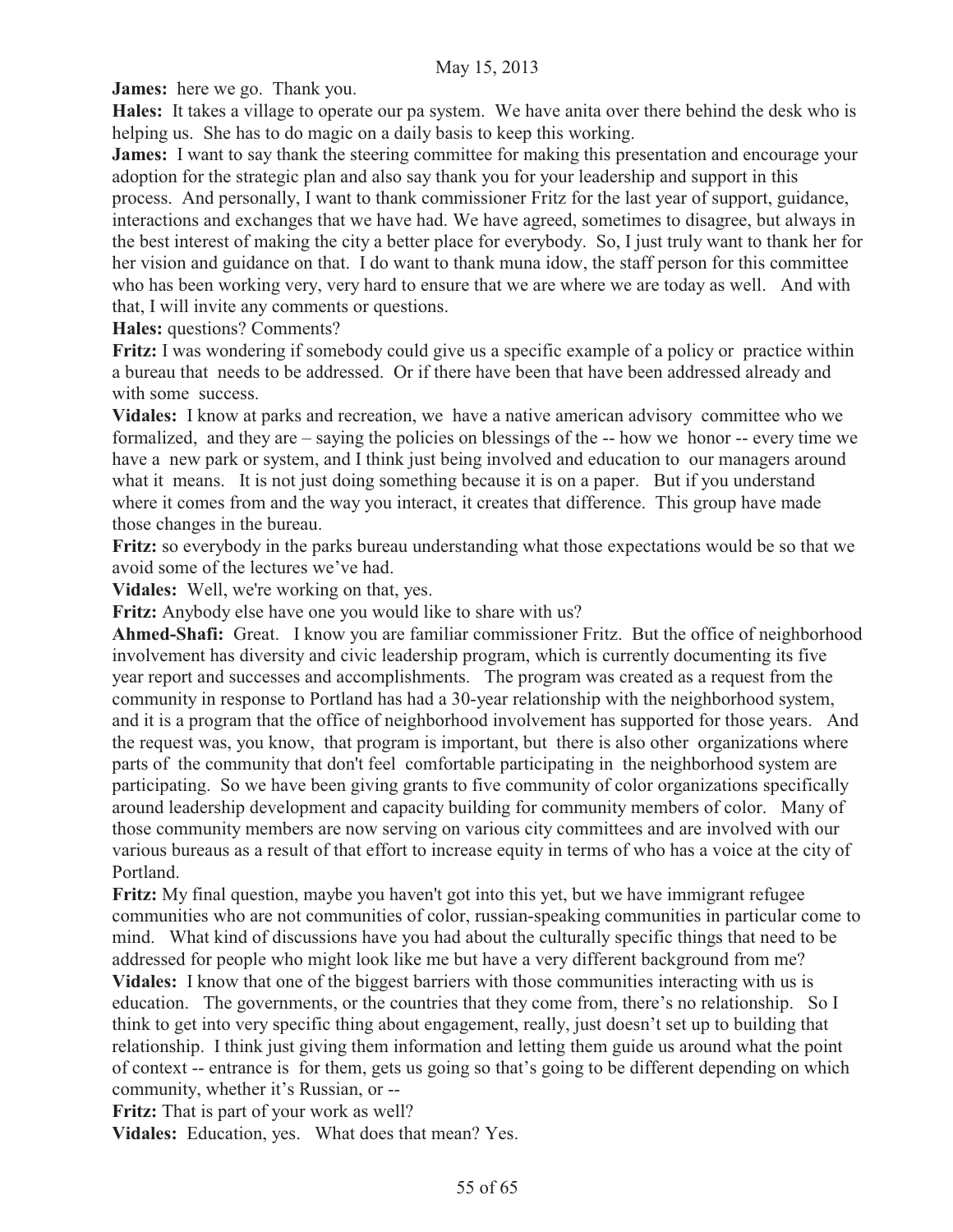**Iciraheta-Gonzalez:** And I also think that one of the other pieces that is helping address that is that the city -- all the members of the citywide equity committee are going back to the bureau of diversity committee and equity committees, and, you know, since their inception, they have been focused on diversity and what that means. There is a lot of conversation about changing that to equity. And some of the conversations are hard and there is push-back. But all of our members to come together, we are trying to figure out what are the best ways to have those conversations? I think those examples is, you know, get addressed in the bureau diversity or equity committees. **Fritz:** That's a great answer and since we all are continuing to think about these things, for you, what is the difference between diversity and equity?

**Iciraheta-Gonzalez:** For me personally, diversity just seems more like, you know, like -- I think in the city when we talk about diversity, it seems more like a celebration of difference. It can be kind of tokenizing at time. I think equity, there is an action piece, which means that we have to kind of see where different communities are at or where people are at. And understand how we're engaging them or how we're not engaging them within the city of Portland and within our services and within our work environment.

**Fritz:** Thank you.

**Hales:** Great, other questions for the team here?

**Saltzman:** I was just curious, the, up to 10 hrs a month, how is that going to be  $-$  is it going to be a big chunk at a time? Or do you meet, like a couple hours every week. Or something like that. **James:** that's what they've been doing --

**Saltzman:** I guess I should be asking them, ok.

**Diesner:** it's spread out throughout the month. So we have a monthly meeting, the whole cec and then we have subcommittee meetings that we do periodically to work on specific deliverables. **Vidales:** but in general, it's an ongoing conversation because it's not something you just put in a

block and it's in one place, it's in our work every day. So it's consistent. This helps direct the work in a very intentional way.

**Saltzman:** and I'm sorry, I came in a minute late. Are you the chairs of the committee or are you officers of the committee?

**Iciraheta-Gonzalez:** steering committee.

**Saltzman:** you're the steering committee. So who runs the meetings?

**Diesner:** We do in partnership with our staff support Muna Idow.

**Ahmed-Shafi:** so, we meet –

**Saltzman:** So the steering committee sets the agenda, somebody presides over the meeting.

**Ahmed-Shafi:** we meet with Muna ahead of the large cec meetings. We work with her to set the agenda, we also check in with Dante regularly. Collaboratively we create the agenda. And then, muna is our over all facilitator for those meetings. Sometimes we're tasked with supporting pieces of the agenda. Then we also conduct an evaluation at the end of each meeting to get feedback from all the members, is this working for you? Anything we should improve? And we act upon that feedback.

**James:** And I have specifically asked each cec member to keep track of that you are hours to ensure, well, just to give them a sense and to give you a sense of what you are getting for your hours, and I have not found anyone yet who, who is doing less than 10, and doesn't want more than ten hours to be able to do this work because of the time that they are committing to doing this work. **Saltzman:** Thanks. I appreciate that.

**Hales:** Questions.

**Fritz:** This is just an outline as well because the commissioners officers are not involved in the cec?That's correct?

**James:** Correct.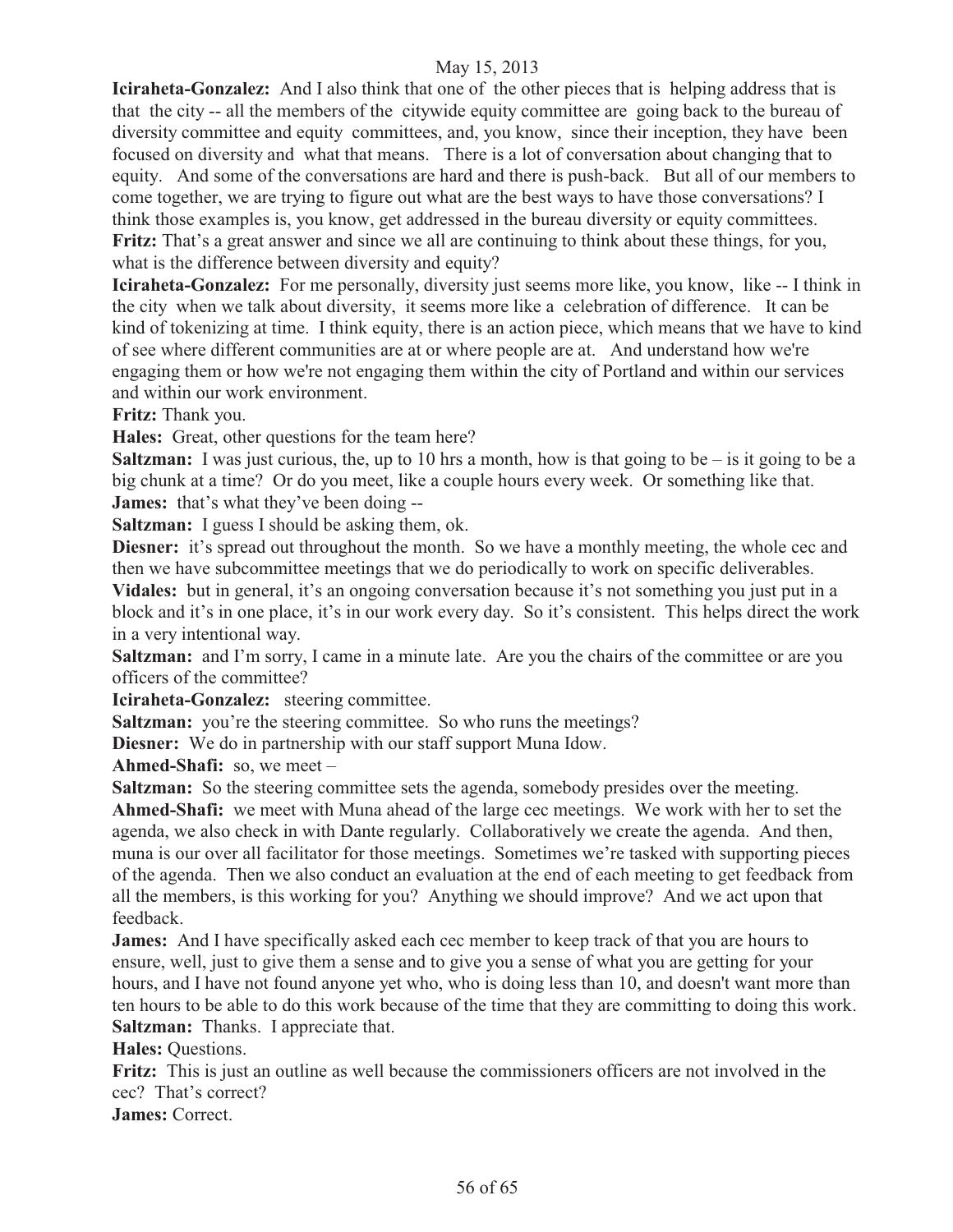**Fritz:** But there is also a leaders advisory council. Is a quarterly bureau director's or whatever you call it?

**James:** oh yes, sure. There is a quarterly meeting that I facilitate with each of the bureau directors, and members of the senior members of your staff to connect them to the work of the cec and the equity work in general. And the discussion of budgetary issues and templates and also, but discussing how to improve the climate and the culture within their bureaus and understand what that is, and assist them in how to do that. Many of the bureau directors have interacted with me or members of the committee on how do we ascertain how we can do better. Not just for our internal staff but also for our constituents and those who receive our services. I know parks and rec is doing a wonderful job in trying to determine who receives its services. And they have been really instrumental in trying to put forth a process by which they can, they can determine that. The planning has done a wonderful -- hello. Planning has done an excellent job in working with the comprehensive plan. And so, those quietly meetings with the bureau directors, pretty wide encompassing in terms of just city, city work and city services.

**Fritz:** Do you have a name for that group?

**James:** The executive equity team.

**Hales:** Good. Other questions or comments for the committee? Thank you.

**James:** thank you very much.

**Hales:** Are there other committee members or others here that would like to speak?

**James:** I don't know.

**Hales:** It doesn't look like a shy group.

**James:** No, they are not, they are not.

**Hales:** Ok. Chris, chris is not shy.

**James:** Chris?Ok.

**Hales:** Come on up.

**Chris:** Hello, everyone, I just want to thank you again for, for supporting us. And the time that we have to share with our bureau directors, our concerns and our work from the committee, we have difficult conversations with our bureau directors, so it's not always easy to point out certain things as a personal color, how certain policies and procedures affect us. So, I want to thank you for, supporting us and also let you know that conversations that we have are not always easy. and for example, there is conversations about job panels on interviews, that I have had with the bureau director, conversations about outreach, how effective is our outreach, and bds's outreach to the wider public. is it, actually, successful, is it actually reaching its goal of hiring more people of color. And do we actually use the data from our, the percentages people of color working in the bureau. And where are those people? Are they, actually, management positions? Or are they not? So, there is a lot of different conversations happening where i'm pointing out things to the director and to other managers about certain things and saying, we need to look at this and say, is this equitable? So, they are difficult conversations, and but we are we are moving forward. I would hope that the bureau directors would, um, because we are having such an intense effort at doing the work that we do, because the leadership is totally part of the equation that they become part of the solution, and they meet more often so that we can actually get more work done. Quicker and more effectively because we're not -- this is a team effort. And we're having these conversations, and I would hope that you would support them, meeting with us more often, or actually, having us have more strength as far as our efforts go and the bureau directors go, so that our work is not isolated. That's more effective with their participation. So, I would emphasize that you put that emphasis with those bureau directors. That this is important work. Because this work comes from the leadership down, and we are only as effective as our leadership is. **Hales:** Thank you, chris, thanks. Great, anyone else?

**Moore-Love:** No one else is signed up.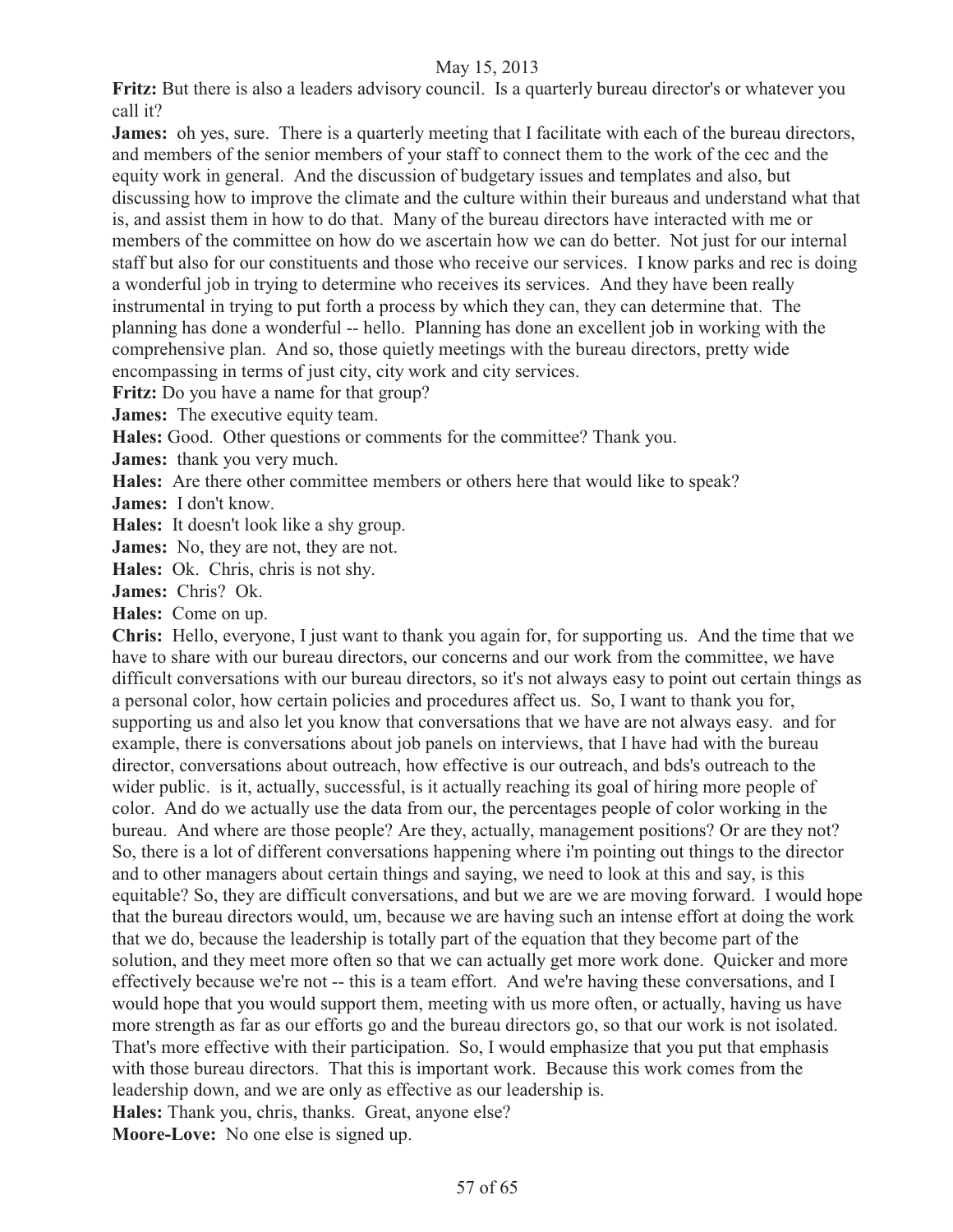**Hales:** sorry, you had some people signed up?

**Moore-Love:** No. no one else.

**Hales:** No one signed up, thanks very much.

**\*\*\*\*\*:** Thank you very much.

**\*\*\*\*\*:** Thank you.

**Hales:** So we'll need a motion to adopt this report.

**Fritz:** Move to accept the report.

**Novick:** Second.

**Hales:** Roll call on that motion, please.

**Saltzman:** Well, it's good to see the committee formed, and seems like a very solid committee from the people I know, and the faces that I have seen in the audience, I look forward to hearing more about the good work and important work you are going to do for us here in the city, and appreciate it. Aye.

**Novick:** Aye.

**Fritz:** Thanks to the committee and all the hard work that has been done building up to this, this day, with the report. Starting way back a year or so ago when Dante James arrived here, and established an office of human rights, the building of the team, the whole staff team and the office of equity and human rights, and as well as working with the bureau human resources, anna kanwit and Kathleen sedat, who formally guided the city committee, agreeing that it should be housed within the office of equity and human rights. And so, I very much appreciate everybody's work on this and dora perry, in my office looked after it, as well, it's weird not being in charge for the past four months. And I have to say that having this presentation gives me courage that the work is continuing. And chris's point that the work has to happen at the grassroots' level, it does and also has to happen at the leadership level as he said. So it's not an either or, it's both and, and every step in between. This is everybody's responsibility. And we have not made much -- we made some progress over the last 20 years, it was good to hear the 17% number instead of the 8% number. But equity is more than numbers. It's about, about removing barriers and it's about moving forward on a shared agenda, and sharing each other's knowledge, and listening to each other and recognizing that nobody has all the answers. So thank you, mayor, for the presentation, and I am pleased to vote aye. **Hales:** Well, thank you, commissioner Fritz, and I want to both echo those comments, and encourage this good work. It seems to me that, that you, as a committee, as a group of leaders within our organization are trying to do this work in a very thoughtful and, and open way, and I appreciate that. And some of you know me well from, previous years of working together, and some of you don't but my style that I do like, actually, argument and discussion and even confrontation, and as chris pointed out, you know, it has to be so that on these issues of equity and race and change, that it has to be possible for us to have these conversations, and for no one to be exempt from them. And obviously, I think you have a council here, I know do, that all five of us feel that we have both a responsibility to the direction and a responsibility to be challenged by our own staff, and anyone else in the community that wants to say, here's a way that we can do better, and that's, that's exactly what this work about. So, I appreciate the good start, and I appreciate the willingness of people throughout the city's bureaus to step up and participate and look forward to working with you. Thank you very much. Great report, good work, more ahead, aye. [gavel pounded]

**Hales:** And we are recessed until tomorrow -- oh, sorry.

**Moore-Love:** we have one more item.

**Hales:** I am getting ahead of myself.

**Novick:** One more item. One more.

**Hales:** I was just so happy about that one, I thought that was the grand finale. I'm sorry shoshanah. **Novick:** Shoshanah is the grand finale.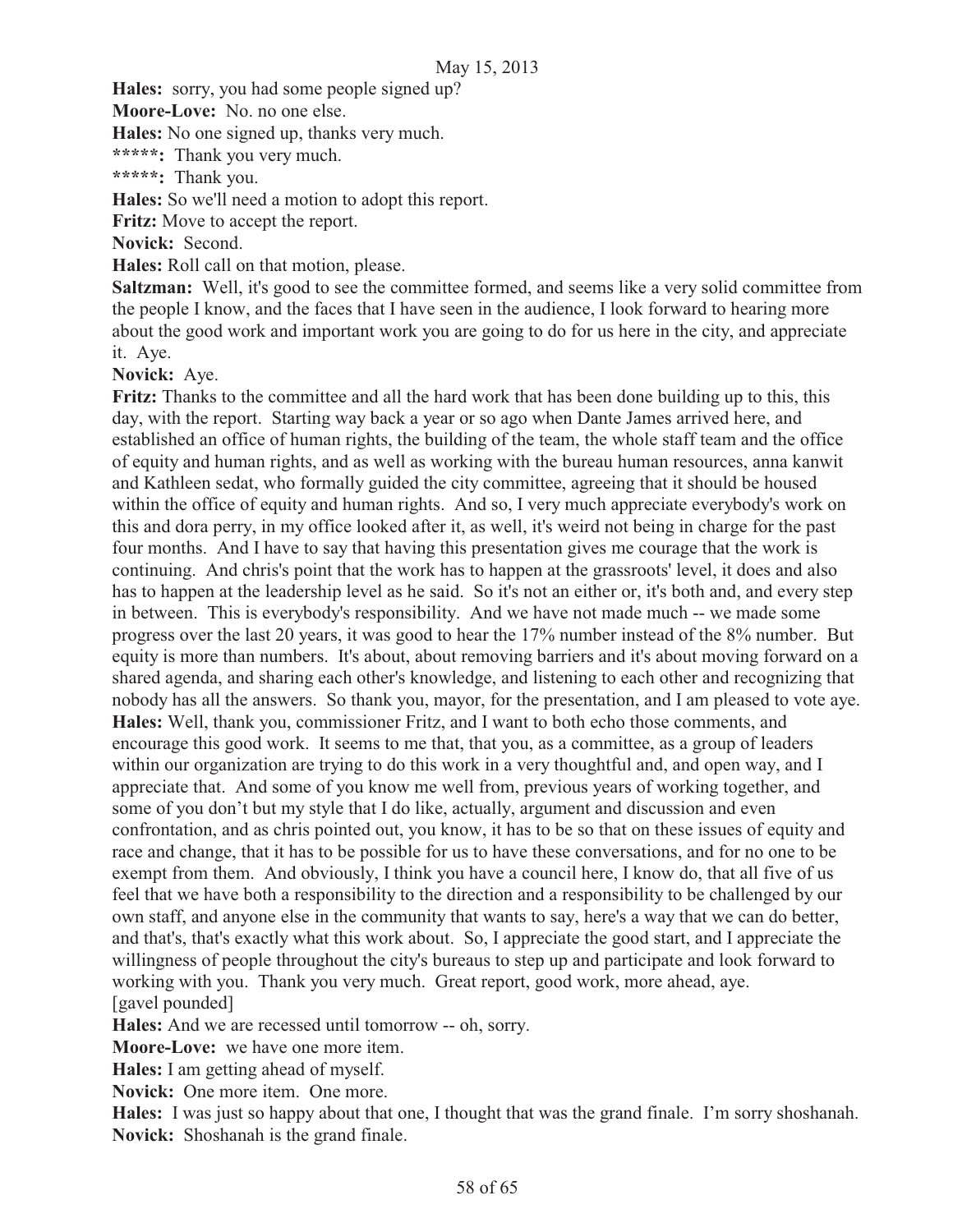**Hales:** Shoshanah is the grand finale.

# **Item 446.**

**Hales:** Ok, folks, we're going to needing to back to order so take it outside, thank you. Sorry, shoshanah, I wasn't trying to blow you off there. I just got excited there. That's a low-tech powerpoint. I like it.

**Shoshanah Oppenheim, Office of Management and Finance:** Good afternoon, I believe that dante, are you going to join us?

**Hales:** He's still here. Pull up another chair.

**Oppenheim:** I'm so glad that I was here for that presentation. I must say, I appreciated it very much. So, good afternoon, i'm shoshanah Oppenheim with the office of management and finance. i'm the title 6 and ada program manager for the city of Portland. I took that position in february following after the terrific work of danielle brooks. So, a lot of this work that we're going to talk about today is as a result of her, important work. So, we are here on an amendment for the contract for the transition plan for the city of Portland. to remind the council of the actions that preceded today's Council item. And in the 2009-2010 budget, the office of management and finance was authorized to complete a study of all the deficiencies and barriers to access. Within the city of Portland's facilities. This is known as the transition plan. And basically, outlines how the city will transition into compliance with the ada. This important work identifies barriers for the disabled community, where they exist, and how we can plan for removal to ensure access. MIG the contractor, who is with me today, heather buczek is here, was selected in a competitive process to perform the work in preparing the transition plan. Surveying the highest priority locations is currently underway, and covered under the initial contract. The initial contract was for \$219,000. And it expires in december of this year. The additional services in this amendment are the remaining facilities that are -- have been identified for completion or inclusion in the transition plan. You could see on the map, that's a list, the locational map all of the facilities, that are covered in the transition plan. At the end of the project work, we will have detailed summary all the barriers that exist in the city facilities, including parks, fire stations, and city hall, and any barriers that exist in the city-owned facility. And I have handed -- provided you to a handout, which outlines where we are in the project. And allows you to view what steps are next. So, as you could see, we're about to receive the draft transition projects. I'm sorry, the draft transition reports. We received reports for all of the building facilities, in june. And in august, we'll receive all the reports related to the parks facilities. It's a little delay due to the fact that it's easier to be in the parks in better weather. After we received the reports, bureaus will review those for the tier 1 facilities, and prioritize the projects that need to be addressed first. The tier 2 and tier 3 facilities are all what's covered in the amendment. So we will have the final facility reports next spring, with the final transition plans in october 2014. By approving the contract amendment today, the council authorizes the work that was originally contemplated for the project, and required by the ada, and budgeted in previous city-wide budgets. With that, I have two members of the disability, the commission on disability here with me, as well as director james so let's start with joe vanderveer.

**Joe VanderVeer, Portland Commission on Disability:** Ok. I am joe vanderveer with the commission, obviously. I'm just here to say that we fully support this project and the amendment that you are considering today. It's obvious that our commission would be very interested in the accessibility of our city facilities and having it as comprehensive of a baseline of data is as we can get is critical to our advising you and to the city moving forward on that agenda. So. **Oppenheim:** Commissioner nicholas johnson is also here.

**Nicholas Johnson, Portland Commission on Disability:** Oh, yes. I am nicholas johnson. And vice chairman of the Portland commission on disability. And I have viewed and participated in a lot of the work done in this and I see that it is crucial that we go forward in the progress of getting this done, so that it will be accessible to all Portlanders that have disabilities, whether they be temporary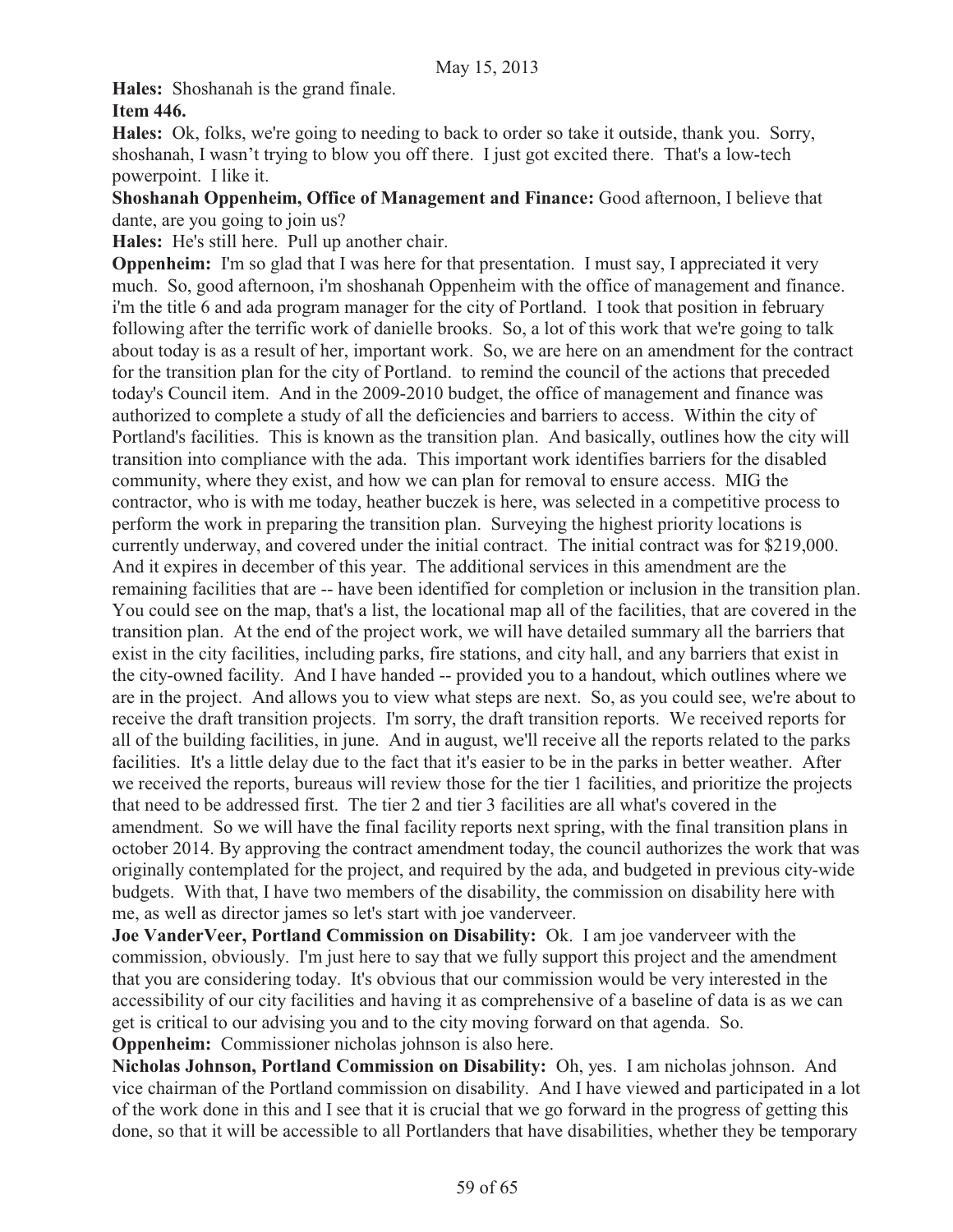or permanent. Because all of us fall into that category one time or another in our lives. We definitely need to get from place to place, especially in our city government if we are going to participate either in the employment or decision-making or whether we're there to view an opening. But it is crucial that we progress in this area so that it's advantageous for all Portlanders to partake in the enjoyment our beautiful city. In government. So, I definitely approve of the work, and I would like to see it go forward as much as possible and as quickly as possible since it's been approved in the budget. Thank you.

**Hales:** Thank you.

**Oppenheim:** I would like to invite dante james to say something.

**Dante James, Director, Office of Equity and Human Rights:** hello again. My name is Dante james with the office of equity and human rights. The charge of the office of the equity of human rights is two fold. To identify and remove barriers based on race and disability. And this particular aspect what we are talking about here today is identifying where barriers exist. Where inaccessibility exists. And so, my office certainly appreciates and encourages the completion of this, of this important work. If we are to ensure compliance, we need to know where we are out of compliance. And as required by the ada, and title 2, I don't think that there is much question that we need to know the answers to those questions. And so, you know, in my considerate opinion I believe that the next great civil rights' movement is going to be people with disability in the disability community. And so to ensure the city's safety, ensure that the city maintains its compliance and does not end up in any liability situation. I think that this is necessity that city council approve this amendment. It was already contemplated and we would just encourage the acceptance of this amendment. Thank you.

**Oppenheim:** Are there any questions for myself, the contractor or the Panel?

**Saltzman:** What's the difference between a tier 2 -- give me an example of a tier 2 facility and tier 3 facility.

**Oppenheim:** We, actually, have a list of the facilities --

**Saltzman:** Oh, ok, I thought these were all tier 1.

**Heather Buczek:** So exhibit b, these are tier 1 facilities that are in the first phase of the projects. What you are being asked to approve today is exhibit c. And these are -- this is a mix of tier 1 through tier 3 facilities.

**Oppenheim:** So the tier 1 facilities were identified by, by a stakeholder group with the contractor. And they are the most well used and most open to the public facilities that the city has. Examples of that are city hall, Portland building, the 1900 building, those buildings used every day by the public. Are, do you want to talk about the prioritization to two and two?

**Buczek:** With the prioritization process, each bureau was given a list of criteria that was developed by the team, and I actually have that with me today. And I can pass that --

**Saltzman:** Who are you?

**Buczek:** Oh, sorry, i'm heather with mig, and I am part of the local office.

**Saltzman:** So everything that you have showed us here, in exhibit c, is a tier 2 or 3 project? **Buczek:** Some of them tier 1 and those are primarily parks facilities. Under our original contract, there was a smaller scope of work and these facilities came up as tier 1 and it expanded the scope but our contract did not cover surveying the sites.

**Saltzman:** So there is a column heading that says "phase" is that the same as tier?

**Buczek:** We went through two word choices through the planning process and so with the changes in staff, the word tiers switched to phase and back again.

**Saltzman:** What was the last part? I didn't hear.

**Oppenheim:** I think the easiest way to --

**Saltzman:** I'm looking at the list and it says phase 1, is that the same as, I see a lot of 1's in front of park facilities, is that the same as tier 1?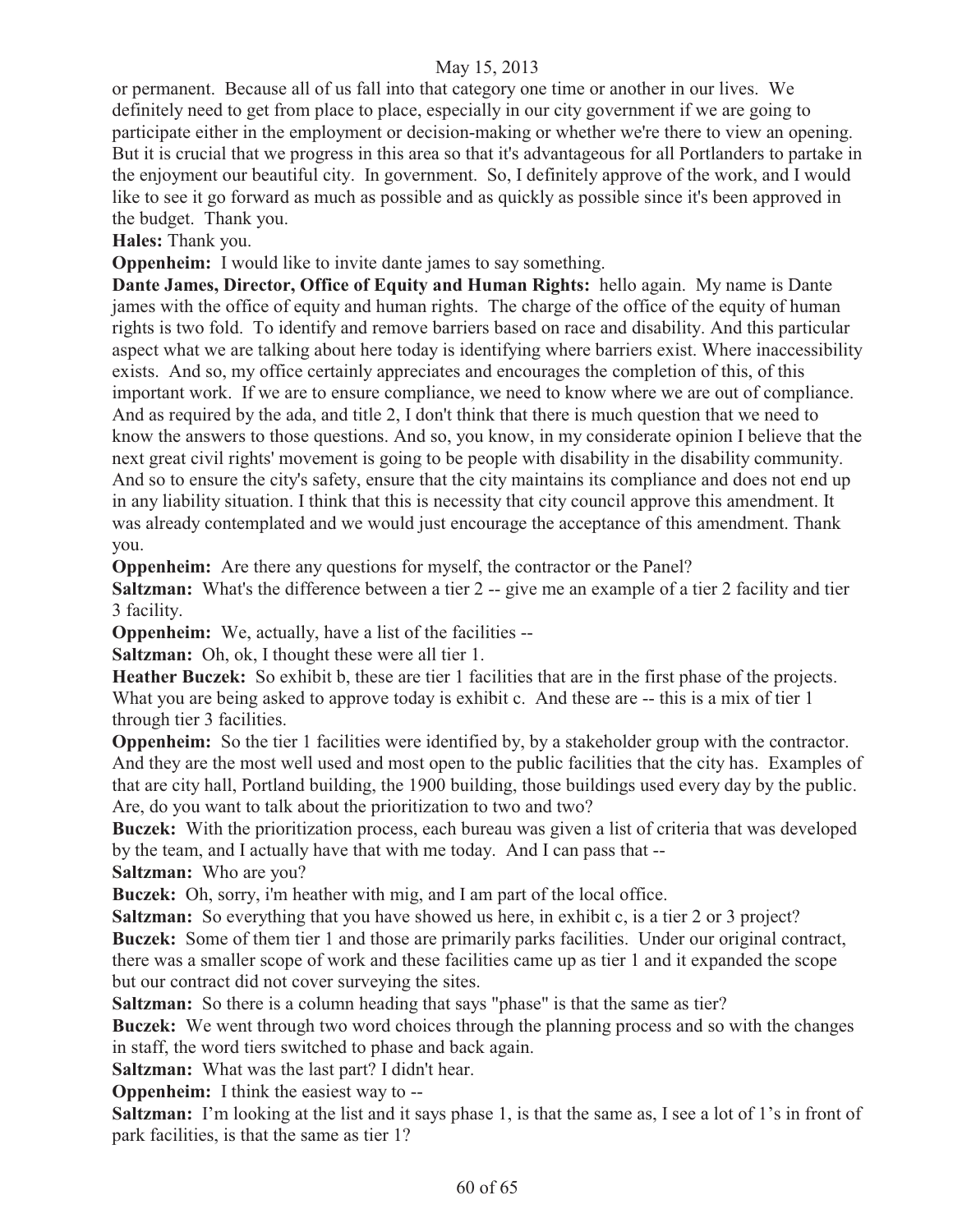**Buczek:** yes, that is the same as tier 1.

**Saltzman:** And I go to the next page and phase 2.

**Oppenheim:** That's correct.

**Buczek:** And one can be considered high priority, two medium priority, three a lower priority.

**Oppenheim:** And the prioritization list was how the stakeholder community ranked those projects for just distributed to.

**Fritz:** so when will we get the report on phase 1?

**Oppenheim:** For the buildings and structures, it will be in june. And june 3rd is our due date. **Buczek:** For the draft.

**Oppenheim:** that will then be prioritized within the bureaus, it will reviewed at the bureau level with city staff. There will be commissioner briefings at that time, after the bureaus have had an opportunity to review the work. And then, we'll move into that, from draft, to moving towards final. In the meantime, we'll be working on the balance of the facilities. I think that we're no longer after this amendment, is adopted or if it is adopted, we will just have the balance of the facilities. There will be no longer tier 1 and tier 2. It was a categorization that will no longer be necessary.

**Fritz:** I appreciate the letter from the commission on disability and thank you commissioner vanderveer and commissioner johnson for being here today. Your letter says that you've been monitoring it and you are satisfied with the work that's been done in the first phase? **Johnson:** Right.

Fritz: And one of the first phase facilities is the sellwood community center, which we're considering moving to community ownership. I wonder if we could get the report on that particular facility earlier than june because if we are going to ask the community to take care of it, we should look at what the price would be to fix it up before we do that.

**Buczek:** As far as the park facilities, our report for phase 1 since their facilities are easier to examine in the summer, is at this point the end of august but I can move that up on the schedule to early june.

**Fritz:** This is a community center, it's a building. So, it's not a needing to be outside thingy? **Buczek:** The parks so if you look at the top of the schedule, for this right here**,** the parks bureau facilities, on a slightly different time line and the tier 1 facilities are due september 9 but I can do the report earlier, and go to the site earlier. That hasn't been on my survey schedule as of yet. So I can move that up in the schedule to meet your community meeting needs.

**Fritz:** That would be helpful, which ones have been done so far?

**Buczek:** As far as the parks facilities?

**Fritz:** As far as all the facilities.

**Buczek:** All the facilities, all of the ones you see on the phase 1 list under exhibit b, have been visited, except for one of the parking garages at this point, and I am currently working on the database and the report writing right now.

**Fritz:** Is that all except for the parks facilities?

**Oppenheim:** There are parks facilities in exhibit b. All those facilities in exhibit b will be included in the report, except for the parks ones will be presented with the parks report in september. **Fritz:** I guess what i'm trying to assess here is for the money that we have already expended, what's been done. because we're authorizing the second phase, and I understand that we divided up the \$600,000 contract into 200 and 400, but what I don't want to get to is at the end of the second phase, while we're not done yet we need more money, so I want to try to assess how much of the work has already been done in the phase 1.

**Buczek:** The money is all-inclusive of everything in this packet.

**Oppenheim:** so I think what the commissioner is asking is, what work have we completed and on what time line can she expect the deliverables?

**Fritz:** Thank you.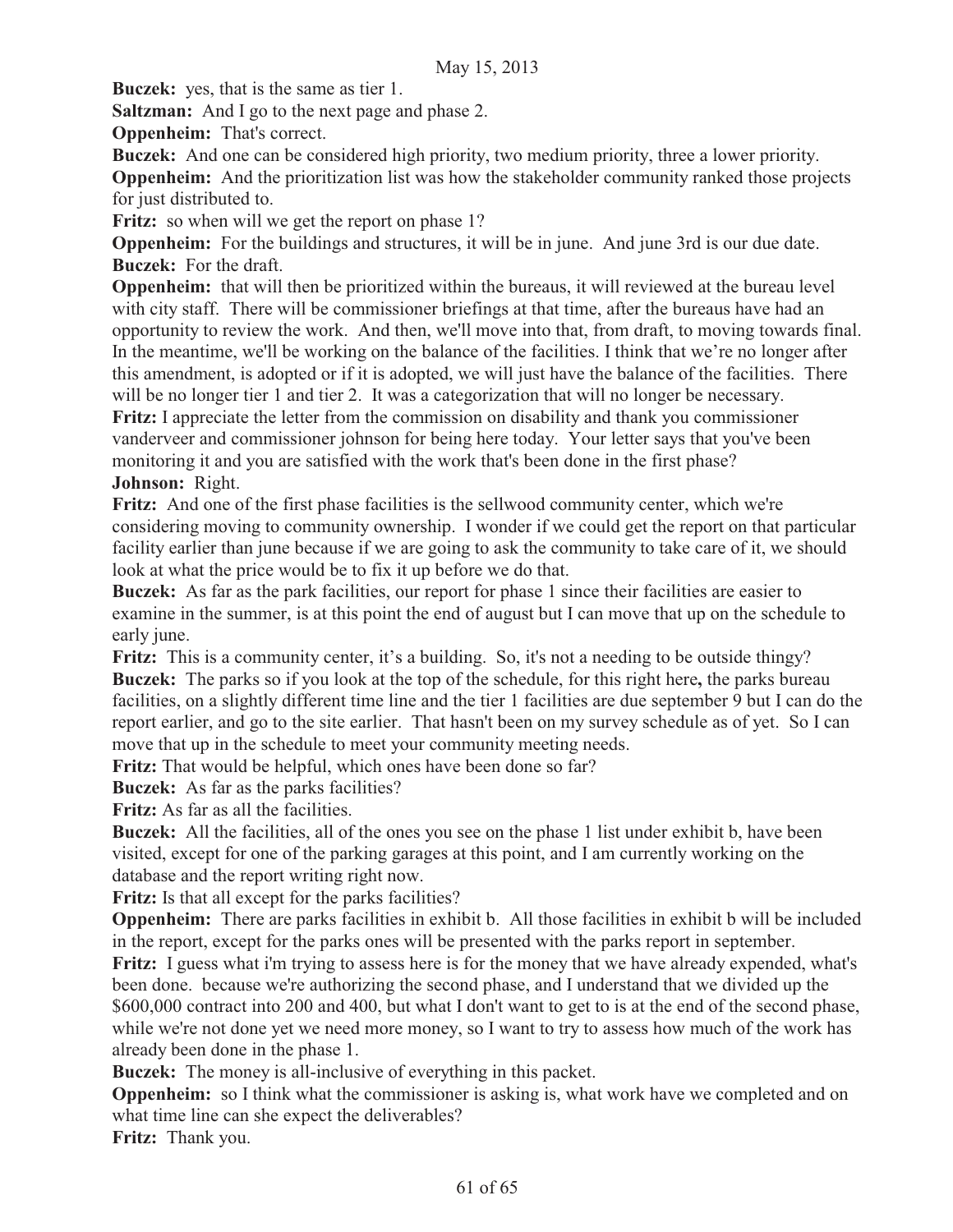**Oppenheim:** So, the evaluation and visiting of all of these facilities, the survey of all of the facilities in exhibit b, has been completed.

**Buczek:** No.

**Oppenheim:** No.

**Buczek:** No, not for the parks facilities.

**Oppenheim:** The park facilities --

**Buczek:** All non parks bureaus have been visited. The parks facilities, half have been visited at this point.

**Fritz:** It's about half the work that has been done already?

**Buczek:** For parks --

**Fritz:** No, half the work of the whole of the phase 1?

**Oppenheim:** Rather than --- so some of the facilities in tier 1 are much more intensive. Such as the Portland building, which is much larger than, let's say the mount scott community center. So, the comparing line item to line item would be difficult just because there is a number of facilities in tier 1. It doesn't compare to a line item of the facilities in the later phases.

**Fritz:** But you're telling me that all the ones on this page will be done by august?

**Oppenheim:** All of the non parks facilities will be done by august, all of the parks facilities will be done, I mean, sorry. All the parks will be done by the end of august, and all of the non parks will be done at the end of the month.

**Fritz:** Thank you. And then what's time line is for doing all the phase 2 and 3?

**Oppenheim:** That is also on this calendar. And for parks, tier 2 in january. For non parks, november. And for tier 3, april, for both.

**Saltzman:** Has anybody -- have you completed the draft facility report under tier 1 yet? That's been reviewed by shoshanah?Or bob kieta?

**Oppenheim:** That will be coming in june. The draft facilities report will be coming to the city in iune. June  $3<sup>rd</sup>$ .

**Saltzman:** We haven't seen -- and those are going to have, planning level cost estimates? Which is -- where does that fit in the hierarchy of construction ready, go to bid documents?

**Buczek:** Where does it go where?

**Saltzman:** Where does something called a planning level cost estimate fit in the hierarchy of -- you have a planning level cost estimate, at some point you want to have a number that you have a reasonable idea that's going to be the actual construction bid to do the work. Where is that?

**Buczek:** This contract does not involve creating actual schematics for each barrier removal, this is discussions with staff which ones get prioritized, and we move to the prioritization?

**Hales:** but in terms of the cost estimates.

**Buczek:** it's a planning level cost estimate.

**Hales:** So it's pretty --

**Oppenheim:** Basic. It's pretty basic. You wouldn't go to bid on the --

**Saltzman:** It's a facility specific planning level cost estimate that's based on something more than just --

**Buczek:** There is a list in your council agenda as part of the scope of work. Under -- Under our scope of work, it lists the different items that we review under the 2010, ada standards. And that is on page 2 of our scope of work.

# **Saltzman:** Ok.

**Buczek:** And it outlines all the different types of elements that we look at within a building, so one building will have a report on the exterior. The stairwells. The rooms. The restrooms. The elevators. Different hazards that we find in the environment. And it's very detailed per item. So, then you get a lump sum per facility, and then a lump sum per phase, as well. And these are planning level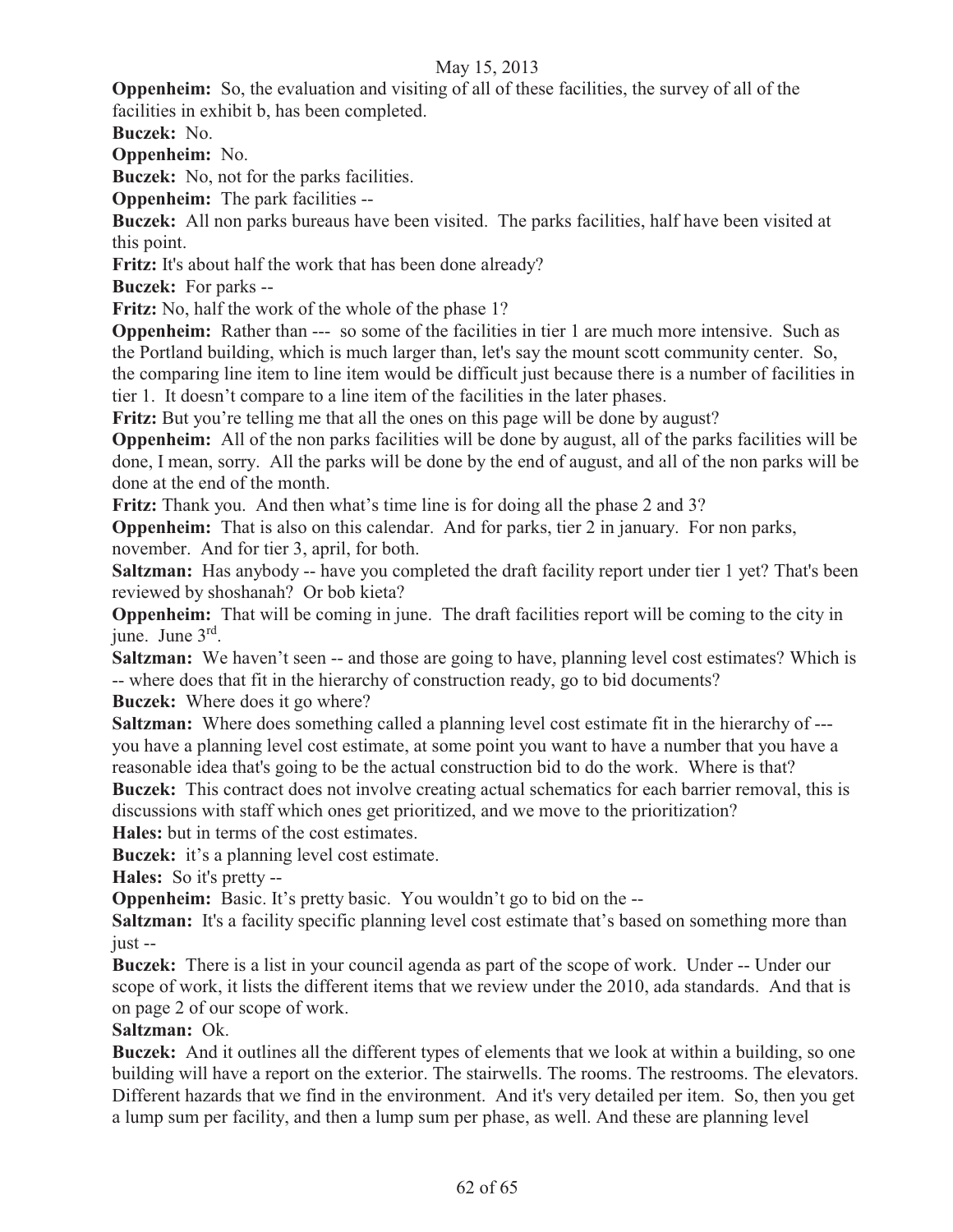estimates. For each one we do address the 2010 standard and we identify exactly how the barrier exists within each facility.

**Saltzman:** Ok.

**Fritz:** Remind me why we're doing the contract extension now than at the end of phase 1?

**Oppenheim:** So in order to not have any additional delay. The team is mobilized now, if there was, after the reports are in, there is a lag time for the team. So, while they will be working on the parks facilities, they will still be a lag time for, for the team, they can continue with all of the facilities, and moving ahead with completion of the survey. The survey needs to be done regardless, and the amendment now allows us to continue the work.

**Buczek:** Can I add to that if I might?

**Oppenheim:** Sure.

**Buczek:** And also in addition to that, I can handle the logistics of getting out and doing the surveys in a more efficient manner. Less windshield time going back to the same neighborhoods. Ideally, we would go to one neighborhood, take care of all those facilities and get the inspections done and move on. Instead of going back and circling the city repeatedly.

**Fritz:** Makes sense.

**Hales:** Other questions, discussion items? Great. Thank you. And I don't think -- we have no one else signed up?

**Moore-Love:** We have one person signed up. David miller.

**Hales:** David miller here to testify?Good afternoon. I think she can give you this microphone if that would be easiest.

**David Miller:** Thank you.

**Hales:** Good afternoon David and welcome.

**Miller:** I am david miller, and I believe by state law I need to let you know that I am a registered lobbyist. I am representing the Oregon paralyzed veterans of america. And I want to go back. I want to go back to the very first time, your years as a commissioner, mayor and catch everybody up to date, as far as where we're at today. And if you can remember back in 90, in the early 1990s, the city does what's called a transition plan. And I didn't hear any mention about the use of this transition plan in the development of this, no matter what phase we're at. When it got to parks and recreation, there was one issue that I wanted to discuss bit out of turn, and that is that there is a battleship uss Oregon battleship memorial on the waterfront. And on memorial day I went there, as a veteran, and found that it was steps on every side. No way to get up to the actual monument face, itself. And I worked with -- had several meetings with commissioner Fish's staff. And parks and recreation. And your staff, commissioner Fritz, and lots of different people, commissioner members. And they said that it was going to be impossible to do this, impossible to do that. Well, we'll do a temporary this or temporary that. Well, it will be a phase this or a phase that. Well, it's going to be in this first round, and I said ok, well wait a second here, we're looking at something that according to this transition plan, that i'm looking at, was identified, there's \$1.5 million, especially in the parks and recreation department, for ada compliance. It was in 1995. 1.5 million. And I said wait a second, that's a lot of money. And I said, it's not going to cost a lot of money to fix the memorial. Not only is it disgraceful to our veterans. We have something that you can't get to. And but, it's very important to look at things and extract that project out of this transition plan mess, fiasco that's going on right now. And I say that with all due respect to the efforts being given. In 1995, the transition plan was to be created by federal law. In 19 -- in 2006, when I got here, I met with commissioner Fritz, and I asked for a transition plan. At that point. I asked the city attorney for one. And I asked the mayor, I asked for everyone for one. There wasn't even an ada coordinator then. We finally got an ada coordinator. The ada coordinator has come and gone, and in those three years, still no transition plan. That's \$70,000 worth of salary. With really not much to show for it. Now we have meg here, I went to the winter public hearings, and as a matter of fact, I was the only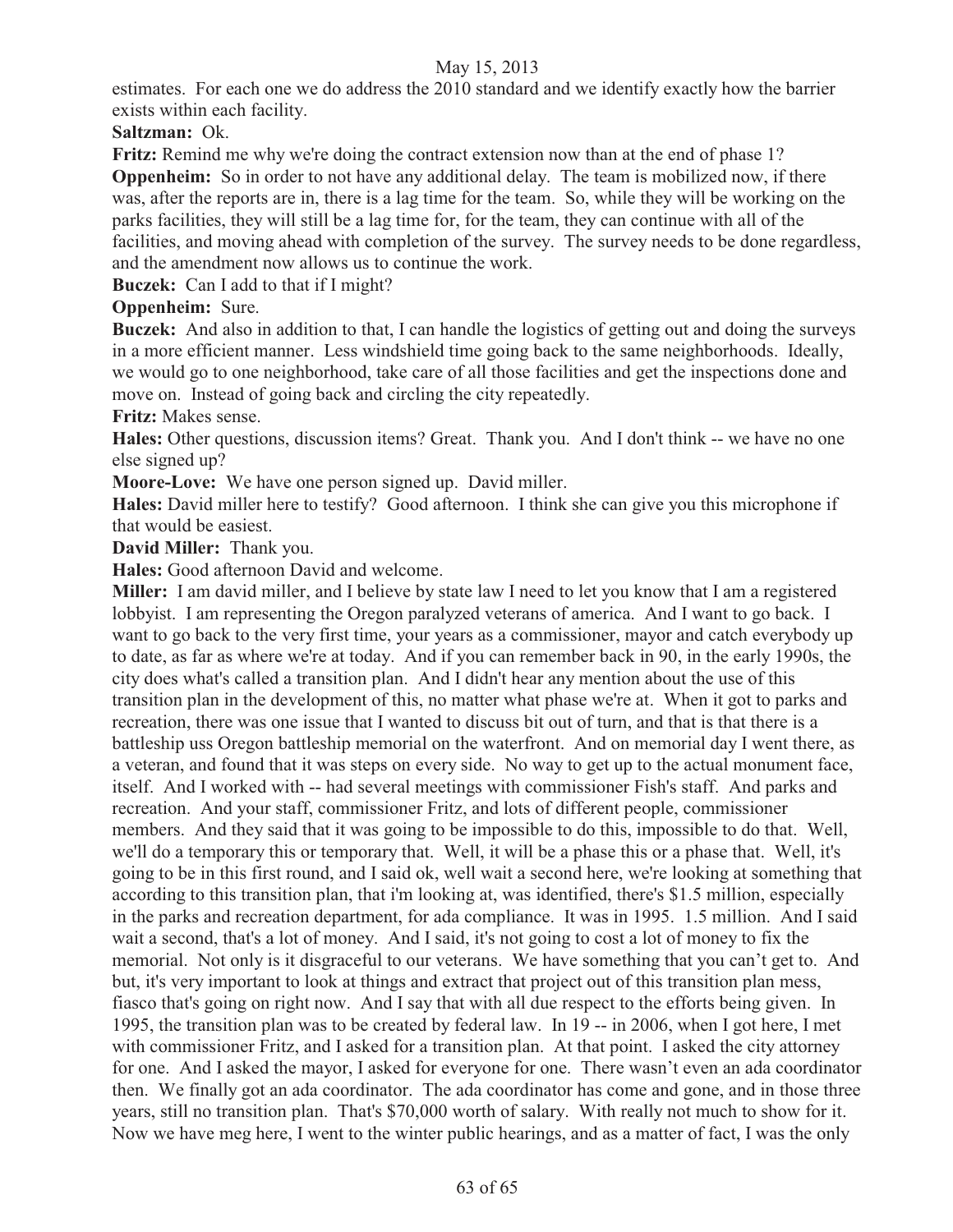one that went to the public hearings. And asked them to please explain their process. I'm a doj trained, access board ada technical specialist. I know a transition plan when I see one. I've created them. I've written them. I have done the analysis that you asked about, which is a very good question. And they are asking for more money right now. I asked them to show you more of a qualified quantity of work that's been done, am I saying don't do the transition plan? No, by all means do the transition plan. But let's do it in a cost effective way. We're looking at budget cuts across the board. We have senior centers, and a service to disabled seniors. That are looking at an 18% cut, and so that's huge. That's 27% of their budget. when you look at asking for another 400,000 right now, what I suggest is that you wait until the first week of june, or you wait until phase 1 is complete, and you get some of that back because when I went and asked them, ok, you are looking at prioritization of 1, 2, and 3 with one having a top priority. Well, when I looked at a three, that was one of the three was a city police annex which shared a building with a medical clinic. And, and that's phase 3. Well, I don't think something that that's important needs to be a phase 3. We want to access the police department, you should be able to get, or a medical facility, you should have, that should be a priority 1, you know, anywhere. And there is issues, of transparency, you know. I go to meg's website, and I can't find anything about this project. They list at least oh, a couple hundred of projects, but I can't find Portland, it says client, I can't find the city of Portland, you know, we're paying the people a lot of money, there is no transparency, there is no, nothing that a citizen can, a taxpayer can pick up the phone and say, you know, I would like to know where, where my community center is, on this phase thing. And you know, so, I ask you this to slow the process, don't stop the process, evaluate it, before we put more money into it. And I think that you should, you should be expecting more for what you have gotten so far. And, you know, I don't want, I want to leave with a refocused back to the memorial. Please don't let that get stuck into something that's going to be not even on paper for another year. When I have already been working on it for over a year. So, it has been identified, it has been surveyed, and I surveyed it myself, and with ryan green, my predecessor. And you know, sent the survey over to parks and rec. And, you know, met with the commission, it's done and ready to go. Also, all they need to do is give it a green light, it's not that expensive.

**Hales:** Thank you very much, appreciate your points. Thank you.

**Saltzman:** I have to say, think mr. Miller raises good points and they are kinda touching on the points, I think, both commissioner Fritz and maybe myself were alluding to, I guess, you know, I feel a little uncomfortable just saying, let's go ahead and authorize the contract for phases 2 and 3 when we have not seen phase 1 deliverables. So, I guess I think told me yesterday this was not meant to be an emergency.

**Oppenheim:** that's right.

**Moore-Love:** It is not. i'm sorry shoshanah, it is not. I indicated on the agenda what, with the asterisk but there is no emergency clause.

**Saltzman:** Ok, we have a week.

**Oppenheim:** You have a week. And I appreciate mr. Miller's testimony, I have not received any communications asking for the documents, I would be happy to provide all the documents, this is -- **Saltzman:** I guess I would like you to come back to me, and maybe all of us, in the week is ok, what if we said to mig, we'll authorize 2 and 3 after we have seen the deliverables in june, for phase 1. What would be the extra cost with delta if there is, there is delta?

**Oppenheim:** Ok. Yeah, i'm absolutely able to provide you that.

**Saltzman:** Ok. I appreciate the remarks about windshield time, more efficiency but I also, like I said, I just feel nervous authorizing another 400,000 when we have not seen sort of the product of the first 200,000. Or a product.

**Oppenheim:** I understand, I understand commissioner, and the project that I inherited from my predecessor was, what I understand, was always intended to be a single scope of work with a single